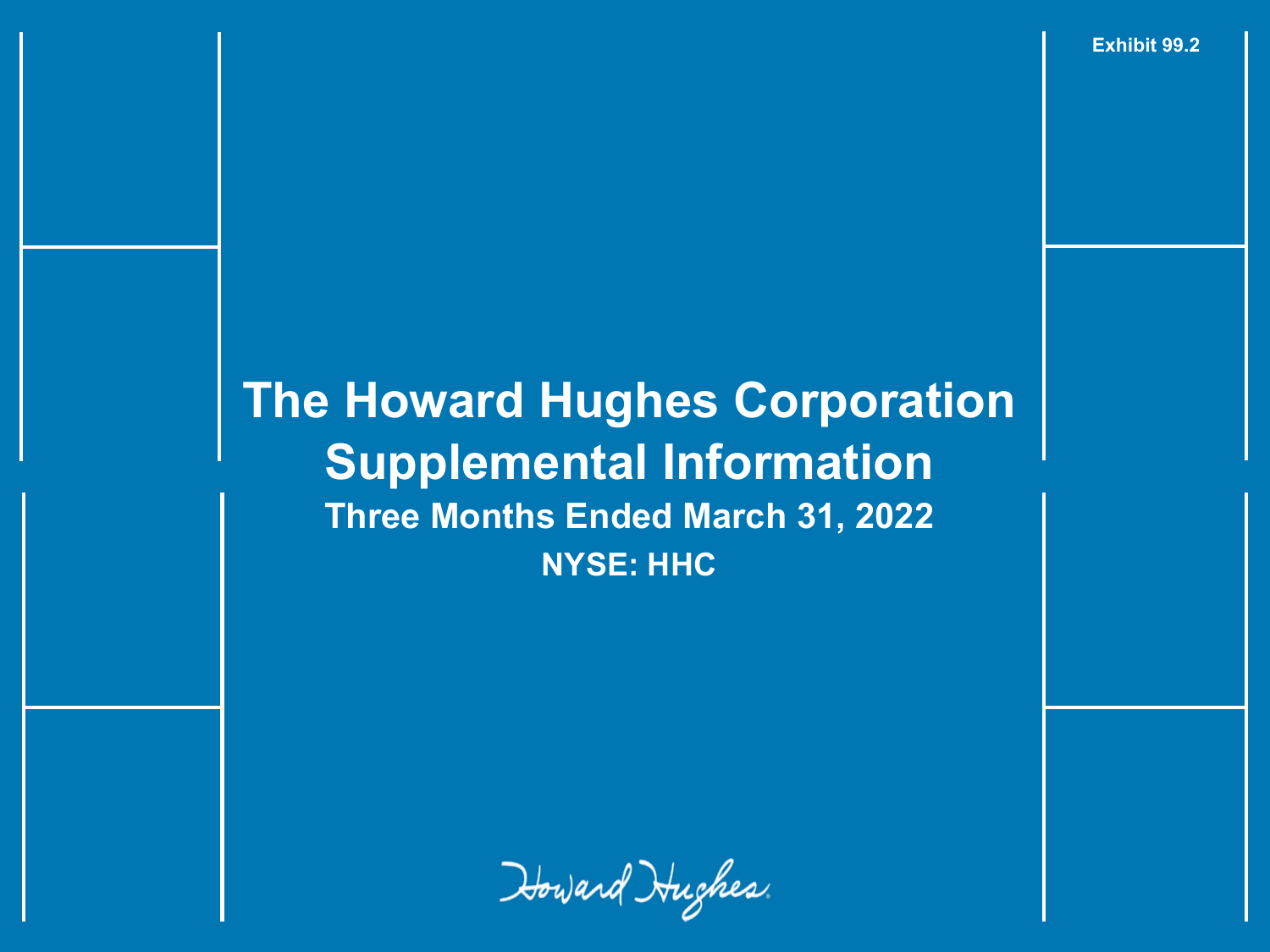#### **Cautionary Statements Cautionary Statements**

#### **Forward Looking Statements**

This presentation includes forward-looking statements. Forward-looking statements give our current expectations relating to our financial condition, results of operations, plans, objectives, future performance and business. You can identify forward-looking statements by the fact that they do not relate strictly to current or historical facts. These statements may include words such as "anticipate," "estimate," "expect," "project," "forecast," "plan," "intend," "believe," "likely," "may," "realize," "should," "transform," "would" and other statements of similar expression. Forward-looking statements give our expectations about the future and are not guarantees. These statements involve known and unknown risks, uncertainties and other factors that may cause our actual results, performance and achievements to materially differ from any future results, performance and achievements expressed or implied by such forward-looking statements. We caution you not to rely on these forward-looking statements. For a discussion of the risk factors that could have an impact on these forward-looking statements, see our Annual Report on Form 10-K for the fiscal year ended December 31, 2021, as filed with the Securities and Exchange Commission (SEC) on February 28, 2022. The statements made herein speak only as of the date of this presentation, and we do not undertake to update this information except as required by law. Past performance does not guarantee future results. Performance during time periods shown is limited and may not reflect the performance for the full year or future years, or in different economic and market cycles.

#### **Non-GAAP Financial Measures**

Our financial statements have been prepared in accordance with accounting principles generally accepted in the United States (GAAP); however, we use certain non-GAAP performance measures in this presentation, in addition to GAAP measures, as we believe these measures improve the understanding of our operational results and make comparisons of operating results among peer companies more meaningful. Management continually evaluates the usefulness, relevance, limitations and calculation of our reported non-GAAP performance measures to determine how best to provide relevant information to the public, and thus such reported measures could change. The non-GAAP financial measures used in this presentation are funds from operations (FFO), core funds from operations (Core FFO), adjusted funds from operations (AFFO) and net operating income (NOI).

FFO is defined by the National Association of Real Estate Investment Trusts (NAREIT) as net income calculated in accordance with GAAP, excluding gains or losses from real estate dispositions, plus real estate depreciation and amortization and impairment charges (which we believe are not indicative of the performance of our operating portfolio). We calculate FFO in accordance with NAREIT's definition. Since FFO excludes depreciation and amortization, gains and losses from depreciable property dispositions, and impairments, it can provide a performance measure that, when compared year over year, reflects the impact on operations from trends in occupancy rates, rental rates, operating costs, acquisition, development activities and financing costs. This provides a perspective of our financial performance not immediately apparent from net income determined in accordance with GAAP. Core FFO is calculated by adjusting FFO to exclude the impact of certain non-cash and/or nonrecurring income and expense items, as set forth in the calculation herein. These items can vary greatly from period to period, depending upon the volume of our acquisition activity and debt retirements, among other factors. We believe that by excluding these items, Core FFO serves as a useful, supplementary measure of the ongoing operating performance of the core operations across all segments, and we believe it is used by investors in a similar manner. Finally, AFFO adjusts our Core FFO operating measure to deduct cash expended on recurring tenant improvements and capital expenditures of a routine nature to present an adjusted measure of Core FFO. Core FFO and AFFO are non-GAAP and non-standardized measures and may be calculated differently by other peer companies.

We define NOI as operating revenues (rental income, tenant recoveries and other revenue) less operating expenses (real estate taxes, repairs and maintenance, marketing and other property expenses,), plus our share of NOI from equity investees. NOI excludes straight-line rents and amortization of tenant incentives, net interest expense, ground rent amortization, demolition costs, amortization, depreciation, development-related marketing costs, gain on sale or disposal of real estate and other assets, net, provision for impairment, and Equity in earnings from real estate and other affiliates. We use NOI to evaluate our operating performance on a property-by- property basis because NOI allows us to evaluate the impact that factors which vary by property, such as lease structure, lease rates and tenant bases, have on our operating results, gross margins and investment returns. We believe that NOI is a useful supplemental measure of the performance of our Operating Assets and Seaport segments because it provides a performance measure that, when compared year over year, reflects the revenues and expenses directly associated with owning and operating real estate properties and the impact on operations from trends in rental and occupancy rates and operating costs.

While FFO, Core FFO, AFFO and NOI are relevant and widely used measures of operating performance of real estate companies, they do not represent cash flows from operations or net income as defined by GAAP and should not be considered an alternative to those measures in evaluating our liquidity or operating performance. FFO, Core FFO, AFFO and NOI do not purport to be indicative of cash available to fund our future cash requirements. Further, our computations of FFO, Core FFO, AFFO and NOI may not be comparable to FFO, Core FFO, AFFO and NOI reported by other real estate companies. We have included in this presentation a reconciliation from GAAP net income to FFO, Core FFO and AFFO, as well as reconciliations of our GAAP Operating Assets segment earnings before taxes (EBT) to NOI and Seaport segment EBT to NOI. Non-GAAP financial measures should not be considered independently, or as a substitute, for financial information presented in accordance with GAAP.

#### **Additional Information**

Our website address is www.howardhughes.com. Our Annual Report on Form 10-K, Quarterly Reports on Form 10-Q, Current Reports on Form 8-K and other publicly filed or furnished documents are available and may be accessed free of charge through the "Investors" section of our website under the "SEC Filings" subsection, as soon as reasonably practicable after those documents are filed with, or furnished to, the SEC. Also available through the Investors section of our website are beneficial ownership reports filed by our directors, officers and certain shareholders on Forms 3, 4 and 5.

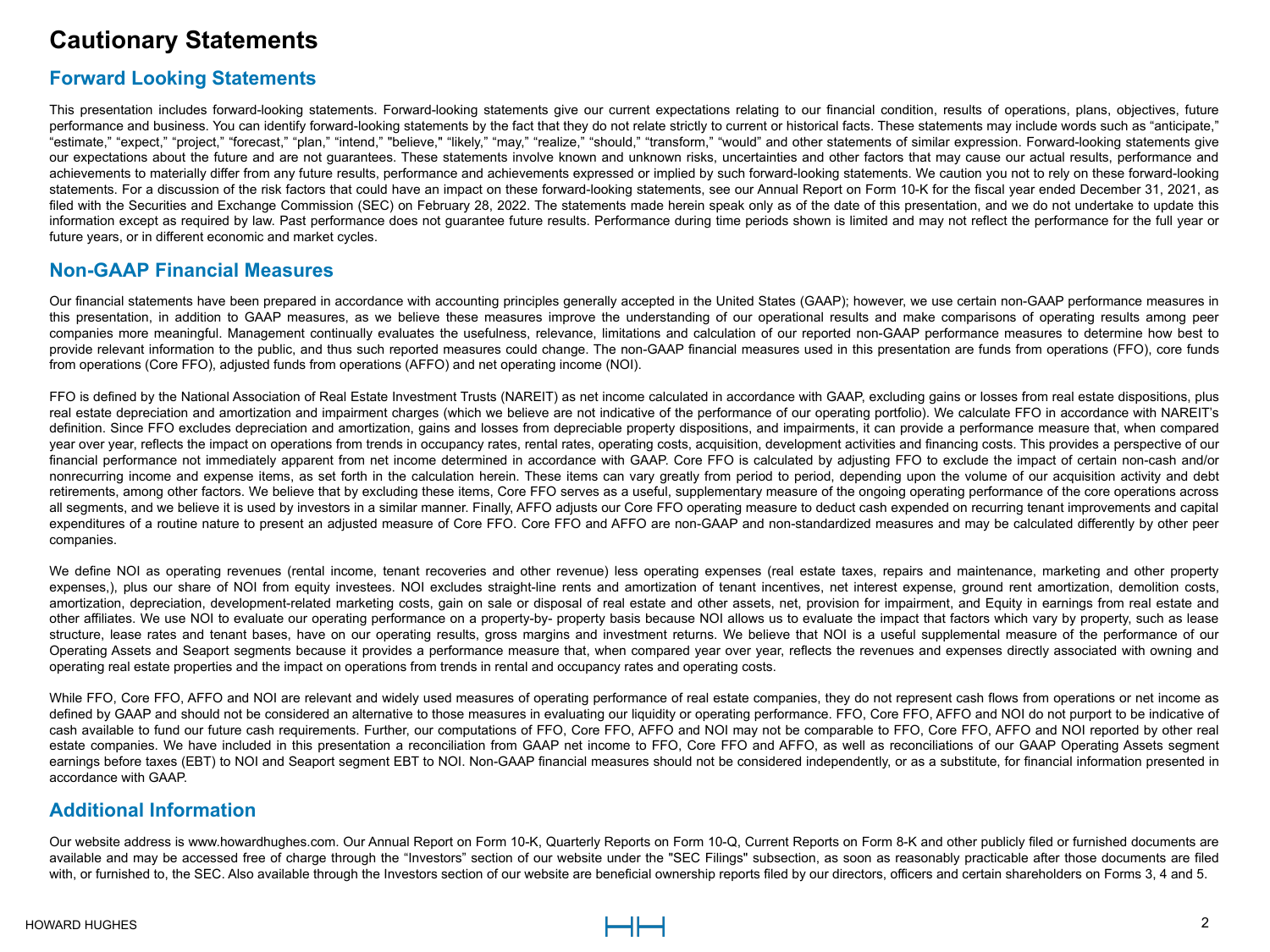#### **Table of Contents**

#### **FINANCIAL OVERVIEW**

| Definitions                     | 4  |
|---------------------------------|----|
| Company Profile                 | 5  |
| <b>Financial Summary</b>        |    |
| <b>Balance Sheets</b>           | 9  |
| <b>Statements of Operations</b> | 10 |
|                                 |    |

#### **OPERATING PORTFOLIO PERFORMANCE**

| Same Store Metrics                   | 11 |
|--------------------------------------|----|
| NOI by Region                        | 13 |
| <b>Stabilized Properties</b>         | 15 |
| Unstabilized Properties              | 17 |
| <b>Under Construction Properties</b> | 18 |
| <b>Seaport Operating Performance</b> | 19 |

#### **OTHER PORTFOLIO METRICS**

| Ward Village - Sold Out Condominiums                                   | 20 |
|------------------------------------------------------------------------|----|
| Ward Village - Completed or Under Construction Condominiums to be Sold | 21 |
| <b>Summary of Remaining Development Costs</b>                          | 22 |
| Portfolio Key Metrics                                                  | 23 |
| <b>MPC Portfolio</b>                                                   | 24 |
| MPC Performance                                                        | 25 |
| MPC Land                                                               | 26 |
| Lease Expirations                                                      | 27 |
| Acquisition / Disposition Activity                                     | 28 |
| Other/Non-core Assets                                                  | 29 |
| Debt Summary                                                           | 30 |
| Property-Level Debt                                                    | 31 |
| Ground Leases                                                          | 33 |
| Reconciliations of Non-GAAP Measures                                   | 34 |
|                                                                        |    |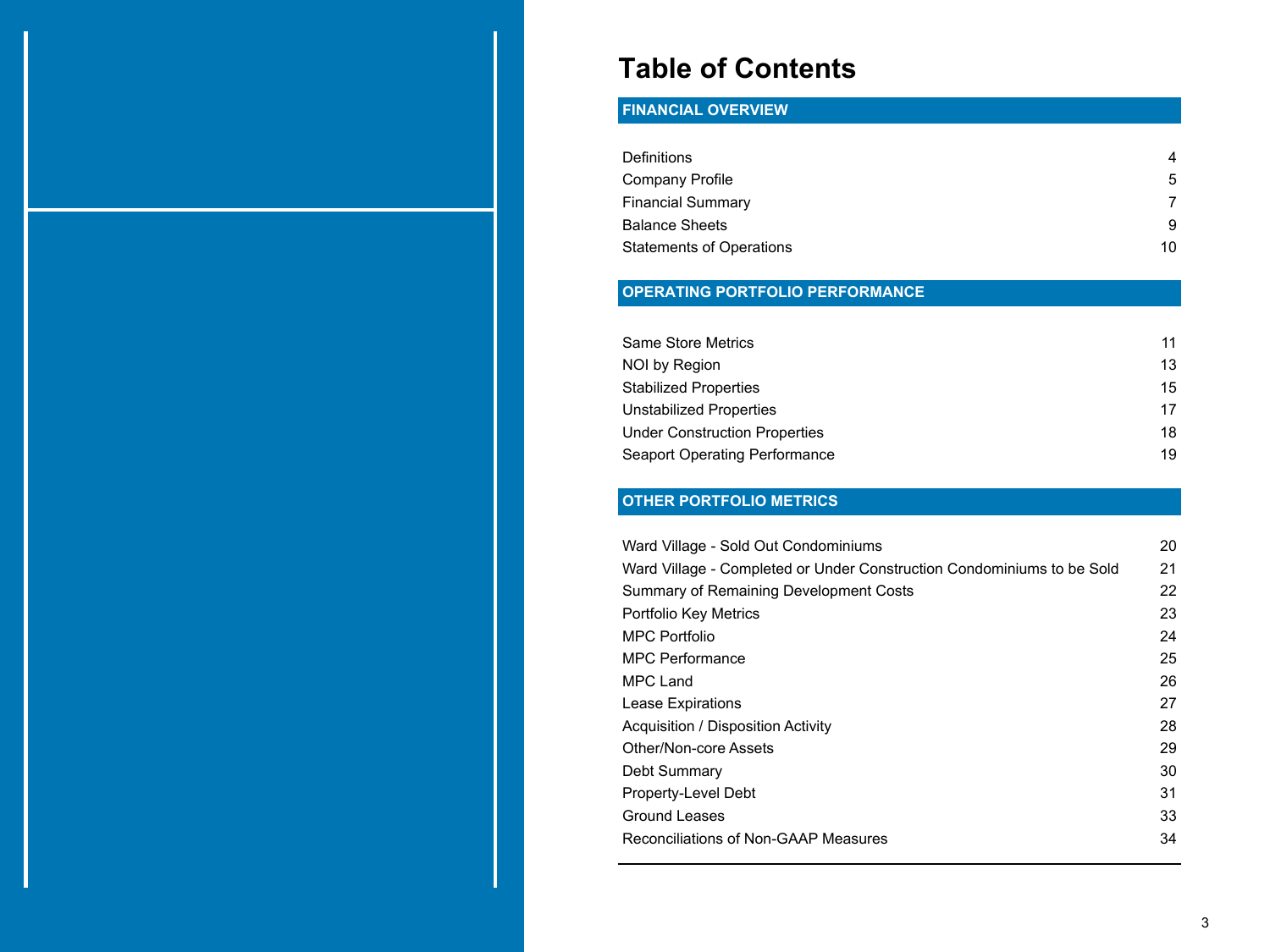### **Definitions Definitions**

**Stabilized** - Properties in the Operating Assets and Seaport segments that have been in service for more than 36 months or have reached 90% occupancy, whichever occurs first. If an office, retail or multifamily property has been in service for more than 36 months but does not exceed 90% occupancy, the asset is considered underperforming.

**Unstabilized** - Properties in the Operating Assets and Seaport segments that have been in service for less than 36 months and do not exceed 90% occupancy.

**Under Construction** - Projects in the Strategic Developments and Seaport segments for which construction has commenced as of March 31, 2022, unless otherwise noted. This excludes MPC and condominium development.

**Net Operating Income (NOI)** - We define net operating income (NOI) as operating cash revenues (rental income, tenant recoveries and other revenue) less operating cash expenses (real estate taxes, repairs and maintenance, marketing and other property expenses), including our share of NOI from equity investees. NOI excludes straight-line rents and amortization of tenant incentives, net interest expense, ground rent amortization, demolition costs, amortization, other (loss) income, depreciation, development-related marketing costs, gain on sale or disposal of real estate and other assets, net, provision for impairment and, unless otherwise indicated, equity in earnings from real estate and other affiliates. We use NOI to evaluate our operating performance on a property-by-property basis because NOI allows us to evaluate the impact that factors which vary by property, such as lease structure, lease rates and tenant bases, have on our operating results, gross margins and investment returns. We believe that NOI is a useful supplemental measure of the performance of our Operating Assets and Seaport segments because it provides a performance measure that, when compared year over year, reflects the revenues and expenses directly associated with owning and operating real estate properties and the impact on operations from trends in rental and occupancy rates and operating costs.

**Estimated Stabilized NOI -** Stabilized NOI is initially projected prior to the development of the asset based on market assumptions and is revised over the life of the asset as market conditions evolve. On a quarterly basis, each asset's Annualized NOI is compared to its projected Stabilized NOI in conjunction with forecast data to determine if an adjustment is needed. Adjustments to Stabilized NOI are made when changes to the asset's long-term performance are thought to be more than likely and permanent.

**Remaining Development Costs -** Development costs and related debt held for projects that are under construction or substantially complete and in service in the Operating Assets or the Seaport segment but have not reached stabilized occupancy status are disclosed on the Summary of Remaining Development Costs slide if the project has more than \$1.0 million of estimated costs remaining to be incurred. The total estimated costs and costs paid are prepared on a cash basis to reflect the total anticipated cash requirements for the projects. Projects not yet under construction are not included.

**Same Store Properties -** The Company defines Same Store Properties as consolidated and unconsolidated properties that are acquired or placed in-service prior to the beginning of the earliest period presented and owned by the Company through the end of the latest period presented. Same Store Properties exclude properties placed inservice, acquired, repositioned or in development or redevelopment after the beginning of the earliest period presented or disposed of prior to the end of the latest period presented. Accordingly, it takes at least one year and one quarter after a property is acquired or treated as in-service for that property to be included in Same Store Properties.

Same Store NOI - We calculate Same Store Net Operating Income (Same Store NOI) as Operating Assets NOI applicable to consolidated properties acquired or placed in-service prior to the beginning of the earliest period presented and owned by the Company through the end of the latest period presented. Same Store NOI also includes the Company's share of NOI of unconsolidated properties and the annual distribution from a cost basis investment. Same Store NOI is a non-GAAP financial measure and should not be viewed as an alternative to net income calculated in accordance with GAAP as a measurement of our operating performance. We believe that Same Store NOI is helpful to investors as a supplemental comparative performance measure of the income generated from the same group of properties from one period to the next. Other companies may not define Same Store NOI in the same manner as we do; therefore, our computation of Same Store NOI may not be comparable to that of other companies. Additionally, we do not control investments in unconsolidated properties and while we consider disclosures of our share of NOI to be useful, they may not accurately depict the legal and economic implications of our investment arrangements.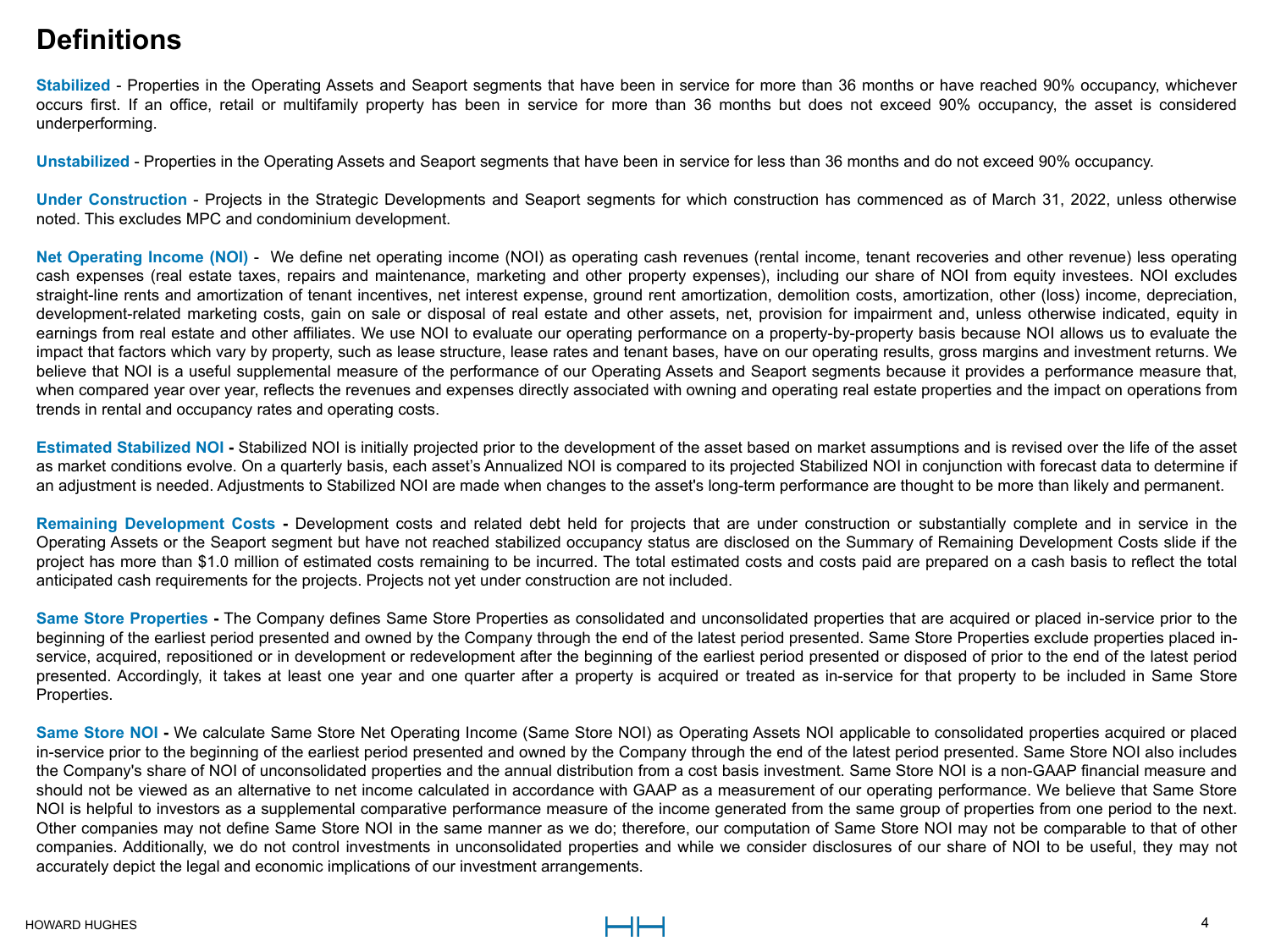#### **NYSE: HHC**

| Q1 2022 Company Performance           |     |      |  |  |  |  |  |  |  |  |  |
|---------------------------------------|-----|------|--|--|--|--|--|--|--|--|--|
| Share Price - March 31, 2022 \$103.61 |     |      |  |  |  |  |  |  |  |  |  |
| Diluted Earnings / Share              | \$. | 0.04 |  |  |  |  |  |  |  |  |  |
| FFO / Diluted Share                   | \$. | 1.04 |  |  |  |  |  |  |  |  |  |
| Core FFO / Diluted Share              | \$. | 1.37 |  |  |  |  |  |  |  |  |  |
| AFFO / Diluted Share                  |     | 1.26 |  |  |  |  |  |  |  |  |  |



#### **Recent Company Highlights**

DOWNTOWN COLUMBIA, Feb. 8, 2022 (PRNewswire) - The Howard Hughes Corporation (HHC) announced that it plans to invest approximately \$325 million in the Lakefront District in Downtown Columbia, launching the next phase of the city's rejuvenation. New development will include a state-of-the-art medical office building, housing options, retail offerings and enhanced connectivity to the natural environment, all planned to epitomize the "city in a garden" aesthetic envisioned by Columbia's founder James Rouse.

HOUSTON, March 15, 2022 (PRNewswire) - The Howard Hughes Corporation (HHC) announced that the company's Board of Directors has approved a \$250 million share buyback program. This marks the second buyback in recent months for the company, following November's announcement of another \$250 million stock repurchase.

HOUSTON, March 30, 2022 (PRNewswire) - The Howard Hughes Corporation (HHC) announced the sale of its equity interest in 110 North Wacker Drive, a 55-story, 1.5-million-square-foot Class-A office tower in Chicago, to Callahan Capital Partners and Oak Hill Advisors. The transaction involves the sale of 100% of the equity interest in 110 N. Wacker Development, LLC, by a limited liability company that HHC owns 90% of, for \$210 million, in the aggregate. Based on this sales price, the implied value of the office tower is more than \$1 billion, which would be the second-highest valuation of all time for a Chicago office property, and the highest valuation for an office property in Chicago since the sale of the Willis Tower in 2015.



**Company Profile - Summary & Results**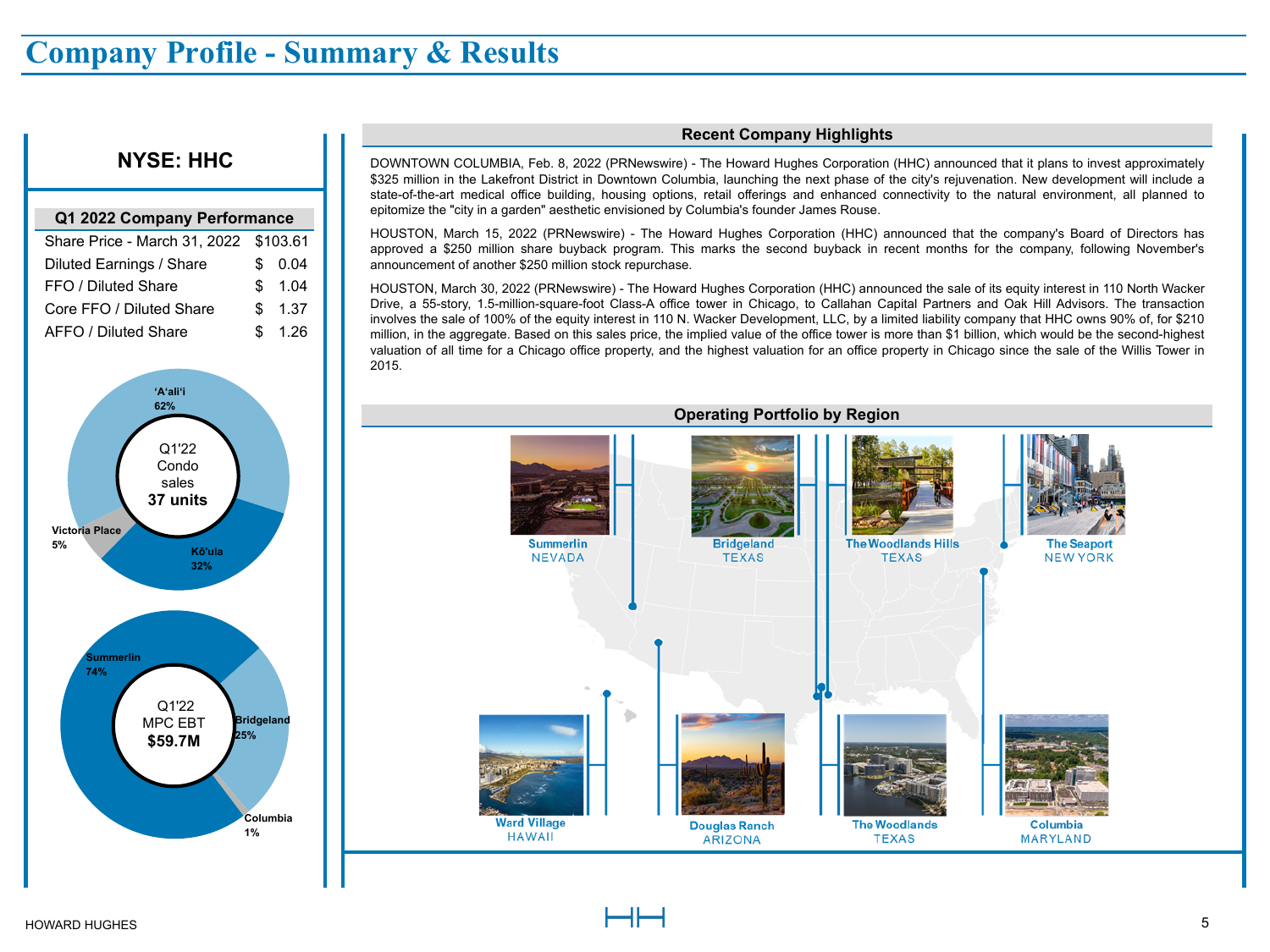#### **Company Profile - Summary & Results (cont.)**





Path to Projected Annual Stabilized NOI charts exclude Seaport NOI, units, and square footage until we have greater clarity with respect to the performance of our tenants. See page 19 for Seaport NOI and other project information. See page 4 for definitions of Under Construction, Unstabilized,Stabilized and Net Operating Income (NOI). (a) Decrease in Unstabilized Projected Stabilized Office NOI from the prior quarter is primarily due to the sale of the Company's interest in 110 North Wacker.

#### HOWARD HUGHES 6

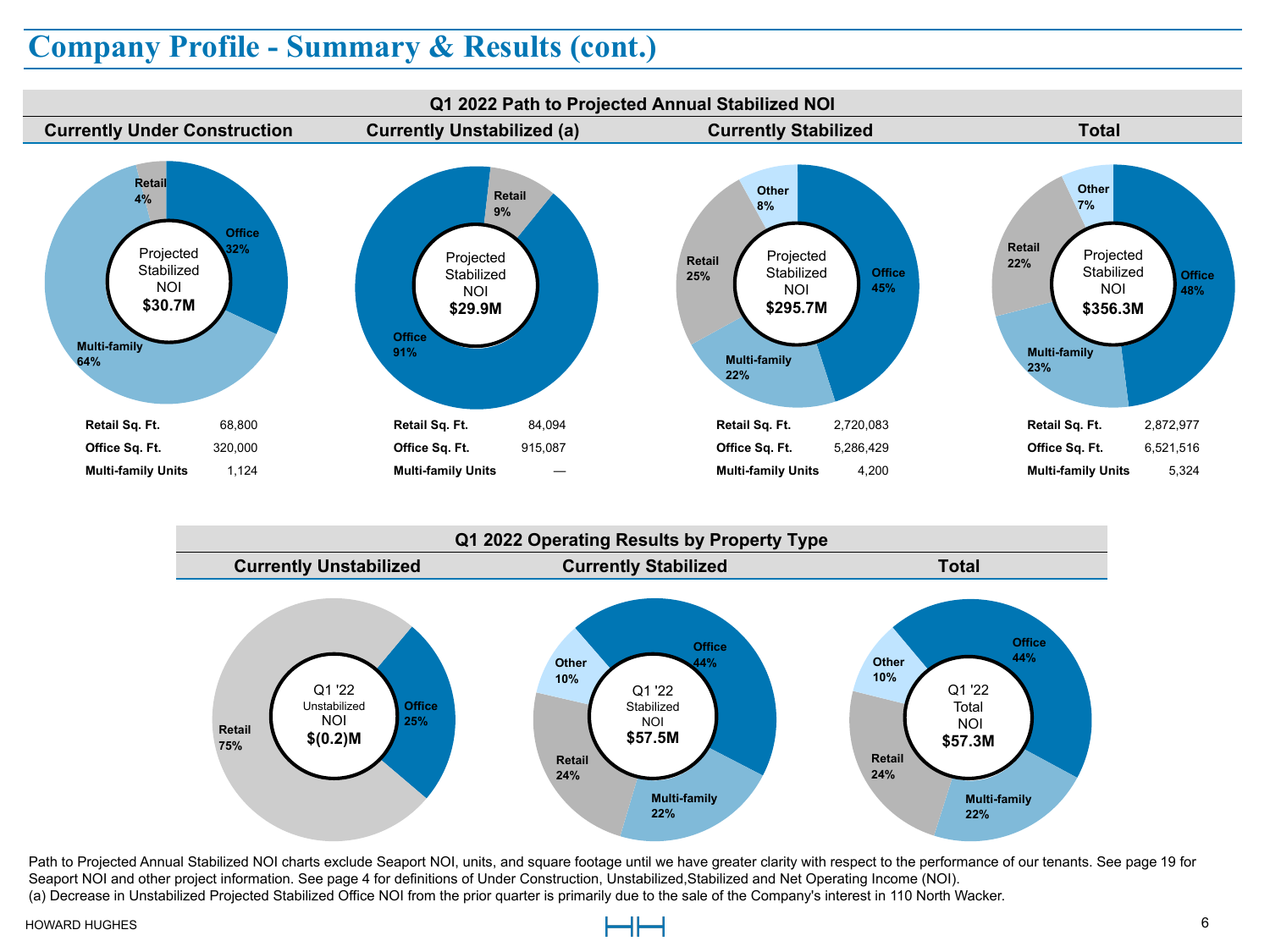#### **Financial Summary**

|                                                     | Q1 2022            | Q4 2021            |                | Q3 2021            | Q <sub>2</sub> 2021 | Q1 2021            |
|-----------------------------------------------------|--------------------|--------------------|----------------|--------------------|---------------------|--------------------|
| thousands except share price and billions           |                    |                    |                |                    |                     |                    |
| <b>Company Profile</b>                              |                    |                    |                |                    |                     |                    |
| Share price (a)                                     | \$<br>103.61       | \$<br>101.78       | \$             | 87.81              | \$<br>97.46         | \$<br>95.13        |
| Market Capitalization (b)                           | \$5.4 <sub>b</sub> | \$5.5 <sub>b</sub> |                | \$4.8 <sub>b</sub> | \$5.4 <sub>b</sub>  | \$5.2 <sub>b</sub> |
| Enterprise Value (c)                                | \$9.4 <sub>b</sub> | \$9.3 <sub>b</sub> |                | \$8.3 <sub>b</sub> | \$8.8b              | \$8.7 <sub>b</sub> |
| Weighted avg. shares - basic                        | 52,453             | 54,487             |                | 55,727             | 55,704              | 55,678             |
| Weighted avg. shares - diluted                      | 52,501             | 54,535             |                | 55,756             | 55,757              | 55,678             |
| Total diluted share equivalents outstanding (a)     | 52,433             | 54,068             |                | 55,126             | 55,130              | 55,119             |
| <b>Debt Summary</b>                                 |                    |                    |                |                    |                     |                    |
| Total debt payable (d)                              | \$4,722,552        | \$4,639,416        |                | \$4,468,713        | \$4,494,183         | \$4,439,522        |
| Fixed-rate debt                                     | \$3,197,722        | \$3,125,559        |                | \$2,795,832        | \$2,726,121         | \$2,672,304        |
| Weighted avg. rate - fixed                          | 4.40 %             | 4.41 %             |                | 4.49 %             | 4.51 %              | 4.54 %             |
| Variable-rate debt, excluding condominium financing | \$1.291.921        | \$1,314,674        |                | \$1,298,358        | \$1,444,733         | \$1,467,039        |
| Weighted avg. rate - variable                       | 3.58%              | 3.49%              |                | 3.95%              | 3.54%               | 3.54%              |
| Condominium debt outstanding at end of period       | 232.909            | \$<br>199,183      | $\mathfrak{S}$ | 374,523            | \$323,328           | \$<br>300,179      |
| Weighted avg. rate - condominium financing          | 4.79 %             | 4.77 %             |                | 3.99 %             | 4.06 %              | 4.04 %             |
| Leverage ratio (debt to enterprise value)           | 49.63 %            | 50.64 %            |                | 53.60 %            | 50.79 %             | 50.73 %            |
| <b>General and Administrative</b>                   |                    |                    |                |                    |                     |                    |
| General and administrative (G&A)                    | \$<br>25,891       | \$<br>20,857       | \$             | 19,033             | \$<br>20,334        | \$<br>21,766       |
| Less: Non-cash stock compensation                   | (1, 437)           | (2, 468)           |                | (2,637)            | (2, 248)            | (2, 533)           |
| Cash G&A (e)(f)                                     | \$<br>24,454       | \$<br>18,389       | \$             | 16,396             | \$<br>18,086        | \$<br>19,233       |

(a) Presented as of period end date.

(b) Market capitalization = Closing share price as of the last trading day of the respective period times total diluted share equivalents outstanding as of the date presented.

(c) Enterprise Value = Market capitalization + book value of debt + noncontrolling interest - cash and equivalents.

(d) Represents total mortgages, notes and loans payable, as stated in our GAAP financial statements as of the respective date, excluding unamortized deferred financing costs and bond issuance costs.

(e) Cash G&A is a non-GAAP financial measure that we believe is useful to our investors and other users of our financial statements as an indicator of overhead efficiency without regard to non-cash expenses associated with stock compensation. However, it should not be used as an alternative to general and administrative expenses in accordance with GAAP.

(f) The first quarter of 2022 includes \$2.3 million of severance and bonus costs related to our former Chief Financial Officer.

**Financial Summary**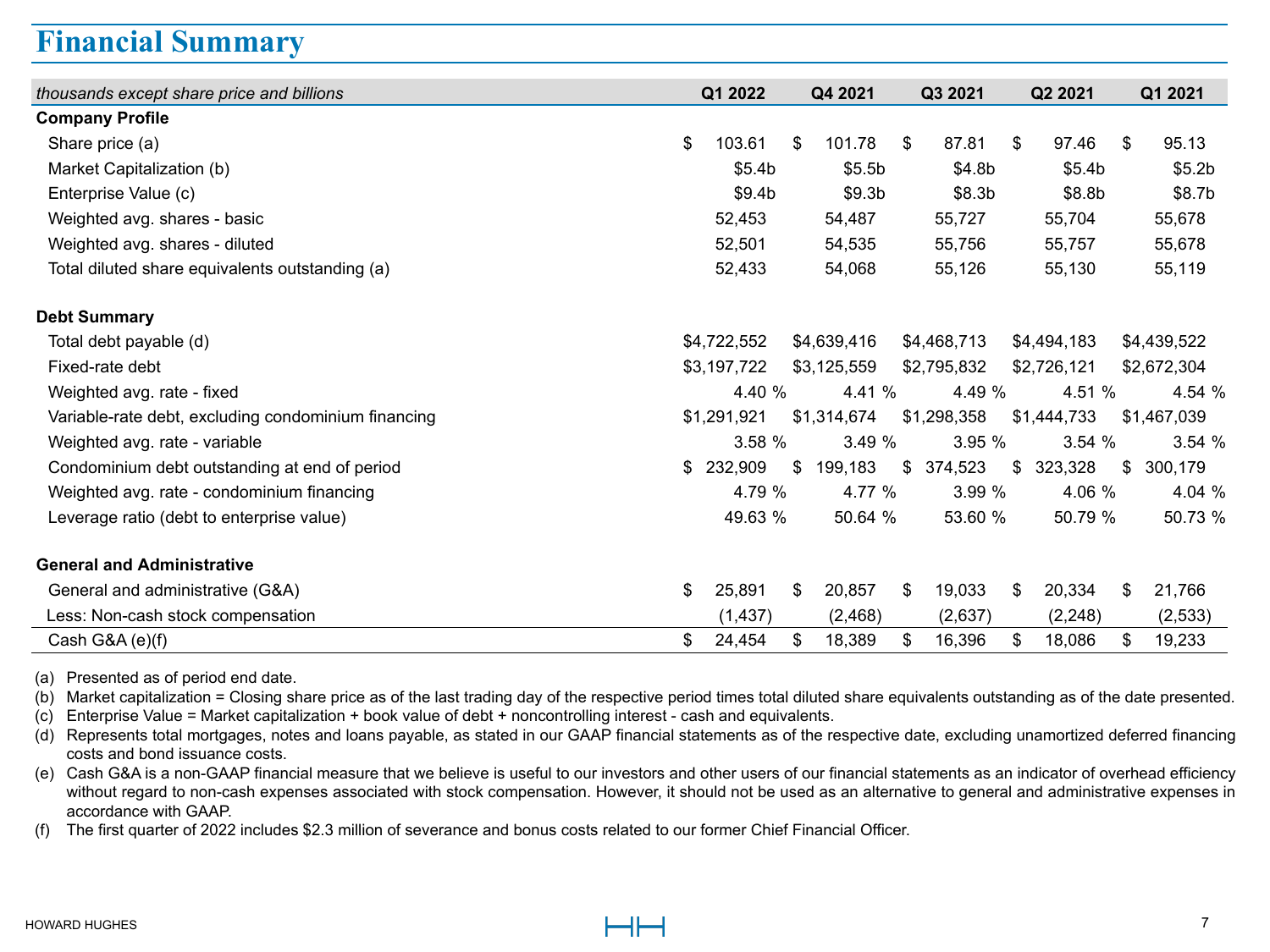#### **Financial Summary (cont.)**

| thousands except percentages                                      | Q1 2022 |           |     | Q4 2021    |    | Q3 2021   |    | Q2 2021   | Q1 2021 |           |  |
|-------------------------------------------------------------------|---------|-----------|-----|------------|----|-----------|----|-----------|---------|-----------|--|
| <b>Earnings Profile</b>                                           |         |           |     |            |    |           |    |           |         |           |  |
| <b>Operating Assets Segment Income</b>                            |         |           |     |            |    |           |    |           |         |           |  |
| Revenues                                                          | \$      | 96,805    | \$  | 103,177    | \$ | 124,095   | \$ | 109,364   | \$      | 91,603    |  |
| <b>Expenses</b>                                                   |         | (46, 291) |     | (47, 813)  |    | (61, 120) |    | (53, 176) |         | (47, 464) |  |
| Company's Share NOI - Equity investees                            |         | 6.754     |     | 2,053      |    | (47)      |    | 1,690     |         | 4,140     |  |
| Operating Assets NOI (a)                                          | \$      | 57,268    | \$  | 57,417     | \$ | 62,928    | S  | 57,878    | \$      | 48,279    |  |
| Avg. NOI margin                                                   |         | 59%       | 56% |            |    | 51%       |    | 53%       |         | 53%       |  |
| <b>MPC Segment Earnings</b>                                       |         |           |     |            |    |           |    |           |         |           |  |
| Total revenues                                                    | \$      | 80,692    | \$  | 214,820    | \$ | 72,061    | \$ | 74,578    | S       | 48,287    |  |
| Total expenses (b)                                                |         | (36, 896) |     | (101, 205) |    | (35, 474) |    | (33,905)  |         | (23, 267) |  |
| Depreciation and amortization                                     |         | (90)      |     | (94)       |    | (102)     |    | (98)      |         | (72)      |  |
| Interest (expense) income, net (c)                                |         | 10,422    |     | 10,949     |    | 10,362    |    | 10,615    |         | 10,757    |  |
| Equity in earnings (losses) from real estate and other affiliates |         | 5,550     |     | 4,831      |    | 8,277     |    | 18,641    |         | 27,650    |  |
| Gain (loss) on extinguishment of debt                             |         |           |     |            |    | (1,004)   |    |           |         |           |  |
| MPC Segment EBT (c)                                               | \$      | 59,678    | \$  | 129,301    | \$ | 54,120    | \$ | 69,831    | \$      | 63,355    |  |
| <b>Seaport Segment Income</b>                                     |         |           |     |            |    |           |    |           |         |           |  |
| Revenues                                                          | \$      | 9,961     | \$  | 14,749     | S  | 20,224    | \$ | 10,202    | \$      | 6,897     |  |
| Expenses                                                          |         | (15, 703) |     | (20, 268)  |    | (23, 749) |    | (14, 477) |         | (11, 141) |  |
| Company's share NOI - equity investees                            |         | (2, 575)  |     | (272)      |    | (38)      |    | (147)     |         | (135)     |  |
| Seaport NOI (d)                                                   | \$      | (8,317)   | \$  | (5,791)    | \$ | (3, 563)  | S  | (4, 422)  | \$      | (4,379)   |  |
| Avg. NOI margin                                                   |         | (83%)     |     | (39%)      |    | (18%)     |    | (43%)     |         | (63%)     |  |
| <b>Condo Gross Profit</b>                                         |         |           |     |            |    |           |    |           |         |           |  |
| Condominium rights and unit sales                                 | \$      | 19,616    | \$  | 464,406    | \$ | 163       | S  | 12,861    | S       | 37,167    |  |
| Adjusted condominium rights and unit cost of sales (e)            |         | (14, 180) |     | (345, 714) |    | (82)      |    | (13, 435) |         | (34, 472) |  |
| Condo adjusted gross profit                                       | \$      | 5,436     |     | \$118,692  | \$ | 81        | \$ | (574)     | \$      | 2,695     |  |

(a) Operating Assets NOI includes the Howard Hughes Corporation's (the Company or HHC) share of equity method investments NOI and the annual distribution from our cost basis investment. Prior periods have been adjusted to be consistent with current period presentation.

(b) Expenses include both actual and estimated future costs of sales allocated on a relative sales value to land parcels sold, including Master Planned Communities (MPC)-level G&A and real estate taxes on remaining residential and commercial land.

(c) MPC Segment EBT (Earnings before tax, as discussed in our GAAP financial statements), includes negative interest expense relating to capitalized interest for the segment on debt held in other segments and at corporate.

(d) Seaport NOI includes the Company's share of equity method investments NOI.

(e) Excludes a \$20.5 million charge for the estimated costs related to construction defects at the Waiea tower in the first quarter of 2021. The Company expects to recover all the repair costs from the general contractor, other responsible parties and insurance proceeds.

**Financial Summary**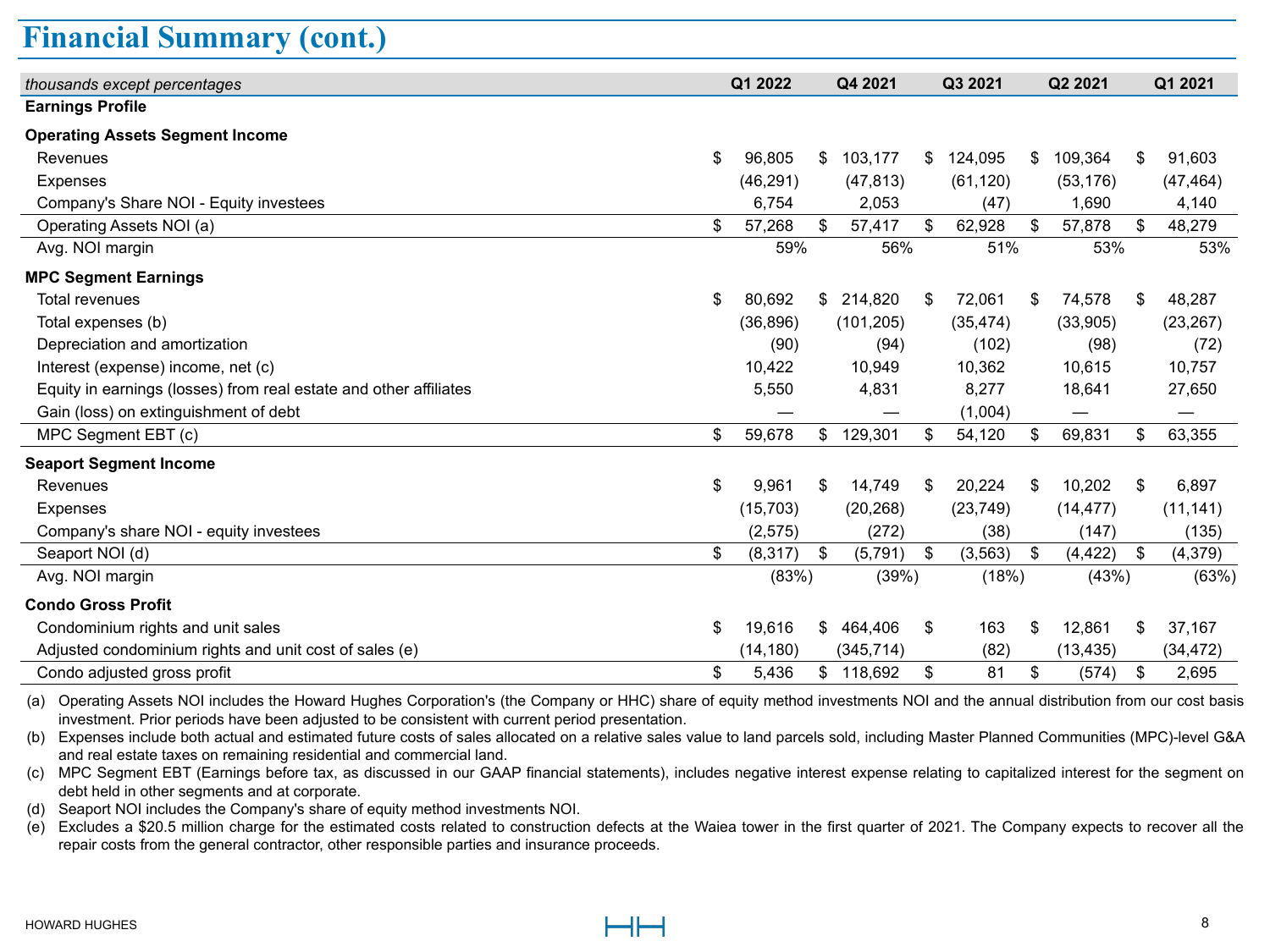## **Balance Sheets**

| thousands except par values and share amounts                                                                                        | March 31, 2022     | December 31, 2021 |
|--------------------------------------------------------------------------------------------------------------------------------------|--------------------|-------------------|
| <b>ASSETS</b>                                                                                                                        | Unaudited          | Unaudited         |
| Investment in real estate:                                                                                                           |                    |                   |
| <b>Master Planned Communities assets</b>                                                                                             | \$<br>2,313,497 \$ | 2,282,768         |
| Buildings and equipment                                                                                                              | 3,990,267          | 3,962,441         |
| Less: accumulated depreciation                                                                                                       | (785, 831)         | (743, 311)        |
| Land                                                                                                                                 | 322,439            | 322,439           |
| Developments                                                                                                                         | 1,354,619          | 1,208,907         |
| Net property and equipment                                                                                                           | 7,194,991          | 7.033.244         |
| Investment in real estate and other affiliates                                                                                       | 246,362            | 369,949           |
| Net investment in real estate                                                                                                        | 7,441,353          | 7,403,193         |
| Net investment in lease receivable                                                                                                   | 2,901              | 2,913             |
| Cash and cash equivalents                                                                                                            | 688,037            | 843,212           |
| Restricted cash                                                                                                                      | 365,483            | 373,425           |
| Accounts receivable, net                                                                                                             | 86,810             | 86,388            |
| Municipal Utility District receivables, net                                                                                          | 409,390            | 387,199           |
| Notes receivable, net                                                                                                                | 7,192              | 7,561             |
| Deferred expenses, net                                                                                                               | 120.559            | 119,825           |
| Operating lease right-of-use assets, net                                                                                             | 56,175             | 57,022            |
| Prepaid expenses and other assets, net                                                                                               | 289,787            | 300,956           |
| <b>Total assets</b>                                                                                                                  | \$<br>9,467,687 \$ | 9,581,694         |
| <b>LIABILITIES</b>                                                                                                                   |                    |                   |
| Mortgages, notes and loans payable, net                                                                                              | \$<br>4,674,950 \$ | 4,591,157         |
| Operating lease obligations                                                                                                          | 69,157             | 69,363            |
| Deferred tax liabilities                                                                                                             | 203,429            | 204,837           |
| Accounts payable and accrued expenses                                                                                                | 966.753            | 983,167           |
| <b>Total liabilities</b>                                                                                                             | 5,914,289          | 5,848,524         |
| Redeemable noncontrolling interest                                                                                                   |                    | 22,500            |
| <b>EQUITY</b>                                                                                                                        |                    |                   |
| Preferred stock: \$0.01 par value; 50,000,000 shares authorized, none issued                                                         |                    |                   |
| Common stock: \$.01 par value; 150,000,000 shares authorized, 56,300,324 issued and 52,432,109 outstanding as of March 31, 2022, and |                    |                   |
| 56,173,276 shares issued and 54,065,661 outstanding as of December 31, 2021                                                          | 564                | 563               |
| Additional paid-in capital                                                                                                           | 3,964,412          | 3,960,418         |
| Accumulated deficit                                                                                                                  | (14, 334)          | (16, 456)         |
| Accumulated other comprehensive income (loss)                                                                                        | (6, 103)           | (14, 457)         |
| Treasury stock, at cost, 3,868,215 shares as of March 31, 2022, and 2,107,615 shares as of December 31, 2021                         | (391, 655)         | (220, 073)        |
| Total stockholders' equity                                                                                                           | 3,552,884          | 3,709,995         |
| Noncontrolling interests                                                                                                             | 514                | 675               |
| <b>Total equity</b>                                                                                                                  | 3,553,398          | 3,710,670         |
| <b>Total liabilities and equity</b>                                                                                                  | \$<br>9,467,687 \$ | 9,581,694         |
| <b>Share Count Details (thousands)</b>                                                                                               |                    |                   |
| Shares outstanding at end of period (including restricted stock)                                                                     | 52,432             | 54,066            |
| Dilutive effect of stock options (a)                                                                                                 |                    | 2                 |
| Total diluted share equivalents outstanding                                                                                          | 52,433             | 54,068            |
| (a) Stock options assume net share settlement calculated for the period presented.                                                   |                    |                   |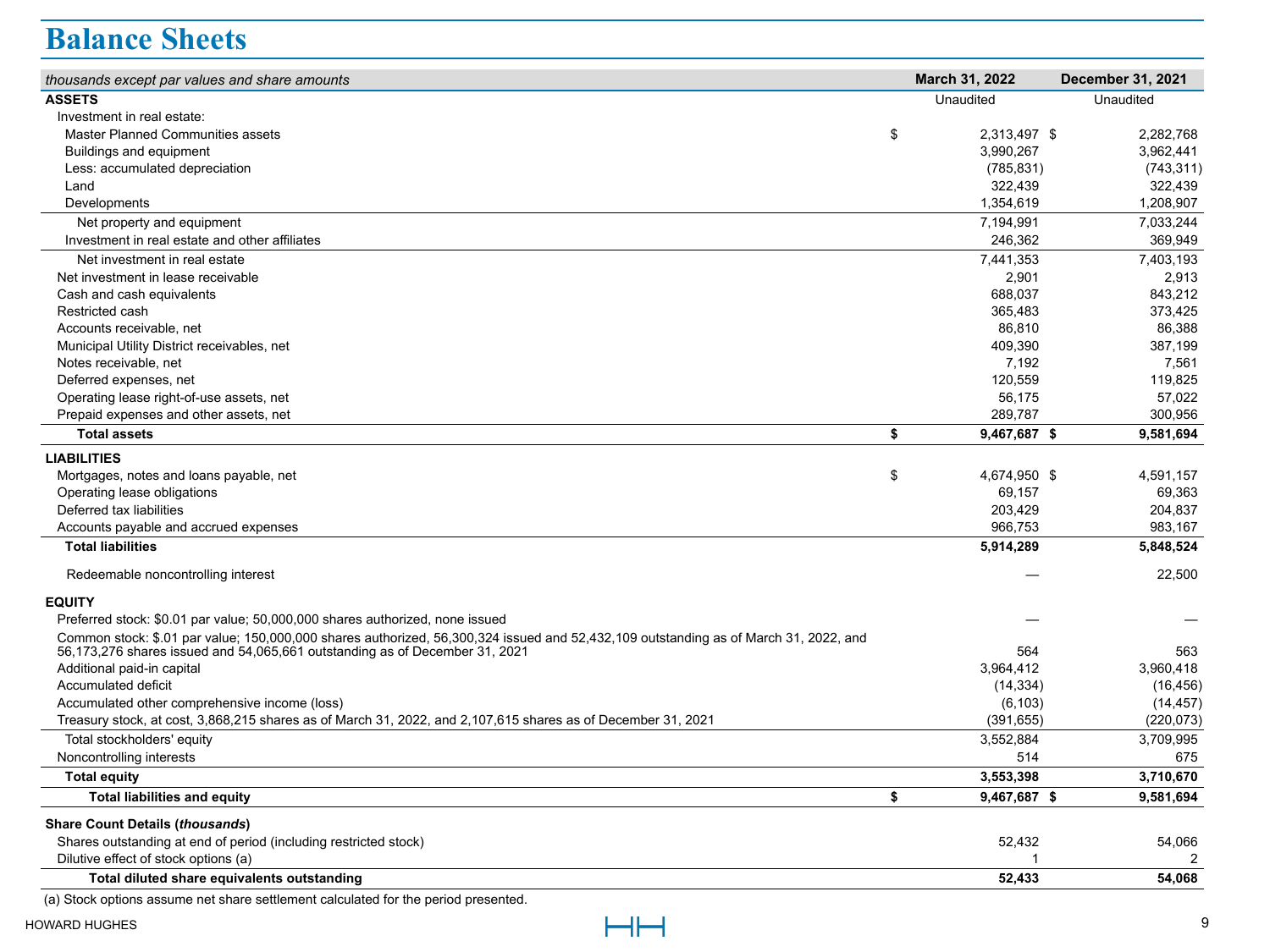# **Statements of Operations**

| thousands except per share amounts                                   | Q1 2022          | Q1 2021   |
|----------------------------------------------------------------------|------------------|-----------|
| <b>REVENUES</b>                                                      | Unaudited        | Unaudited |
| Condominium rights and unit sales                                    | \$<br>19,616 \$  | 37,167    |
| Master Planned Communities land sales                                | 61,468           | 37,477    |
| Rental revenue                                                       | 95,109           | 85,899    |
| Other land, rental and property revenues                             | 19,537           | 23,243    |
| Builder price participation                                          | 14,496           | 6,794     |
| <b>Total revenues</b>                                                | 210,226          | 190,580   |
| <b>EXPENSES</b>                                                      |                  |           |
| Condominium rights and unit cost of sales                            | 14,180           | 54,968    |
| Master Planned Communities cost of sales                             | 24,686           | 15,651    |
| Operating costs                                                      | 65,555           | 58,598    |
| Rental property real estate taxes                                    | 15,182           | 13,991    |
| Provision for (recovery of) doubtful accounts                        | 844              | (578)     |
| General and administrative                                           | 25,891           | 21,766    |
| Depreciation and amortization                                        | 48,593           | 49,308    |
| Other                                                                | 2,409            | 1,644     |
| <b>Total expenses</b>                                                | 197,340          | 215,348   |
| <b>OTHER</b>                                                         |                  |           |
| Gain (loss) on sale or disposal of real estate and other assets, net | (9)              |           |
| Other income (loss), net                                             | (221)            | (10, 308) |
| <b>Total other</b>                                                   | (230)            | (10, 308) |
| <b>Operating income (loss)</b>                                       | 12,656           | (35,076)  |
| Interest income                                                      | 24               | 41        |
| Interest expense                                                     | (27, 438)        | (34, 210) |
| Gain (loss) on extinguishment of debt                                | (282)            | (35, 915) |
| Equity in earnings (losses) from real estate and other affiliates    | 17,912           | 15,796    |
| Income (loss) before income taxes                                    | 2,872            | (89, 364) |
| Income tax expense (benefit)                                         | 701              | (21, 205) |
| Net income (loss)                                                    | 2,171            | (68, 159) |
| Net (income) loss attributable to noncontrolling interests           | (49)             | 1,565     |
| Net income (loss) attributable to common stockholders                | \$<br>$2,122$ \$ | (66, 594) |
| Basic income (loss) per share                                        | \$<br>$0.04$ \$  | (1.20)    |
| Diluted income (loss) per share                                      | \$<br>$0.04$ \$  | (1.20)    |
|                                                                      |                  |           |

**Comparative Statements of Operations: Total Portfolio**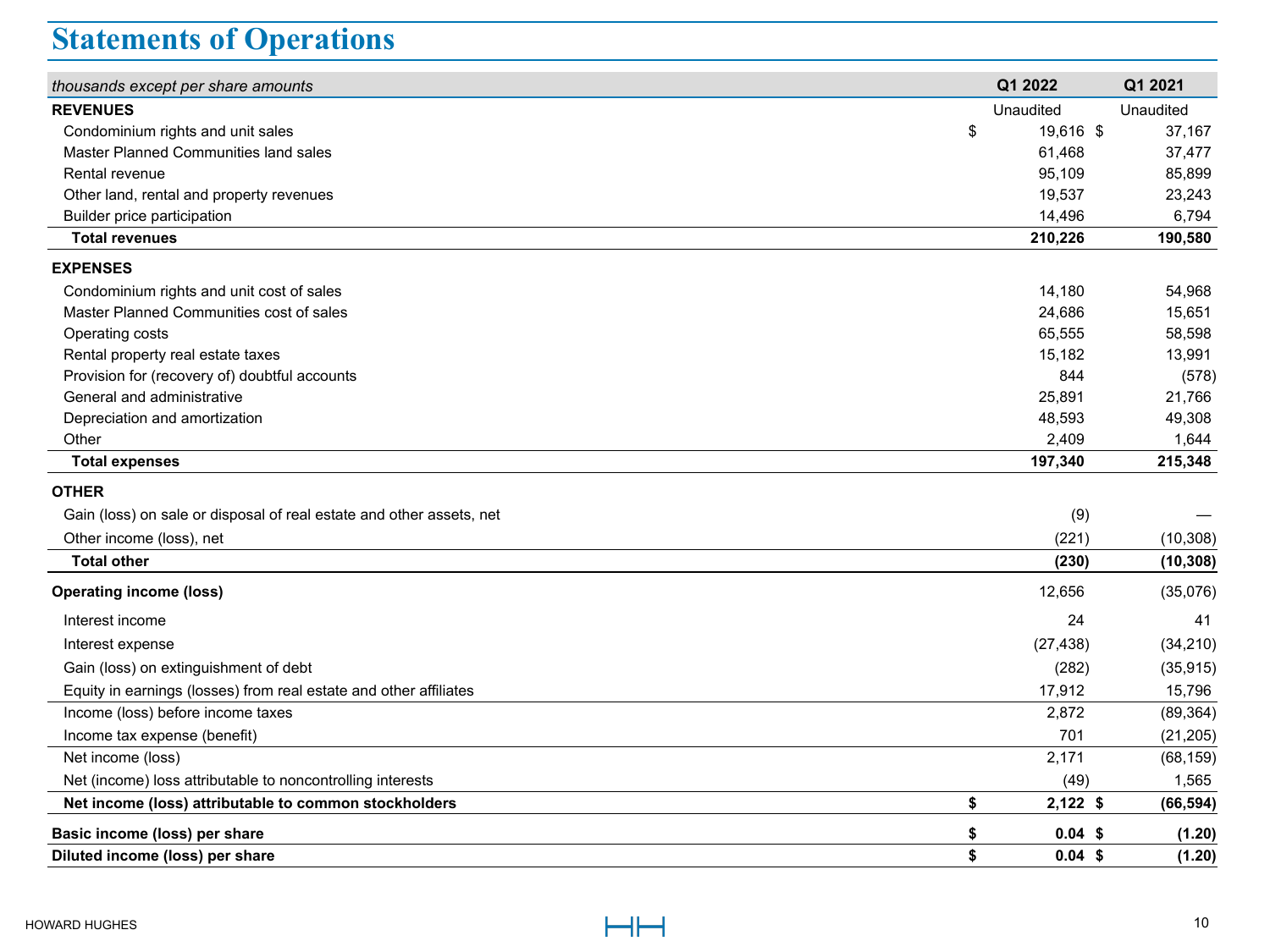# **Same Store NOI - Operating Assets Segment**

| thousands                                       | YTD Q1 2022 YTD Q1 2021 |           | \$ Change | % Change |
|-------------------------------------------------|-------------------------|-----------|-----------|----------|
| <b>Same Store Office</b>                        |                         |           |           |          |
| Houston, TX                                     | \$<br>16,075 \$         | 18,461 \$ | (2,386)   | (13)%    |
| Columbia, MD                                    | 5,805                   | 3,942     | 1,863     | 47 %     |
| Las Vegas, NV                                   | 3,297                   | 3,429     | (132)     | (4)%     |
| <b>Total Same Store Office</b>                  | 25,177                  | 25,832    | (655)     | (3)%     |
| <b>Same Store Retail</b>                        |                         |           |           |          |
| Houston, TX                                     | 2,664                   | 2,845     | (181)     | (6)%     |
| Columbia, MD                                    | 420                     | 432       | (12)      | (3)%     |
| Las Vegas, NV                                   | 5,802                   | 5,601     | 201       | 4 %      |
| Honolulu, HI                                    | 3,910                   | 2,686     | 1,224     | 46 %     |
| Other                                           | 452                     | 453       | (1)       | $-$ %    |
| <b>Total Same Store Retail</b>                  | 13,248                  | 12,017    | 1,231     | 10 %     |
| <b>Same Store Multi-Family</b>                  |                         |           |           |          |
| Houston, TX                                     | 6,655                   | 3,689     | 2,966     | 80 %     |
| Columbia, MD                                    | 1,613                   | 375       | 1,238     | 330 %    |
| Las Vegas, NV                                   | 1,848                   | 1,671     | 177       | 11 %     |
| Company's Share NOI - Equity Investees          | 1,744                   | 1,612     | 132       | 8 %      |
| <b>Total Same Store Multi-Family</b>            | 11,860                  | 7,347     | 4,513     | 61 %     |
| <b>Same Store Other</b>                         |                         |           |           |          |
| Houston, TX                                     | 1,745                   | 1,546     | 199       | 13 %     |
| Columbia, MD                                    | 98                      | (82)      | 180       | (220)%   |
| Las Vegas, NV                                   | (1,096)                 | (645)     | (451)     | (70)%    |
| Honolulu, HI                                    | 13                      | (1)       | 14        | 1400 %   |
| Company's Share NOI - Equity and Cost Investees | 5,010                   | 4,135     | 875       | 21 %     |
| <b>Total Same Store Other</b>                   | 5,770                   | 4,953     | 817       | 16 %     |
| <b>Total Same Store NOI</b>                     | 56,055                  | 50,149    | 5,906     | 12 %     |
| <b>Non-Same Store NOI</b>                       | 1,213                   | (1, 870)  | 3,083     | 165 %    |
| <b>Total Operating Assets NOI</b>               | \$<br>57,268 \$         | 48,279 \$ | 8,989     | 19 %     |

See page 4 for definitions of Same Store Properties and Same Store NOI.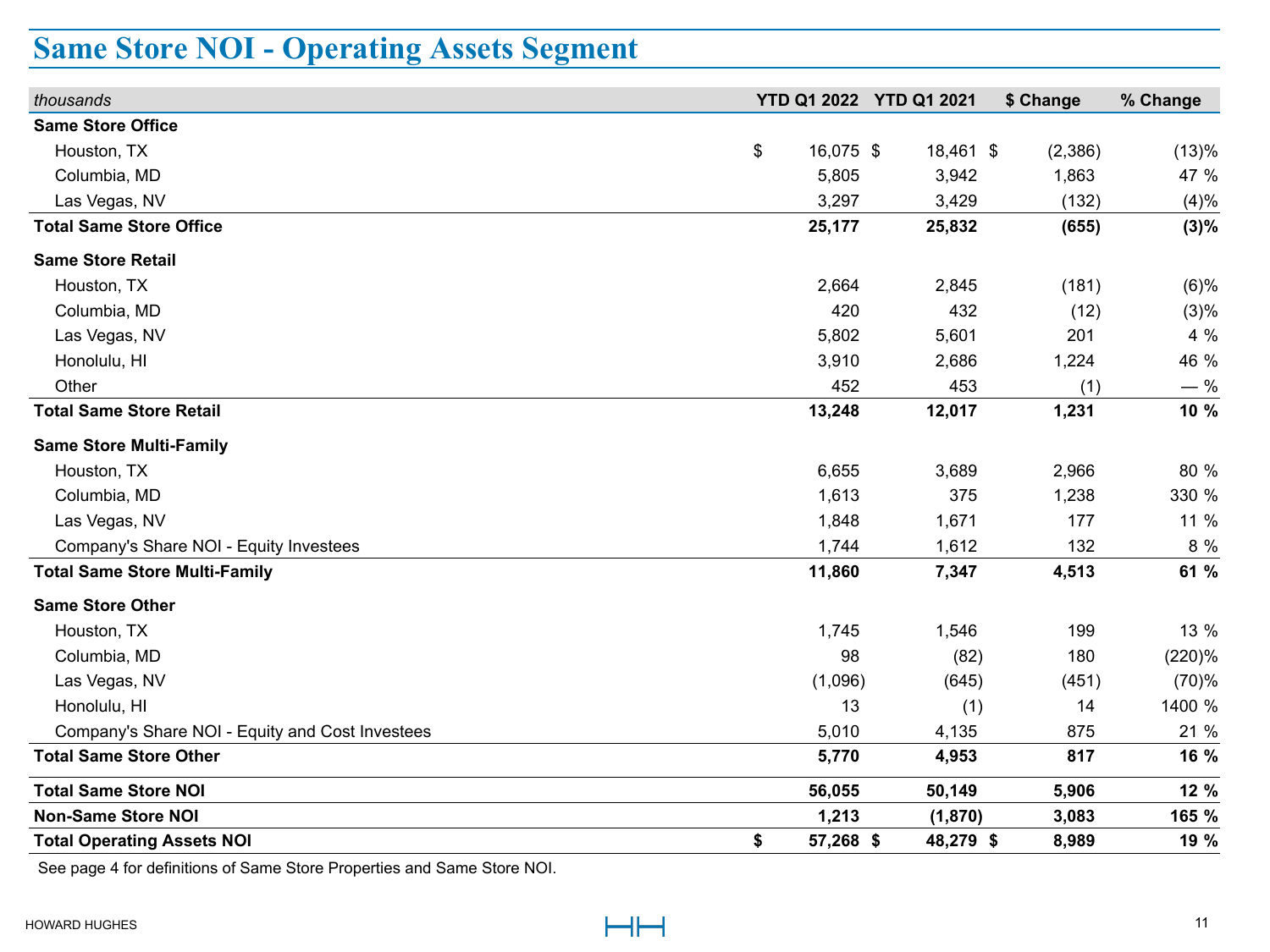# **Same Store Performance - Operating Assets Segment**

| thousands                                     | Q1 2022      |    | Q4 2021 |    | Q3 2021 |    | Q2 2021 |    | Q1 2021 |  |  |
|-----------------------------------------------|--------------|----|---------|----|---------|----|---------|----|---------|--|--|
| <b>Same Store Metrics</b>                     |              |    |         |    |         |    |         |    |         |  |  |
| <b>Stabilized Leasing Percentages</b>         |              |    |         |    |         |    |         |    |         |  |  |
| Office                                        | 90 %         |    | 91 %    |    | 88 %    |    | 89 %    |    | 89 %    |  |  |
| Retail                                        | 90 %         |    | 92 %    |    | 90%     |    | 92 %    |    | 92 %    |  |  |
| Multi-Family                                  | 98 %         |    | 99 %    |    | 97%     |    | 97 %    |    | 95 %    |  |  |
| <b>Unstabilized Leasing Percentages</b>       |              |    |         |    |         |    |         |    |         |  |  |
| Office                                        | 52 %         |    | 52 %    |    | 45 %    |    | 43 %    |    | 42 %    |  |  |
| Retail                                        | 72 %         |    | 72 %    |    | 70 %    |    | 70 %    |    | 70 %    |  |  |
| Multi-Family (a)                              | $-$ %        |    | $-$ %   |    | 89 %    |    | 88 %    |    | 64 %    |  |  |
| <b>Same Store NOI</b>                         |              |    |         |    |         |    |         |    |         |  |  |
| Office                                        | \$<br>25,177 | \$ | 29,908  | \$ | 27,816  | \$ | 26,283  | \$ | 25,832  |  |  |
| Retail                                        | 13,248       |    | 14,529  |    | 15,835  |    | 14,829  |    | 12,017  |  |  |
| Multi-Family                                  | 11,860       |    | 9,929   |    | 9,317   |    | 7,410   |    | 7,347   |  |  |
| Other                                         | 5,770        |    | 204     |    | 7,457   |    | 4,989   |    | 4,953   |  |  |
| <b>Total Same Store NOI</b>                   | \$<br>56,055 | \$ | 54,570  |    | 60,425  | \$ | 53,511  |    | 50,149  |  |  |
| Quarter over Quarter Change in Same Store NOI | 3%           |    | (10)%   |    | 13 %    |    | 7%      |    |         |  |  |

See page 4 for definitions of "Same Store Properties" and "Same Store NOI"

(a) As of Q4 2021, all same store multi-family properties are stabilized.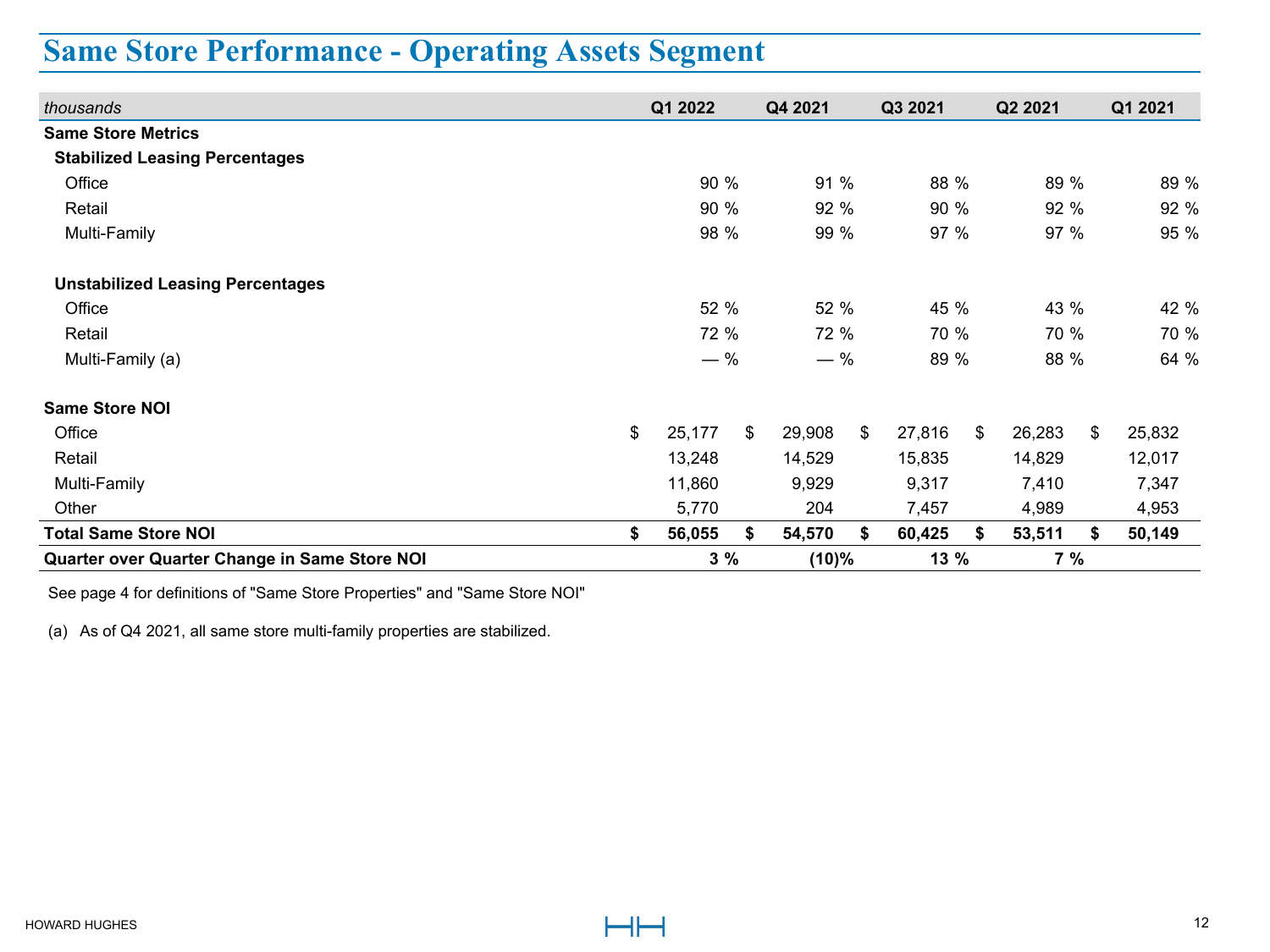# **NOI by Region, excluding Seaport**

| thousands except                       | $\%$<br><b>Ownership</b> | <b>Total</b>      |                          | Q1 2022<br>Occupied (#) |                                   | Q1 2022<br>Leased (#) |                          | Q1 2022<br>Occupied (%) |              | Q1 2022<br>Leased $(\%)$ |              | Q1 2022<br><b>NOI</b> | <b>Annualized Stabilized</b><br><b>NOI</b> | Time to<br><b>Stabilize</b><br>(Years) |  |
|----------------------------------------|--------------------------|-------------------|--------------------------|-------------------------|-----------------------------------|-----------------------|--------------------------|-------------------------|--------------|--------------------------|--------------|-----------------------|--------------------------------------------|----------------------------------------|--|
| Sq. Ft. and units                      | (a)                      | Sq. Ft.           | <b>Units</b>             | Sq. Ft.                 | <b>Units</b>                      | Sq. Ft.               | <b>Units</b>             | Sq. Ft.                 | <b>Units</b> | Sq. Ft.                  | <b>Units</b> | (b)                   | (c)                                        | (d)                                    |  |
| <b>Stabilized Properties</b>           |                          |                   |                          |                         |                                   |                       |                          |                         |              |                          |              |                       |                                            |                                        |  |
| Office - Houston                       |                          | 100 % 3,373,048   |                          | $-2,908,585$            | $\qquad \qquad -$                 | 2,983,015             | $\overline{\phantom{0}}$ | 86 %                    | $-$ %        | 88 %                     | $-$ % \$     | 78.242 \$             | 91.650                                     |                                        |  |
| Office - Columbia                      |                          | 100 % 1,380,953   |                          | 1,140,018               | $\overline{\phantom{0}}$          | 1,222,338             | $\hspace{0.05cm}$        | 83 %                    | $-$ %        | 89 %                     | $-$ %        | 20,715                | 26,182                                     |                                        |  |
| Office - Summerlin                     | 100 %                    | 532,428           |                          | 521,640                 | $\overline{\phantom{m}}$          | 527,894               | $\overline{\phantom{m}}$ | 98 %                    | $-$ %        | 99 %                     | $-$ %        | 13,855                | 14,892                                     |                                        |  |
| Retail - Houston                       | 100 %                    | 420,527           |                          | 368,152                 | $\overbrace{\phantom{12322111}}$  | 377,002               | $\overline{\phantom{m}}$ | 88 %                    | $-$ %        | 90%                      | $-$ %        | 12,113                | 13,769                                     |                                        |  |
| Retail - Columbia                      | 100 %                    | 99,899            |                          | 99,899                  |                                   | 99,899                | $\hspace{0.05cm}$        | 100 %                   | $-$ %        | 100 %                    | $-$ %        | 2,319                 | 2,712                                      |                                        |  |
| Retail - Hawai'i                       |                          | 100 % 1,002,718   | $\hspace{0.05cm}$        | 829,823                 | $\overline{\phantom{m}}$          | 845,832               | $\overline{\phantom{m}}$ | 83 %                    | $-$ %        | 84 %                     | $-$ %        | 18,852                | 26,067                                     |                                        |  |
| Retail - Summerlin                     | 100 %                    | 800.140           |                          | 761,334                 |                                   | 790,823               | $\overline{\phantom{0}}$ | 95 %                    | $-$ %        | 99 %                     | $-$ %        | 24,519                | 26,300                                     |                                        |  |
| Retail - Other                         | 100 %                    | 264,080           | $\overline{\phantom{m}}$ | 227,947                 |                                   | 227,947               | $\overline{\phantom{0}}$ | 86 %                    | $-$ %        | 86 %                     | $-$ %        | 2,380                 | 6,500                                      |                                        |  |
| Multi-Family - Houston (e)             | 100 %                    | 34,419            | 2,610                    | 27,152                  | 2,508                             | 27,152 2,566          |                          | 79 %                    | 96 %         | 79 %                     | 98 %         | 32,940                | 39,901                                     |                                        |  |
| Multi-Family - Columbia (e)            | 50 %                     | 98,300            | 1.199                    | 50,867                  | 1.104                             | 56,322 1,155          |                          | 52%                     | 92 %         | 57 %                     | 96 %         | 13,378                | 16,302                                     |                                        |  |
| Multi-Family - Summerlin (e)           | 100 %                    |                   | 391                      |                         | 365                               |                       | 388                      | $-$ %                   | 93 %         | $-$ %                    | 99 %         | 7,398                 | 7,548                                      |                                        |  |
| Self-Storage - Houston                 | 100 %                    |                   | 1,361                    |                         | 1,287                             |                       | 1,308                    | $-$ %                   | 95 %         | $-$ %                    | 96 %         | 1,250                 | 1,254                                      |                                        |  |
| Other - Summerlin                      | 100 %                    |                   |                          |                         |                                   |                       |                          | $-$ %                   | $-$ %        | $-$ %                    | $-$ %        | 11,347                | 13,320                                     |                                        |  |
| Other Assets (f)                       | Various                  | 135,801           |                          | 135,801                 | $\qquad \qquad \qquad$            | 135,801               | $\hspace{0.05cm}$        | 100 %                   | $-$ %        | 100 %                    | $-$ %        | 7,717                 | 9,306                                      |                                        |  |
| <b>Total Stabilized Properties (g)</b> |                          |                   |                          |                         |                                   |                       |                          |                         |              |                          |              |                       | 247,025 \$295,703                          | $\overbrace{\phantom{aaaaa}}$          |  |
|                                        |                          |                   |                          |                         |                                   |                       |                          |                         |              |                          |              |                       |                                            |                                        |  |
| <b>Unstabilized Properties</b>         |                          |                   |                          |                         |                                   |                       |                          |                         |              |                          |              |                       |                                            |                                        |  |
| Office - Houston                       | 100 %                    | 595,617           | $\hspace{0.05cm}$        | 263,859                 | $\qquad \qquad$                   | 263,859               |                          | 44 %                    | $-$ %        | 44 %                     | $-$ % \$     | $(839)$ \$            | 17,900                                     | 0.8                                    |  |
| Office - Columbia                      | 100 %                    | 319,470           | $\hspace{0.05cm}$        | 211,643                 | $\qquad \qquad \overbrace{ }^{ }$ | 211,643               | $\overline{\phantom{m}}$ | 66 %                    | $-$ %        | 66 %                     | $-$ %        | 3,691                 | 9,200                                      | 0.8                                    |  |
| Office - Summerlin                     | 100 %                    |                   |                          |                         |                                   |                       |                          | $-$ %                   | $-$ %        | $-$ %                    | $-$ %        |                       |                                            |                                        |  |
| Office - Other                         | 100 %                    | $\hspace{0.05cm}$ |                          |                         |                                   |                       |                          | $-$ %                   | $-$ %        | $-$ %                    | $-$ %        | —                     |                                            |                                        |  |
| Retail - Columbia                      | 100 %                    |                   |                          |                         |                                   |                       |                          | $-$ %                   | $-$ %        | $-$ %                    | $-$ %        | $\qquad \qquad$       |                                            |                                        |  |
| Retail - Houston                       | 100 %                    | 72,977            |                          | 52,810                  | $\overline{\phantom{0}}$          | 52,810                | $\overline{\phantom{0}}$ | 72 %                    | $-$ %        | 72 %                     | $-$ %        | (34)                  | 2,200                                      | 0.8                                    |  |
| Retail - Hawaii                        | 100 %                    | 11,117            |                          | 8,820                   |                                   | 8,820                 |                          | 79 %                    | $-$ %        | 79 %                     | $-$ %        | (25)                  | 637                                        | 2.8                                    |  |
| <b>Total Unstabilized Properties</b>   |                          |                   |                          |                         |                                   |                       |                          |                         |              |                          | \$           | 2,793 \$              | 29,937                                     | 1.9                                    |  |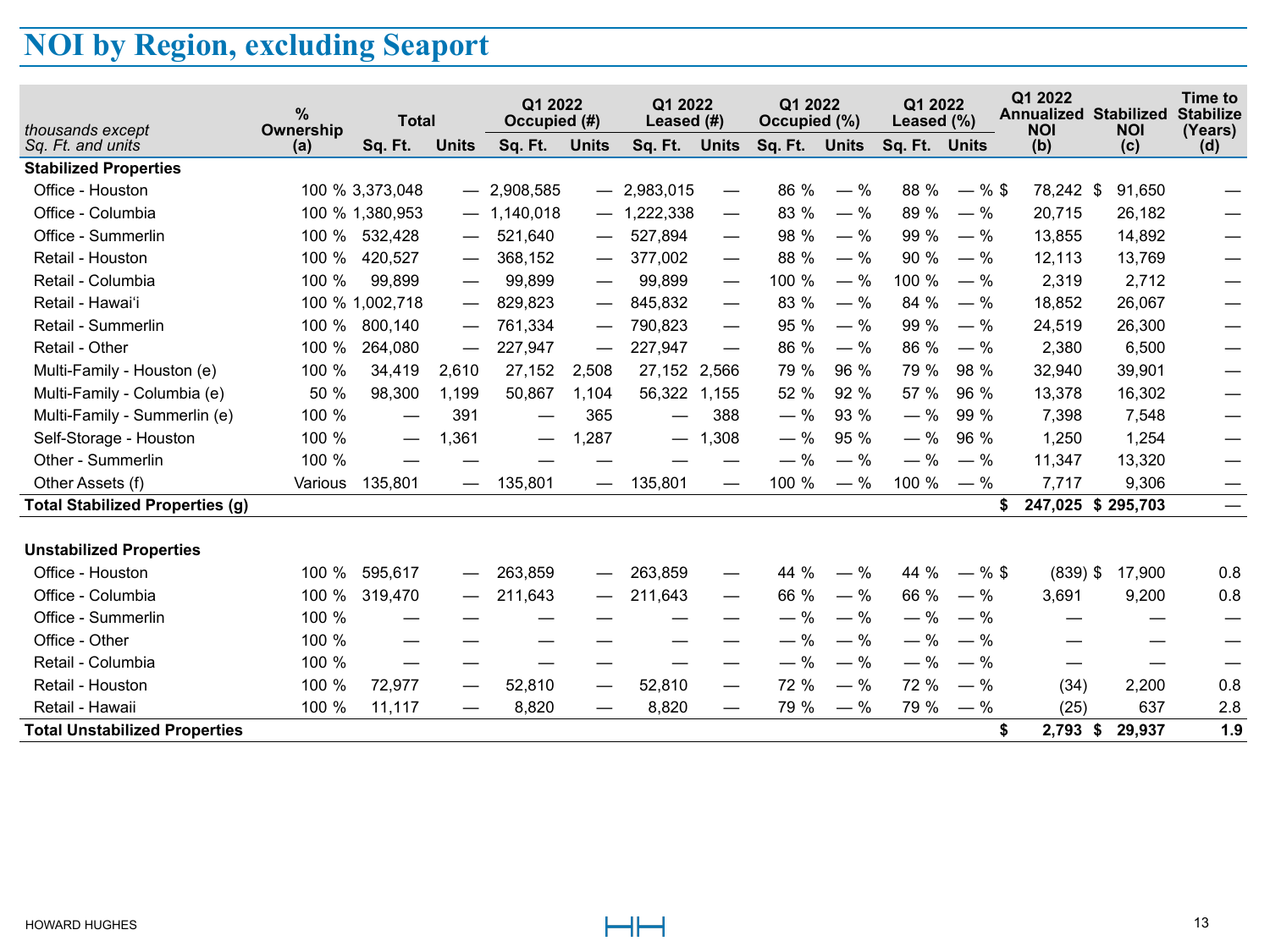### **NOI by Region, excluding Seaport (cont.)**

| thousands except                           | %<br>Ownership | <b>Total</b>             |       | Q1 2022<br>Occupied (#) |              | Q1 2022<br>Leased $(H)$ |  | Q1 2022<br>Occupied (%) |              | Q1 2022<br>Leased $(\%)$ |             | Q1 2022<br><b>Annualized</b><br><b>NOI</b> | <b>Stabilized</b><br><b>NOI</b> | Time to<br><b>Stabilize</b><br>(Years) |  |
|--------------------------------------------|----------------|--------------------------|-------|-------------------------|--------------|-------------------------|--|-------------------------|--------------|--------------------------|-------------|--------------------------------------------|---------------------------------|----------------------------------------|--|
| Sq. Ft. and units                          | (a)            | Sq. Ft.                  | Units | Sq. Ft.                 | <b>Units</b> | Sq. Ft. Units           |  | Sq. Ft.                 | <b>Units</b> | Sq. Ft. Units            |             | (b)                                        | (c)                             | (d)                                    |  |
| <b>Under Construction Properties</b>       |                |                          |       |                         |              |                         |  |                         |              |                          |             |                                            |                                 |                                        |  |
| Office - Houston                           | 100 $%$        | 53,000                   |       |                         |              |                         |  |                         | $-$ %        | $-$ %                    | $-$ %       | $n/a$ \$                                   | 886, 1                          | 1.7                                    |  |
| Office - Summerlin                         |                | 100 % 267,000            |       |                         |              |                         |  | $-$ %                   | $-$ %        |                          | $-$ % $-$ % | n/a                                        | 8.374                           | 3.8                                    |  |
| Retail - Hawai'i                           | 100 %          | 36,800                   |       |                         |              | 1,688                   |  | $-$ %                   | $-$ %        | $5\%$                    | $-$ %       | n/a                                        | 1,281                           | 3.5                                    |  |
| Multi-Family - Houston (e)                 | 100 %          | $\overline{\phantom{m}}$ | 358   |                         |              |                         |  | $-$ %                   | $-$ %        | $-$ %                    | $-$ %       | n/a                                        | 4,360                           | 3.3                                    |  |
| Multi-Family - Summerlin (e)               | 100 %          | $\overline{\phantom{m}}$ | 294   |                         |              |                         |  | $-$ %                   | $-$ %        | $-$ %                    | $-$ %       | n/a                                        | 5,899                           | 4.8                                    |  |
| Multi-Family - Columbia (e)                | 100 %          | 32,000                   | 472   |                         |              |                         |  | $-$ %                   | $-$ %        | $-$ %                    | $-$ %       | n/a                                        | 9.325                           | 4.0                                    |  |
| <b>Total Under Construction Properties</b> |                |                          |       |                         |              |                         |  |                         |              |                          |             | $n/a$ \$                                   | 30,627                          | 3.7                                    |  |
| Total / Wtd. Avg. for Portfolio            |                |                          |       |                         |              |                         |  |                         |              |                          |             | 249,818 \$                                 | 356.267                         | 3.4                                    |  |

(a) Includes our share of NOI for our joint ventures.

(b) To better reflect the full-year performance of the properties, the impacts of certain prior period accruals and adjustments included in Q1 2022 NOI were not annualized. Annualized Q1 2022 NOI also includes distribution received from cost method investment in Q1 2022. For purposes of this calculation, this one time annual distribution is not annualized.

(c) Table above excludes Seaport NOI, units, and square feet until we have greater clarity with respect to the performance of our tenants. See page 19 for Seaport Est. stabilized yield and other project information.

(d) The expected stabilization date used in the Time to Stabilized calculation for all unstabilized and under construction assets is set 36 months from the in-service or expected in-service date.

(e) Multi-Family square feet represent ground floor retail whereas multi-family units represent residential units for rent.

(f) These assets can be found on page 16 of this presentation.

(g) For Stabilized Properties, the difference between Annualized NOI and Stabilized NOI is attributable to a number of factors which may include temporary abatements, deferrals or lost revenue due to COVID-19 restrictions, timing of lease turnovers, free rent and other market factors.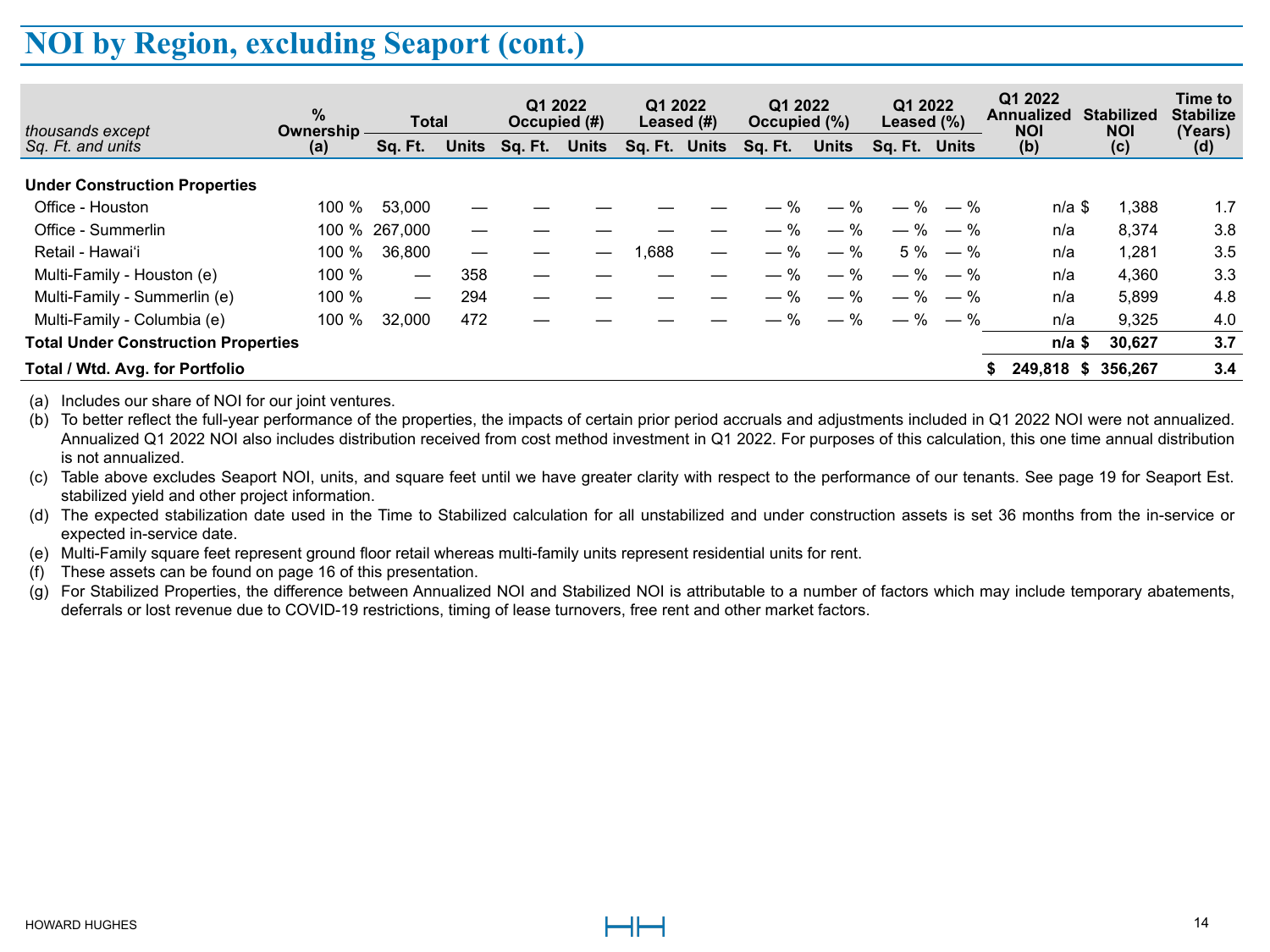# **Stabilized Properties - Operating Assets Segment**

| thousands except Sq. Ft. and units                 | Location        | %<br>Ownership | Rentable<br>Sq. Ft. | Q1 2022 %<br>Occ. (a) | Q1 2022 %<br>Leased (a) | <b>Annualized Q1</b><br>2022 NOI (b) (c) | <b>Est. Stabilized</b><br>NOI (b) |
|----------------------------------------------------|-----------------|----------------|---------------------|-----------------------|-------------------------|------------------------------------------|-----------------------------------|
| Office                                             |                 |                |                     |                       |                         |                                          |                                   |
| One Hughes Landing                                 | Houston, TX     | 100 %          | 197,719             | 97%                   | 97 % \$                 | $5,932$ \$                               | 6,170                             |
| Two Hughes Landing                                 | Houston, TX     | 100 %          | 197,714             | 68 %                  | 68 %                    | 3,692                                    | 6,000                             |
| Three Hughes Landing                               | Houston, TX     | 100 %          | 320,815             | 90 %                  | 90 %                    | 7,950                                    | 8,245                             |
| 1725 Hughes Landing Boulevard                      | Houston, TX     | 100 %          | 331,176             | 55 %                  | 55 %                    | 3,780                                    | 6,900                             |
| 1735 Hughes Landing Boulevard                      | Houston, TX     | 100 %          | 318,170             | 100 %                 | 100 %                   | 8,805                                    | 8,900                             |
| 2201 Lake Woodlands Drive                          | Houston, TX     | 100 %          | 24,119              | 100 %                 | 100 %                   | 569                                      | 570                               |
| <b>Lakefront North</b>                             | Houston, TX     | 100 %          | 258,058             | 75 %                  | 97 %                    | 3,962                                    | 6,458                             |
| 8770 New Trails                                    | Houston, TX     | 100 %          | 180,000             | 100 %                 | 100 %                   | 3,952                                    | 4,400                             |
| 9303 New Trails                                    | Houston, TX     | 100 %          | 97,967              | 79 %                  | 79 %                    | 1,470                                    | 1,525                             |
| 3831 Technology Forest Drive                       | Houston, TX     | 100 %          | 95,078              | 100 %                 | 100 %                   | 2,366                                    | 2,625                             |
| 3 Waterway Square                                  | Houston, TX     | 100 %          | 232,021             | 87 %                  | 91 %                    | 5,635                                    | 6,500                             |
| 4 Waterway Square                                  | Houston, TX     | 100 %          | 218,551             | 77 %                  | 77 %                    | 4,852                                    | 6,857                             |
| 1201 Lake Robbins Tower (d)                        | Houston, TX     | 100 %          | 805,993             | 100 %                 | 100 %                   | 24,822                                   | 25,000                            |
| 1400 Woodloch Forest                               | Houston, TX     | 100 %          | 95,667              | 49 %                  | 57 %                    | 455                                      | 1,500                             |
| 10 - 70 Columbia Corporate Center                  | Columbia, MD    | 100 %          | 889,382             | 79 %                  | 86 %                    | 11,483                                   | 14,330                            |
| Columbia Office Properties                         | Columbia, MD    | 100 %          | 63,831              | 52 %                  | 84 %                    | 224                                      | 1,402                             |
| One Mall North                                     | Columbia, MD    | 100 %          | 97,092              | 84 %                  | 84 %                    | 1,560                                    | 1,947                             |
| One Merriweather                                   | Columbia, MD    | 100 %          | 206,632             | 100 %                 | 100 %                   | 5,402                                    | 5,403                             |
| Two Merriweather                                   | Columbia, MD    | 100 %          | 124,016             | 93 %                  | 93 %                    | 2,046                                    | 3,100                             |
| Aristocrat                                         | Las Vegas, NV   | 100 %          | 181,534             | 100 %                 | 100 %                   | 4,446                                    | 4,520                             |
| One Summerlin                                      | Las Vegas, NV   | 100 %          | 206,279             | 95 %                  | 98 %                    | 5,653                                    | 6,437                             |
| Two Summerlin                                      | Las Vegas, NV   | 100 %          | 144,615             | 100 %                 | 100 %                   | 3,756                                    | 3,935                             |
| <b>Total Office</b>                                |                 |                | 5,286,429           |                       |                         | \$<br>$112,812$ \$                       | 132,724                           |
| <b>Retail</b>                                      |                 |                |                     |                       |                         |                                          |                                   |
| Creekside Village Green                            | Houston, TX     | 100 %          | 74,670              | 82 %                  | 85 % \$                 | 1,912 \$                                 | 2,000                             |
| <b>Hughes Landing Retail</b>                       | Houston, TX     | 100 %          | 125,798             | 89 %                  | 89 %                    | 3,741                                    | 4,988                             |
| 1701 Lake Robbins                                  | Houston, TX     | 100 %          | 12,376              | 100 %                 | 100 %                   | 535                                      | 540                               |
| Lake Woodlands Crossing Retail                     | Houston, TX     | 100 %          | 60,261              | 85 %                  | 85 %                    | 1,547                                    | 1,668                             |
| Lakeland Village Center at Bridgeland              | Houston, TX     | 100 %          | 67,947              | 77 %                  | 87 %                    | 1,046                                    | 1,700                             |
| 20/25 Waterway Avenue                              | Houston, TX     | 100 %          | 50,062              | 98 %                  | 98 %                    | 2,302                                    | 2,000                             |
| Waterway Garage Retail                             | Houston, TX     | 100 %          | 21,513              | 100 %                 | 100 %                   | 758                                      | 600                               |
| 2000 Woodlands Parkway                             | Houston, TX     | 100 %          | 7,900               | 100 %                 | 100 %                   | 272                                      | 273                               |
| Columbia Regional Building                         | Columbia, MD    | 100 %          | 89,199              | 100 %                 | 100 %                   | 2,171                                    | 2,312                             |
| Merriweather District Area 3 Standalone Restaurant | Columbia, MD    | 100 %          | 10,700              | 100 %                 | 100 %                   | 148                                      | 400                               |
| Ward Village Retail                                | Honolulu, HI    | 100 %          | 1,002,718           | 83 %                  | 84 %                    | 18,852                                   | 26,067                            |
| Downtown Summerlin (e)                             | Las Vegas, NV   | 100 %          | 800,140             | 95 %                  | 99 %                    | 24,519                                   | 26,300                            |
| <b>Outlet Collection at Riverwalk</b>              | New Orleans, LA | 100 %          | 264,080             | 86 %                  | 86 %                    | 2,380                                    | 6,500                             |
| <b>Total Retail</b>                                |                 |                | 2,587,364           |                       |                         | \$<br>60,183 \$                          | 75,348                            |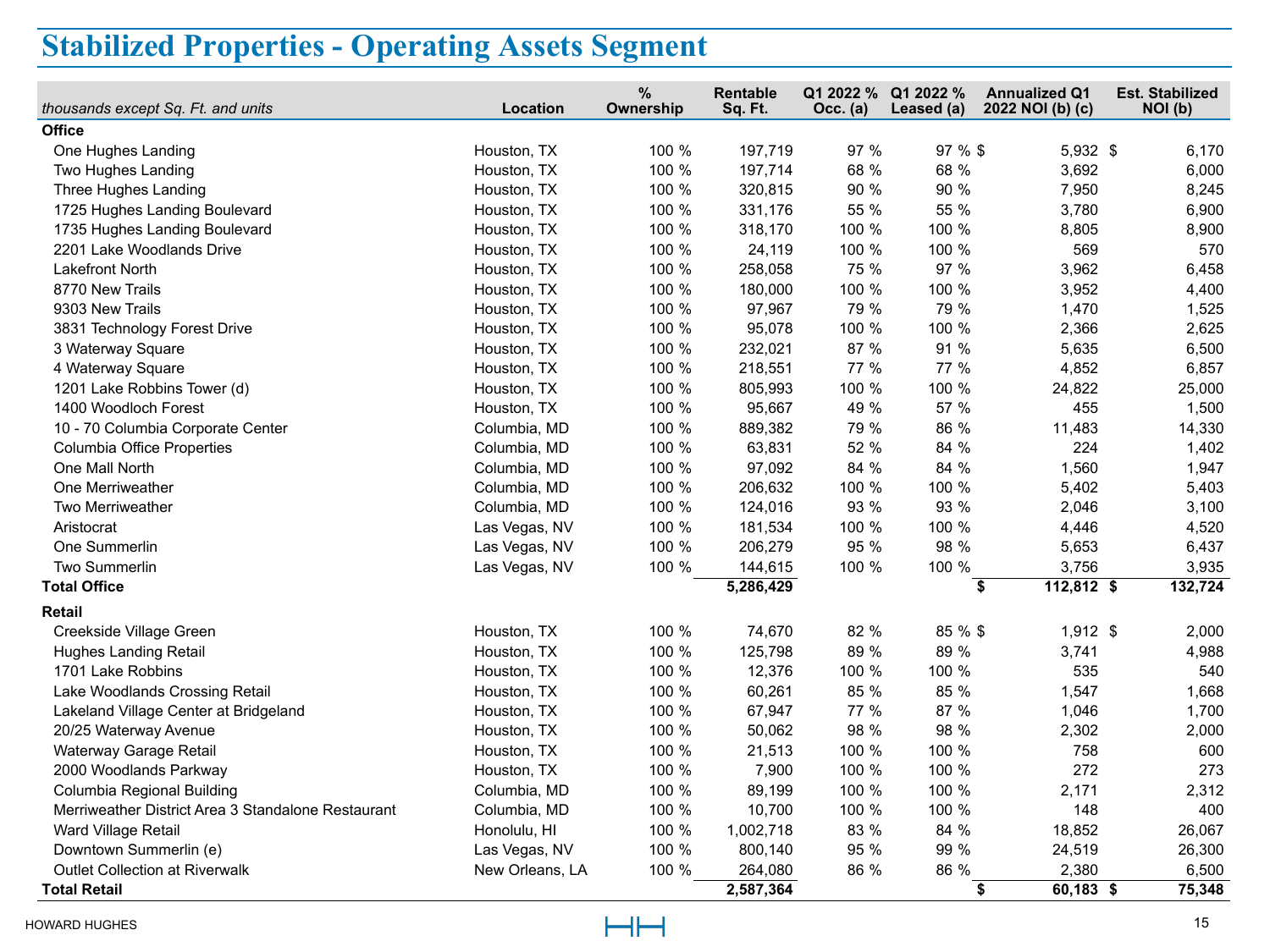## **Stabilized Properties - Operating Assets Segment (cont.)**

|                                                    |               |               |                          |                                | Q1 2022 % Occ.(a) |              | Q1 2022 % Leased (a) |              |                      |                        |
|----------------------------------------------------|---------------|---------------|--------------------------|--------------------------------|-------------------|--------------|----------------------|--------------|----------------------|------------------------|
|                                                    |               | $\frac{9}{6}$ | Rentable                 |                                | Rentable          |              | Rentable             |              | <b>Annualized Q1</b> | <b>Est. Stabilized</b> |
| thousands except Sq. Ft. and units                 | Location      | Ownership     | Sq. Ft.                  | <b>Units</b>                   | Sq. Ft.           | <b>Units</b> | Sq. Ft.              | <b>Units</b> | 2022 NOI (b) (c)     | NOI(b)                 |
| <b>Multi-family</b>                                |               |               |                          |                                |                   |              |                      |              |                      |                        |
| <b>Creekside Park Apartments</b>                   | Houston, TX   | 100 %         |                          | 292                            | n/a               | 95 %         | n/a                  | 98 % \$      | $2,683$ \$           | 3,000                  |
| <b>Creekside Park The Grove</b>                    | Houston, TX   | 100 %         |                          | 360                            | n/a               | 93 %         | n/a                  | 99 %         | 4,117                | 4,697                  |
| Lakeside Row                                       | Houston, TX   | 100 %         | $\hspace{0.05cm}$        | 312                            | n/a               | 98 %         | n/a                  | 99 %         | 3,089                | 3,875                  |
| Millennium Six Pines Apartments                    | Houston, TX   | 100 %         | $\equiv$                 | 314                            | n/a               | 96 %         | n/a                  | 96 %         | 3,550                | 4,500                  |
| Millennium Waterway Apartments                     | Houston, TX   | 100 %         | $\overline{\phantom{0}}$ | 393                            | n/a               | 96 %         | n/a                  | 98 %         | 3,326                | 4,600                  |
| One Lakes Edge                                     | Houston, TX   | 100 %         | 22,971                   | 390                            | 81 %              | 97 %         | 81 %                 | 99 %         | 6,486                | 7,200                  |
| The Lane at Waterway                               | Houston, TX   | 100 %         | $\overline{\phantom{0}}$ | 163                            | n/a               | 97 %         | n/a                  | 98 %         | 2,546                | 3,500                  |
| Two Lakes Edge                                     | Houston, TX   | 100 %         | 11,448                   | 386                            | 75 %              | 97 %         | 75 %                 | 98 %         | 7,143                | 8,529                  |
| Juniper Apartments                                 | Columbia, MD  | 100 %         | 56,683                   | 382                            | 20 %              | 95 %         | 30 %                 | 96 %         | 6,402                | 9,162                  |
| The Metropolitan Downtown Columbia                 | Columbia, MD  | 50 %          | 13,591                   | 380                            | 84 %              | 90 %         | 84 %                 | 94 %         | 3,052                | 3,132                  |
| m.flats/TEN.M                                      | Columbia, MD  | 50 %          | 28,026                   | 437                            | 100 %             | 91 %         | 100 %                | 98 %         | 3,924                | 4,008                  |
| <b>Constellation Apartments</b>                    | Las Vegas, NV | 100 %         | $\overline{\phantom{m}}$ | 124                            | n/a               | 96 %         | n/a                  | 100 %        | 2,399                | 2,400                  |
| <b>Tanager Apartments</b>                          | Las Vegas, NV | 100 %         | $\hspace{0.05cm}$        | 267                            | n/a               | 92 %         | n/a                  | 99 %         | 4,999                | 5,148                  |
| Total Multi-family (f)                             |               |               | 132,719                  | 4,200                          |                   |              |                      |              | \$<br>53,716 \$      | 63,751                 |
| Other                                              |               |               |                          |                                |                   |              |                      |              |                      |                        |
| <b>Hughes Landing Daycare</b>                      | Houston, TX   | 100 %         | 10,000                   |                                | 100 %             | $-$ %        | 100 %                | $- % $$      | 206 \$               | 281                    |
| The Woodlands Warehouse                            | Houston, TX   | 100 %         | 125,801                  | $\qquad \qquad \longleftarrow$ | 100 %             | $-$ %        | 100 %                | $-$ %        | 1,394                | 1,516                  |
| HHC 242 Self-Storage                               | Houston, TX   | 100 %         | $\hspace{0.05cm}$        | 632                            | n/a               | 96 %         | n/a                  | 97 %         | 619                  | 622                    |
| HHC 2978 Self-Storage                              | Houston, TX   | 100 %         | $\hspace{0.05cm}$        | 729                            | n/a               | 94 %         | n/a                  | 95 %         | 631                  | 632                    |
| Woodlands Sarofim #1                               | Houston, TX   | 20 %          | n/a                      | n/a                            | n/a               | n/a          | n/a                  | n/a          | 189                  | 250                    |
| Stewart Title of Montgomery County, TX Houston, TX |               | 50 %          | n/a                      | n/a                            | n/a               | n/a          | n/a                  | n/a          | 1,280                | 1,900                  |
| The Woodlands Ground Leases                        | Houston, TX   | 100 %         | n/a                      | n/a                            | n/a               | n/a          | n/a                  | n/a          | 1,987                | 2,100                  |
| Kewalo Basin Harbor                                | Honolulu, HI  | 100 %         | n/a                      | n/a                            | n/a               | n/a          | n/a                  | n/a          | 1,716                | 2,183                  |
| <b>Hockey Ground Lease</b>                         | Las Vegas, NV | 100 %         | n/a                      | n/a                            | n/a               | n/a          | n/a                  | n/a          | 581                  | 582                    |
| Summerlin Hospital Medical Center                  | Las Vegas, NV | 5 %           | n/a                      | n/a                            | n/a               | n/a          | n/a                  | n/a          | 4,638                | 4,638                  |
| Las Vegas Ballpark (g)                             | Las Vegas, NV | 100 %         | n/a                      | n/a                            | n/a               | n/a          | n/a                  | n/a          | 6,128                | 8,100                  |
| <b>Other Assets</b>                                | Various       | 100 %         | n/a                      | n/a                            | n/a               | n/a          | n/a                  | n/a          | 945                  | 1,076                  |
| <b>Total Other</b>                                 |               |               | 135,801                  | 1,361                          |                   |              |                      |              | \$<br>$20,314$ \$    | 23,880                 |
| <b>Total Stabilized</b>                            |               |               |                          |                                |                   |              |                      |              | \$<br>247,025 \$     | 295,703                |

(a) Percentage Occupied and Percentage Leased are as of March 31, 2022.

(b) For Stabilized Properties, the difference between Annualized NOI and Stabilized NOI is attributable to a number of factors which may include temporary abatements, deferrals or lost revenue due to COVID-19 restrictions, timing of lease turnovers, free rent and other market factors.

(c) To better reflect the full-year performance of the properties, the impacts of certain prior period accruals and adjustments included in Q1 2022 NOI were not annualized.

- (d) 1201 Lake Robbins and 9950 Woodloch Forest, are collectively known as The Woodlands Towers at the Waterway. 9950 Woodloch Forest is an unstabilized property as of March 31, 2022.
- (e) Downtown Summerlin rentable sq. ft. excludes 381,767 sq. ft. of anchor space and 40,846 sq. ft. of office space.
- (f) Multi-Family square feet represent ground floor retail whereas multi-family units represent residential units for rent.
- (g) The Las Vegas Ballpark presentation is inclusive of the results from both the stadium operations and those of our wholly owned team, the Las Vegas Aviators. Annualized NOI is based on a trailing 12-month calculation due to seasonality.

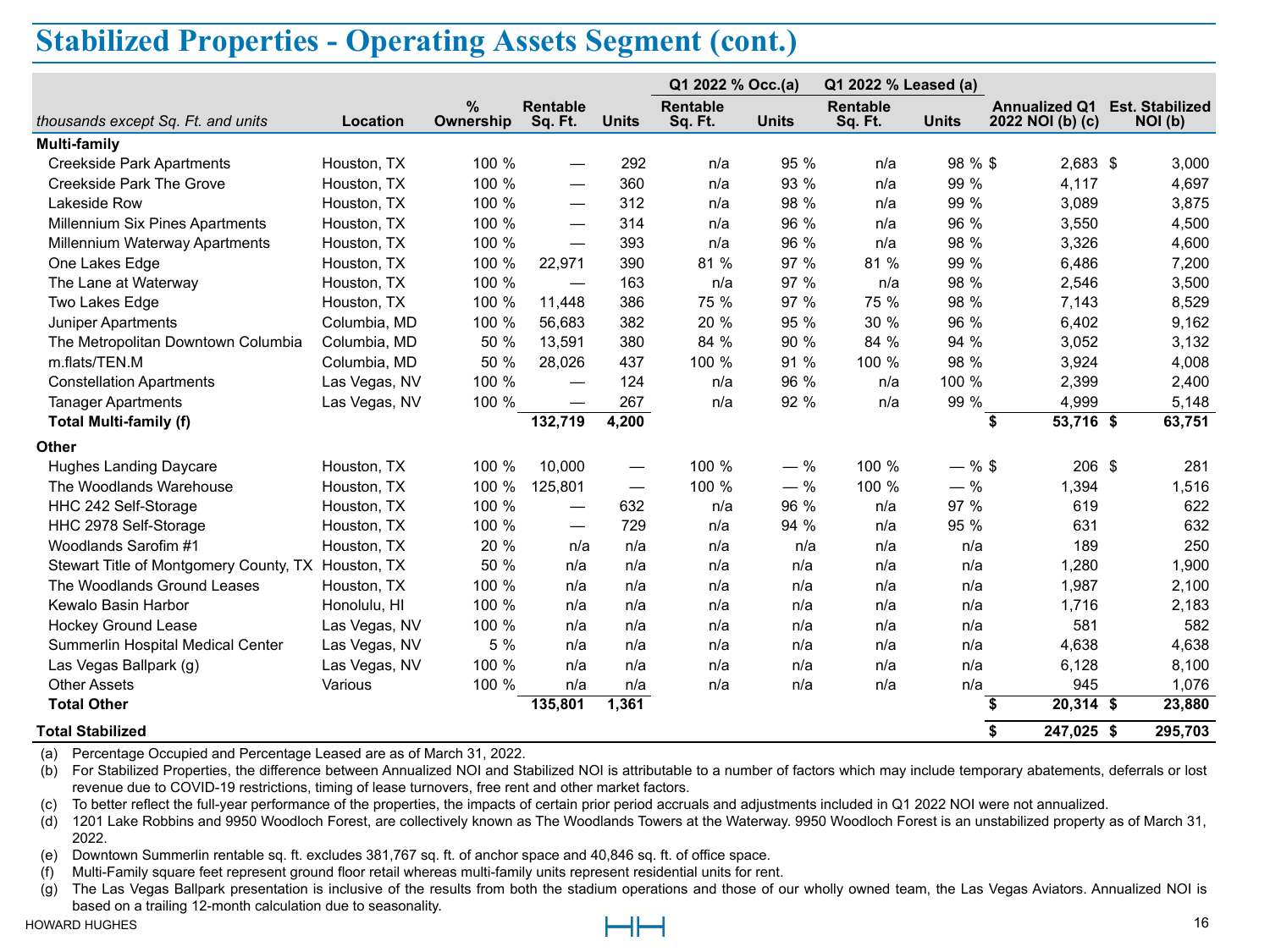## **Unstabilized Properties - Operating Assets Segment**

|                                       |              |                |                     |              | Q1 2022<br>$%$ Occ.(a) |              | Q1 2022<br>% Leased (a) |              |                                             |                                           |                                     |                                      |                              |                        |
|---------------------------------------|--------------|----------------|---------------------|--------------|------------------------|--------------|-------------------------|--------------|---------------------------------------------|-------------------------------------------|-------------------------------------|--------------------------------------|------------------------------|------------------------|
| thousands except<br>Sq. Ft. and units | Location     | %<br>Ownership | Rentable<br>Sq. Ft. | <b>Units</b> | Rentable<br>Sq. Ft.    | <b>Units</b> | Rentable<br>Sq. Ft.     | <b>Units</b> | Develop.<br><b>Costs</b><br><b>Incurred</b> | <b>Est. Total</b><br>Cost (Excl.<br>Land) | Annualized<br>Q1 2022<br><b>NOI</b> | Est.<br><b>Stabilized</b><br>NOI (b) | Est.<br>Stab.<br><b>Date</b> | Est.<br>Stab.<br>Yield |
| <b>Office</b>                         |              |                |                     |              |                        |              |                         |              |                                             |                                           |                                     |                                      |                              |                        |
| 9950 Woodloch Forest (c)(d)           | Houston, TX  | 100 $%$        | 595.617             |              | 44 %                   | n/a          | 44 %                    |              | n/a \$ 159,864 \$                           | 210.571 \$                                | $(839)$ \$                          | 17,900                               | 2022                         | 9%                     |
| 6100 Merriweather                     | Columbia, MD | 100 %          | 319.470             | —            | 66 %                   | n/a          | 66 %                    | n/a          | 111.696                                     | 138,221                                   | 3,691                               | 9,200                                | 2022                         | 7%                     |
| <b>Total Office</b>                   |              |                | 915,087             | —            |                        |              |                         |              | $$271,560$ \$                               | 348,792 \$                                | 2,852                               | 27,100<br>\$                         |                              |                        |
| Retail                                |              |                |                     |              |                        |              |                         |              |                                             |                                           |                                     |                                      |                              |                        |
| A'ali'i (e)                           | Honolulu, HI | 100 %          | 11.117              |              | 79 %                   | n/a          | 79 %                    | n/a \$       | $\qquad \qquad -$                           | \$                                        | $(25)$ \$<br>— \$                   | 637                                  | 2024                         | $-$ %                  |
| <b>Creekside Park West</b>            | Houston, TX  | 100 $%$        | 72,977              |              | 72 %                   | n/a          | 72 %                    | n/a          | 19,516                                      | 20,777                                    | (34)                                | 2,200                                | 2022                         | 11 %                   |
| <b>Total Retail</b>                   |              |                | 84,094              | —            |                        |              |                         |              | 19,516 \$<br>\$                             | 20,777 \$                                 | $(59)$ \$                           | 2,837                                |                              |                        |
| <b>Total Unstabilized</b>             |              |                |                     |              |                        |              |                         |              | $$291,076$ \$                               | 369,569 \$                                | 2,793                               | 29,937<br>\$                         |                              |                        |

(a) Percentage Occupied and Percentage Leased are as of March 31, 2022.

(b) Company estimates of stabilized NOI are based on current leasing velocity, excluding inflation and organic growth.

(c) 9950 Woodloch Forest development costs incurred and estimated total cost are inclusive of acquisition and tenant lease-up costs.

(d) 1201 Lake Robbins and 9950 Woodloch Forest, are collectively known as The Woodlands Towers at the Waterway. 1201 Lake Robbins is a stabilized property as of March 31, 2022, as Occidental Petroleum has leased 100% of the building through 2032.

(e) Condominium retail Develop. Cost Incurred and Est. Total Costs (Excl. Land) are combined with their respective condominium costs on page 20 and 21 of this supplement.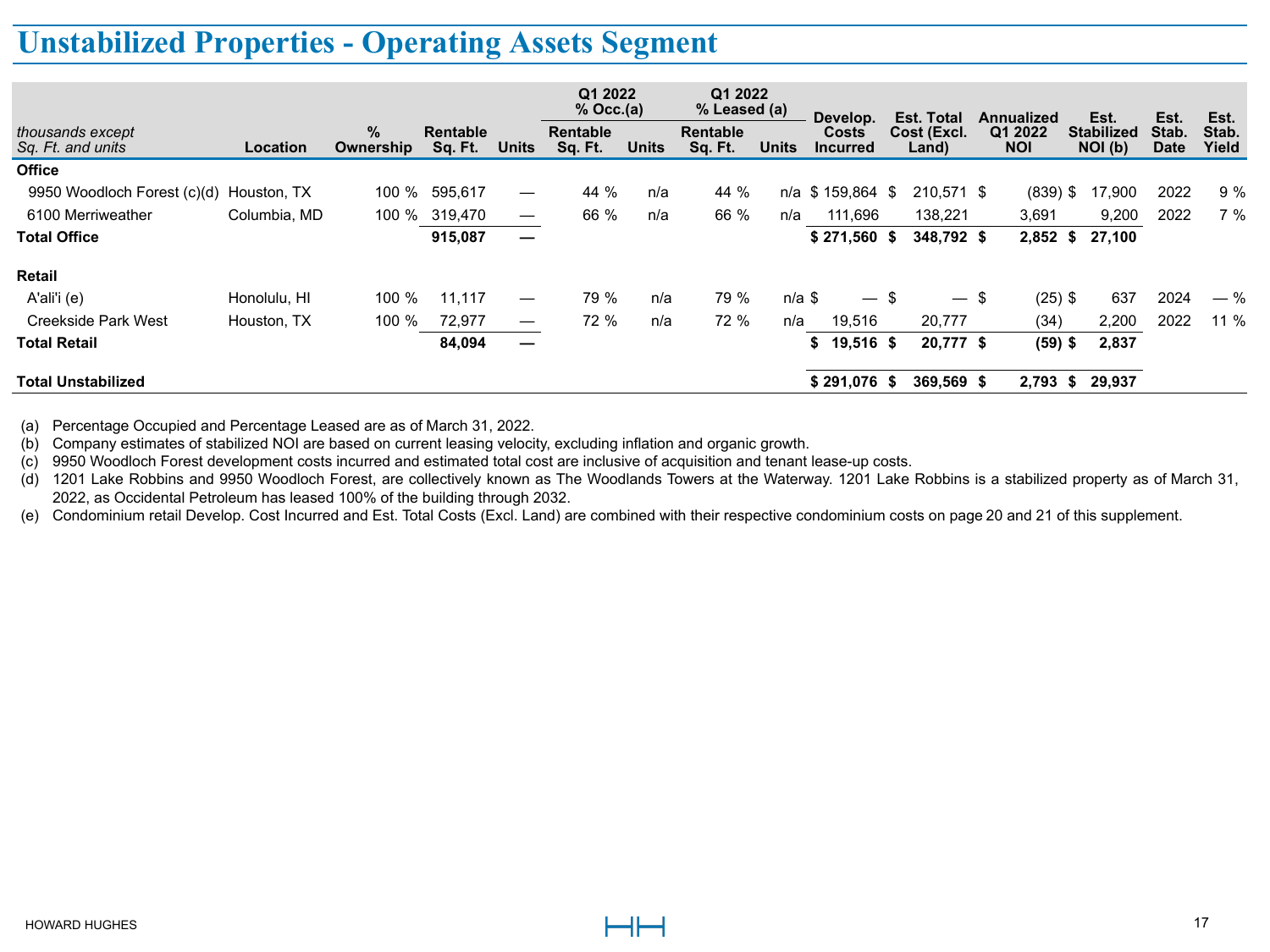#### **Under Construction Projects - Strategic Developments Segment**

|                                                 |               | $\%$      | Est.<br>Rentable | <b>Percent</b><br>Pre- | Const.            | Est.<br><b>Stabilized</b> | Develop.<br>Costs | <b>Est. Total</b><br>Cost (Excl. | Est.<br><b>Stabilized</b> | Est.<br>Stab. |
|-------------------------------------------------|---------------|-----------|------------------|------------------------|-------------------|---------------------------|-------------------|----------------------------------|---------------------------|---------------|
| thousands except Sq. Ft. and units              | Location      | Ownership | Sq. Ft.          | Leased (a)             | <b>Start Date</b> | Date (b)                  | <b>Incurred</b>   | Land)                            | <b>NOI</b>                | Yield         |
| <b>Office</b>                                   |               |           |                  |                        |                   |                           |                   |                                  |                           |               |
| Creekside Park Medical Plaza                    | Houston, TX   | 100 %     | 33,000           | $-$ %                  | Q1 2022           | $2024$ \$                 | \$ 284.ا          | $10,351$ \$                      | 792                       | 8%            |
| Memorial Hermann Health System<br>Build-to-Suit | Houston, TX   | 100 %     | 20,000           | 100 %                  | Q4 2021           | 2023                      | 1,936             | 6,237                            | 596                       | 10 %          |
| 1700 Pavilion                                   | Las Vegas, NV | 100 %     | 267,000          | 29 %                   | Q2 2021           | 2025                      | 56.420            | 121,515                          | 8,374                     | 7%            |
| <b>Total Office</b>                             |               |           | 320,000          |                        |                   |                           | 59,640 \$         | 138,103 \$                       | 9,762                     |               |
| <b>Retail</b>                                   |               |           |                  |                        |                   |                           |                   |                                  |                           |               |
| Kō'ula (c)                                      | Honolulu, HI  | 100 %     | 36,800           | 5 %                    | Q3 2019           | $2025$ \$                 | — \$              | $-$ \$                           | .281                      | $-$ %         |
| <b>Total Retail</b>                             |               |           | 36,800           |                        |                   |                           | — s               |                                  | 1,281                     |               |

|                                       |                 | $\frac{9}{6}$ |            | <b>Monthly</b><br><b>Est. Rent</b> | Const.            | Est.<br><b>Stabilized</b> | Develop.<br>Costs | <b>Est. Total</b><br>Cost (Excl. | Est.<br><b>Stabilized</b> | Est.<br>Stab. |
|---------------------------------------|-----------------|---------------|------------|------------------------------------|-------------------|---------------------------|-------------------|----------------------------------|---------------------------|---------------|
| in thousands except Sq. Ft. and units | <b>Location</b> | Ownership     | # of Units | <b>Per Unit</b>                    | <b>Start Date</b> | Date (b)                  | <b>Incurred</b>   | Land)                            | <b>NOI</b>                | Yield         |
| <b>Multi-family</b>                   |                 |               |            |                                    |                   |                           |                   |                                  |                           |               |
| Marlow                                | Columbia, MD    | 100 %         | 472 \$     | .984                               | Q1 2021           | 2026 \$                   | $51.273$ \$       | 130.490 \$                       | 9,325                     | 7 %           |
| Starling at Bridgeland                | Houston, TX     | 100 %         | 358        | 1,622                              | Q4 2020           | 2025                      | 30.045            | 60,572                           | 4,360                     | 7%            |
| Tanager Echo                          | Las Vegas, NV   | 100 %         | 294        | 2.148                              | Q2 2021           | 2026                      | 32.317            | 86.853                           | 5,899                     | 7%            |
| <b>Total Multi-family</b>             |                 |               | 1,124      |                                    |                   |                           | 113,635 \$        | 277.915 \$                       | 19.584                    |               |
| <b>Total Under Construction</b>       |                 |               |            |                                    |                   |                           | 173,275 \$        | 416.018 \$                       | 30,627                    |               |

(a) Represents leases signed as of March 31, 2022, and is calculated as the total leased square feet divided by total leasable square feet, expressed as a percentage.

(b) Represents management's estimate of the first quarter of operations in which the asset may be stabilized.

(c) Condominium retail Develop. Cost Incurred and Est. Total Costs (Excl. Land) are combined with their respective condominium costs on page 20 and 21 of this supplement.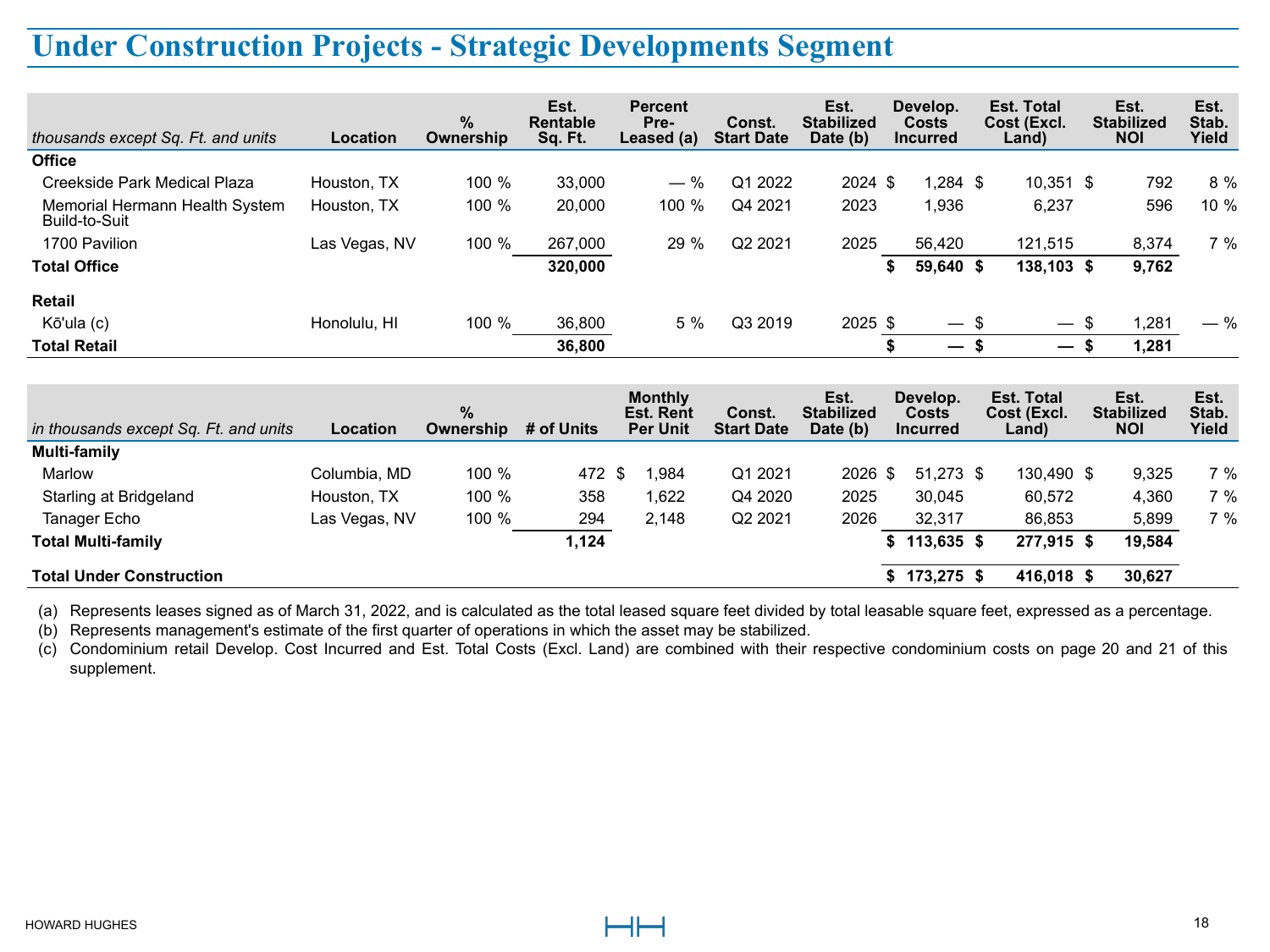#### **Seaport Operating Performance**

| Q1 2022                                     |                                       | Landlord<br><b>Operations (a)</b> |                         | <b>Managed</b><br><b>Businesses (b)</b> |                                           |    |                           | Events,<br><b>Sponsorships &amp;</b> |                                        |    |                  |
|---------------------------------------------|---------------------------------------|-----------------------------------|-------------------------|-----------------------------------------|-------------------------------------------|----|---------------------------|--------------------------------------|----------------------------------------|----|------------------|
| thousands except sq. ft. and percentages    | <b>Historic District</b><br>& Pier 17 |                                   | <b>Multi-Family (c)</b> |                                         | <b>Historic District</b><br>& Pier 17 (d) |    | Tin Building (e)          |                                      | <b>Catering</b><br><b>Business (f)</b> |    | Q1 2022<br>Total |
| <b>Revenues</b>                             |                                       |                                   |                         |                                         |                                           |    |                           |                                      |                                        |    |                  |
| Rental revenue (g)                          | \$<br>2,315                           | \$                                | 227                     | \$                                      |                                           | \$ |                           | \$                                   |                                        | \$ | 2,542            |
| Tenant recoveries                           | 196                                   |                                   |                         |                                         |                                           |    |                           |                                      |                                        |    | 196              |
| Other rental and property (expense) revenue |                                       |                                   | 6                       |                                         | 6,726                                     |    |                           |                                      | 1,130                                  |    | 7,862            |
| <b>Total Revenues</b>                       | 2,511                                 |                                   | 233                     |                                         | 6,726                                     |    |                           |                                      | 1,130                                  |    | 10,600           |
| <b>Expenses</b>                             |                                       |                                   |                         |                                         |                                           |    |                           |                                      |                                        |    |                  |
| Other property operating costs (g)          | (5,366)                               |                                   | (365)                   |                                         | (11, 931)                                 |    |                           |                                      | (1, 255)                               |    | (18, 917)        |
| <b>Total Expenses</b>                       | (5,366)                               |                                   | (365)                   |                                         | (11, 931)                                 |    |                           |                                      | (1,255)                                |    | (18, 917)        |
| Net Operating (Loss) Income - Seaport (h)   | \$<br>(2, 855)                        | \$                                | (132)                   | \$                                      | (5,205)                                   | \$ |                           | \$                                   | (125)                                  | \$ | (8, 317)         |
| <b>Project Status</b>                       | Unstabilized                          |                                   | Stabilized              |                                         | Unstabilized                              |    | <b>Under Construction</b> |                                      | Unstabilized                           |    |                  |
| Rentable Sq. Ft. / Units                    |                                       |                                   |                         |                                         |                                           |    |                           |                                      |                                        |    |                  |
| Total Sq. Ft. / units                       | 335,203                               | 13,000                            | 21                      |                                         | 50,970                                    |    | 53,783                    |                                      | 21,077                                 |    |                  |
| Leased Sq. Ft. / units (i)                  | 151.962                               |                                   | 21                      |                                         | 50,970                                    |    | 53,783                    |                                      | 21,077                                 |    |                  |
| % Leased or occupied (i)                    | 45 %                                  |                                   | $-$ % / 100 %           |                                         | 100 %                                     |    | 100 %                     |                                      | 100 %                                  |    |                  |
| Development (j)                             |                                       |                                   |                         |                                         |                                           |    |                           |                                      |                                        |    |                  |
| Development costs incurred                  | \$<br>560,476                         | \$                                |                         | \$                                      |                                           |    | 175,692                   | \$                                   |                                        | \$ | 736,168          |
| Estimated total costs (excl. land)          | \$<br>594,368                         | \$                                |                         |                                         |                                           |    | 194,613                   | \$                                   |                                        | \$ | 788,981          |

(a) Landlord operations represents physical real estate developed and owned by HHC and leased to third parties.

(b) Managed businesses represents retail and food and beverage businesses that HHC owns, either wholly or through joint ventures, and operates, including license and management agreements. For the three months ended March 31, 2022, our managed businesses include, among others, The Fulton, The Greens, Mister Dips, Carne Mare, Malibu Farm and Ssäm Bar.

(c) Multi-family represents 85 South Street which includes base level retail in addition to residential units.

(d) Includes our equity share of NOI from Ssäm Bar.

(e) Represents The Tin Building by Jean-Georges. The core and shell of the building was completed as of December 31, 2021, and the building is expected to open in the second quarter of 2022.

(f) Events, sponsorships & catering business includes private events, catering, sponsorships, concert series and other rooftop activities.

(g) Rental revenue and expense earned from and paid by businesses we own and operate is eliminated in consolidation.

(h) See page 35 for the reconciliation of Seaport NOI.

(i) The percent leased for Historic District & Pier 17 landlord operations includes agreements with terms of less than one year.

(j) Development costs incurred and Estimated total costs (excl. land) are shown net of insurance proceeds of approximately \$64.7 million.



**NOI by Region**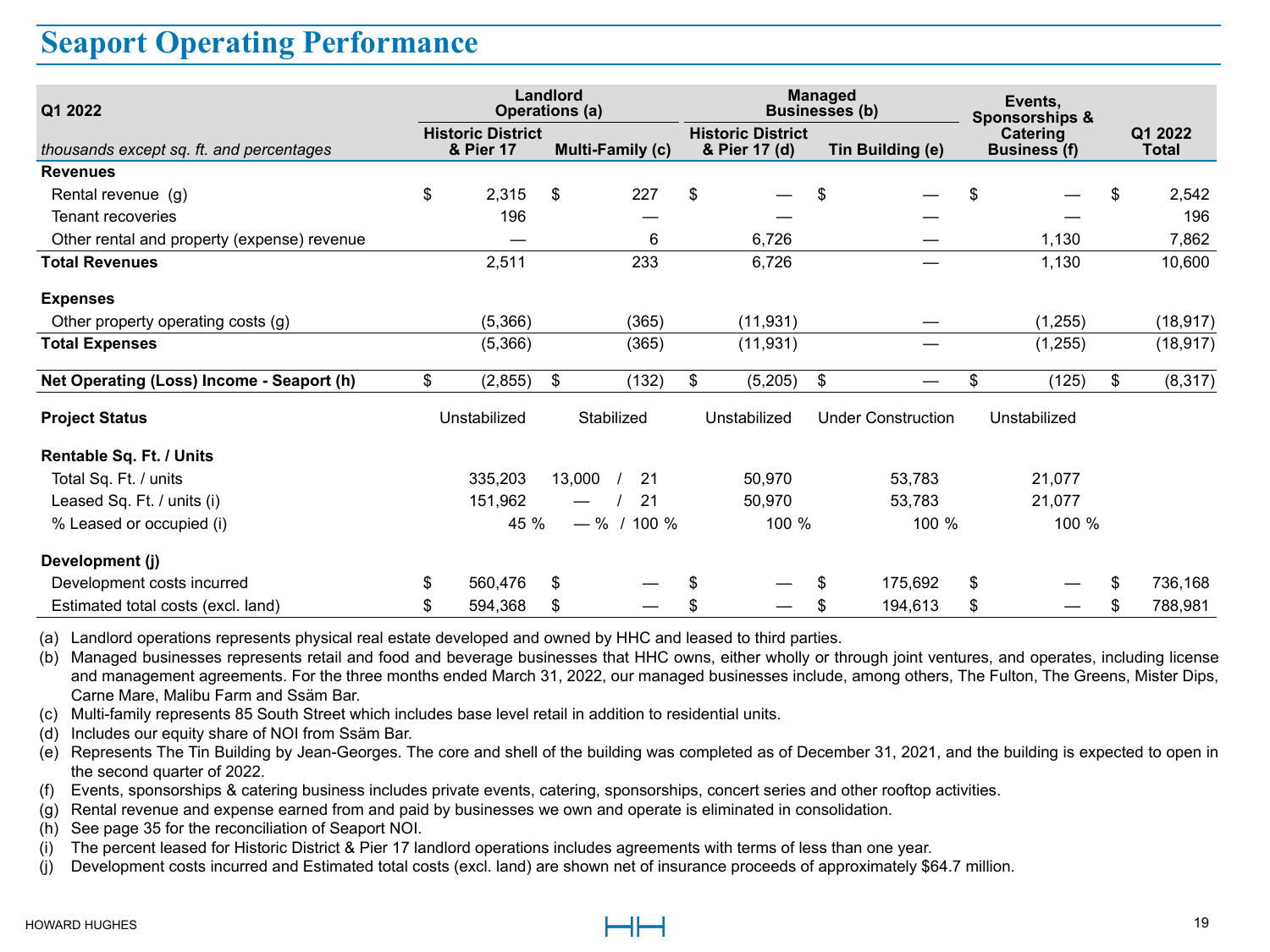# **Ward Village - Sold Out Condominiums**

| As of March 31, 2022                            | Anaha     | Ae'o      | Ke Kilohana (a) | <b>Total</b> |
|-------------------------------------------------|-----------|-----------|-----------------|--------------|
| Key Metrics (\$ in thousands)                   |           |           |                 |              |
| Type of building                                | Luxury    | Upscale   | Workforce       |              |
| Number of units                                 | 317       | 465       | 423             | 1,205        |
| Avg. unit Sq. Ft.                               | 1,417     | 838       | 696             | 940          |
| Condo Sq. Ft.                                   | 449,205   | 389,663   | 294,273         | 1,133,141    |
| Street retail Sq. Ft.                           | 16,048    | 70,800    | 28,386          | 115,234      |
| Stabilized retail NOI                           | \$1,200   | \$2,400   | \$1,200         | \$4,800      |
| Stabilization year                              | 2020      | 2019      | 2020            |              |
| Development progress (\$ in thousands)          |           |           |                 |              |
| <b>Status</b>                                   | Opened    | Opened    | Opened          |              |
| Start date                                      | Q4 2014   | Q1 2016   | Q4 2016         |              |
| Completion date                                 | Q4 2017   | Q4 2018   | Q2 2019         |              |
| Total development cost                          | \$403,974 | \$430,737 | \$218,406       | \$1,053,117  |
| Cost-to-date                                    | 403,119   | 429,752   | 216,581         | 1,049,452    |
| Remaining to be funded                          | \$855     | \$985     | \$1,825         | \$3,665      |
| <b>Financial Summary (\$ in thousands)</b>      |           |           |                 |              |
| Units closed (through Q1 2022)                  | 317       | 465       | 423             | 1,205        |
| Total % of units closed or under contract       | 100.0%    | 100.0%    | 100.0%          | 100.0%       |
| Square footage closed or under contract (total) | 449,205   | 389,663   | 294,273         | 1,133,141    |
| Total % square footage closed or under contract | 100.0%    | 100.0%    | 100.0%          | 100.0%       |
| Total cash received (closings & deposits)       | \$515,854 | \$512,752 | \$218,536       | \$1,247,142  |
| Total GAAP revenue recognized                   | \$515,854 | \$512,752 | \$218,536       | \$1,247,142  |

(a) Ke Kilohana consists of 375 workforce units and 48 market rate units.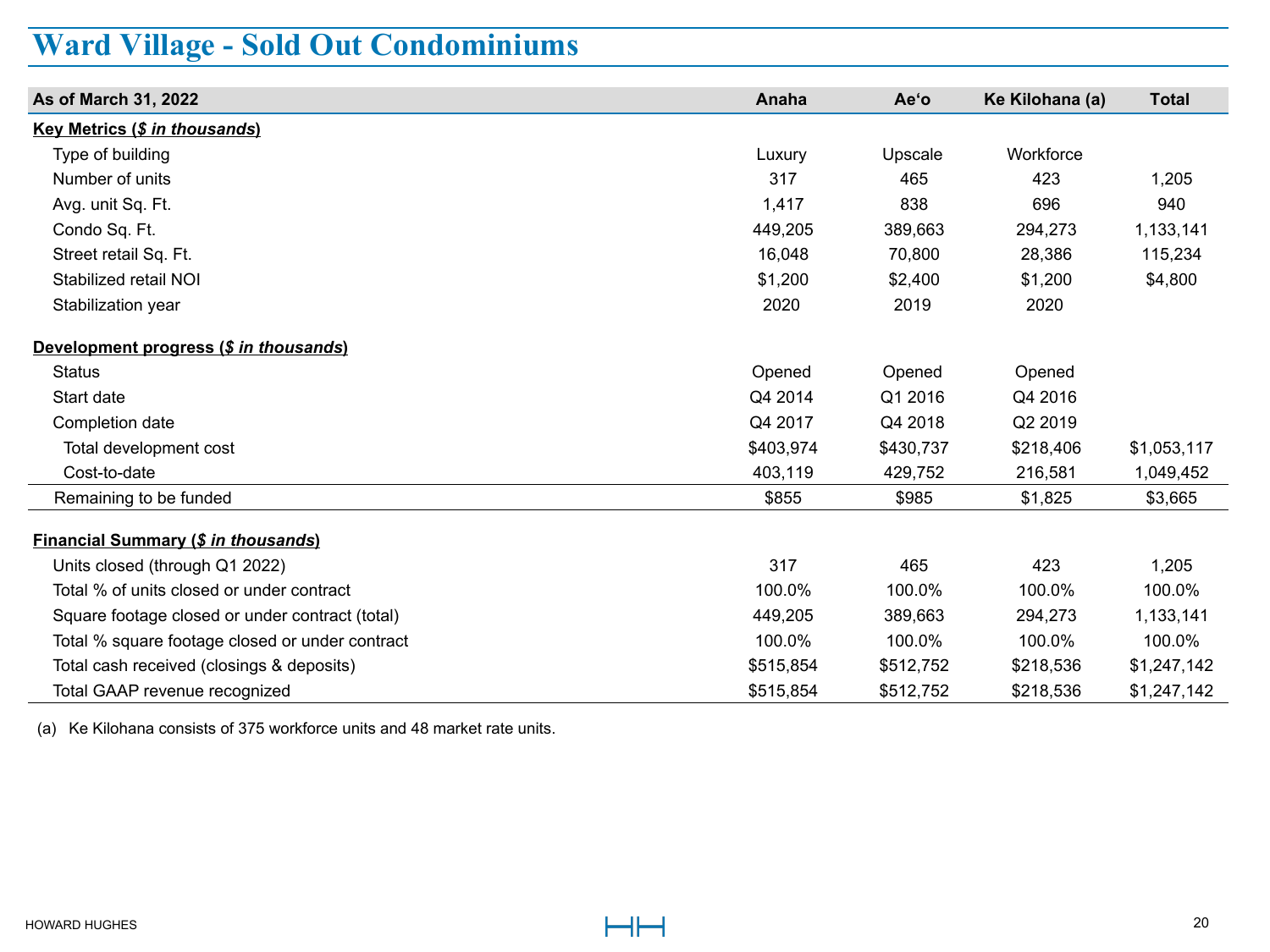## **Ward Village - Completed or Under Construction Condominiums Remaining to be Sold**

| As of March 31, 2022                               | Waiea             | 'A'ali'i          | Kō'ula                   | Victoria Place (c)                    | <b>Total</b> |
|----------------------------------------------------|-------------------|-------------------|--------------------------|---------------------------------------|--------------|
| Key Metrics (\$ in thousands)                      |                   |                   |                          |                                       |              |
| Type of building                                   | Luxury            | Upscale           | Upscale                  | Luxury                                |              |
| Number of units                                    | 177               | 750               | 565                      | 349                                   | 1,841        |
| Avg. unit Sq. Ft.                                  | 2,138             | 520               | 725                      | 1,164                                 | 861          |
| Condo Sq. Ft.                                      | 378,488           | 390,097           | 409,612                  | 406,351                               | 1,584,548    |
| Street retail Sq. Ft. (a)                          | 7,716             | 11,117            | 36,800                   | n/a                                   | 55,633       |
| Stabilized retail NOI                              | \$453             | \$637             | \$1,281                  | n/a                                   | \$2,371      |
| Stabilization year                                 | 2017              | 2024              | 2025                     | n/a                                   |              |
| Development progress (\$ in thousands)             |                   |                   |                          |                                       |              |
| <b>Status</b>                                      | Opened            | Opened            |                          | Under Construction Under Construction |              |
| Start date                                         | Q2 2014           | Q4 2018           | Q3 2019                  | Q1 2021                               |              |
| Completion / Est. Completion date                  | Q4 2016           | Q4 2021           | Q3 2022                  | 2024                                  |              |
| Total development cost                             | \$595,936         | \$394,908         | \$487,039                | \$503,271                             | \$1,981,154  |
| Cost-to-date                                       | 493,739           | 374,173           | 303,807                  | 105,449                               | 1,277,168    |
| Remaining to be funded                             | \$102,197         | \$20,735          | \$183,232                | \$397,822                             | \$703,986    |
| <b>Financial Summary (\$ in thousands)</b>         |                   |                   |                          |                                       |              |
| Units closed (through Q1 2022)                     | 175               | 687               |                          |                                       | 862          |
| Units under contract (through Q1 2022)             |                   | 8                 | 517                      | 348                                   | 873          |
| Units remaining to be sold (through Q1 2022)       | $\overline{2}$    | 55                | 48                       | 1                                     | 106          |
| Total % of units closed or under contract          | 98.9%             | 92.7%             | 91.5%                    | 99.7%                                 | 94.2%        |
| Units closed (current quarter)                     |                   | 24                | $\overline{\phantom{0}}$ | —                                     | 24           |
| Units under contract (current quarter)             |                   | 23                | 12                       | $\overline{2}$                        | 37           |
| Square footage closed or under contract (total)    | 374,688           | 348,213           | 380,764                  | 405,459                               | 1,509,124    |
| Total % square footage closed or under contract    | 99.0%             | 89.3%             | 93.0%                    | 99.8%                                 | 95.2%        |
| Total cash received (closings & deposits)          | \$692,778         | \$473,764         | \$122,850                | \$153,485                             | \$1,442,877  |
| Total GAAP revenue recognized                      | \$692,393         | \$472,925         | $s-$                     | $s-$                                  | \$1,165,318  |
| Total future GAAP revenue for units under contract | $\frac{2}{2}$     | \$7,530           | \$589,599                | \$772,881                             | \$1,370,010  |
| Expected avg. price per Sq. Ft.                    | $$1,900 - $1,950$ | $$1,300 - $1,350$ | $$1,500 - $1,550$        | $$1,850 - $1,900$                     |              |
| <b>Deposit Reconciliation (thousands)</b>          |                   |                   |                          |                                       |              |
| Spent towards construction                         | $s-$              | $\frac{2}{2}$     | \$117,751                | \$36,995                              | \$154,746    |
| Held for future use (b)                            |                   |                   | 5,099                    | 116,490                               | 121,589      |
| Total deposits from sales commitment               | $s-$              | $s-$              | \$122,850                | \$153,485                             | \$276,335    |

Target condo profit margin across all sold and remaining to be sold condos at completion (excluding land cost) is approximately 30%.

(a) Expected construction cost per retail square foot for all sold and remaining to be sold condos is approximately \$1,100.

(b) Total deposits held for future use are presented above only for projects under construction and are included in Restricted cash on the balance sheet.

(c) Subsequent to quarter end, we contracted the remaining unit, resulting in Victoria Place being completed sold.<br>|الطالعة

HOWARD HUGHES 21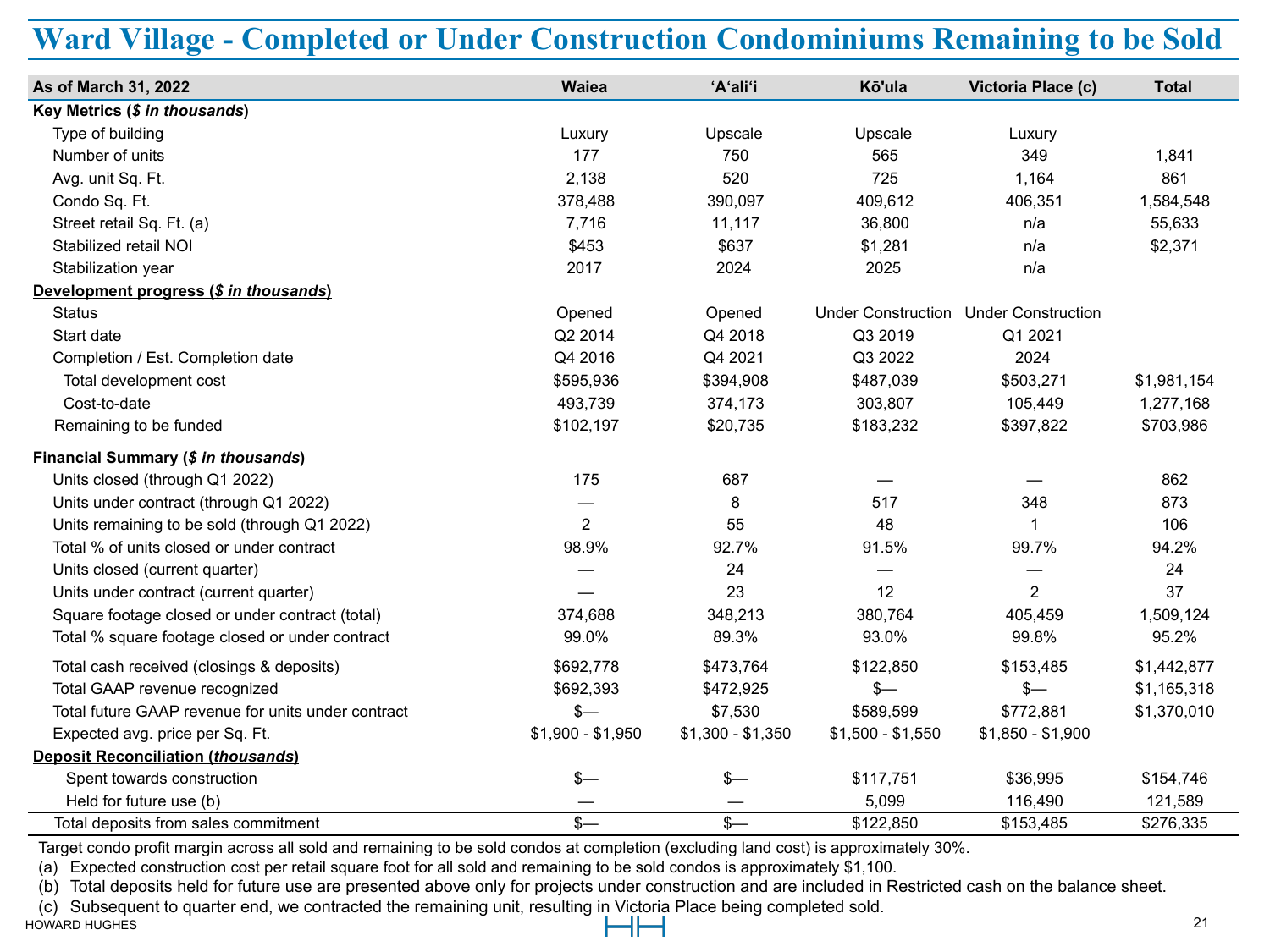#### **Summary of Remaining Development Costs**

|                                                     |               |                                               | <b>Costs Paid</b>                   |                                              | Remaining<br><b>Buyer</b>                   |    |                            | <b>Costs Remaining to</b><br>be Paid, Net of Debt          |                                                      |
|-----------------------------------------------------|---------------|-----------------------------------------------|-------------------------------------|----------------------------------------------|---------------------------------------------|----|----------------------------|------------------------------------------------------------|------------------------------------------------------|
| As of March 31, 2022<br>thousands                   | Location      | <b>Total</b><br><b>Estimated</b><br>Costs (a) | <b>Through</b><br>March 31,<br>2022 | <b>Estimated</b><br>Remaining<br>to be Spent | Deposits/<br><b>Holdback to</b><br>be Drawn |    | Debt to<br>be Drawn<br>(b) | and Buyer Deposits/<br><b>Holdbacks to be</b><br>Drawn (c) | <b>Estimated</b><br><b>Completion</b><br><b>Date</b> |
| <b>Operating Assets</b>                             |               | (A)                                           | (B)                                 | $(A) - (B) = (C)$                            | (D)                                         |    | (E)                        | $(C) - (D) - (E) = (F)$                                    |                                                      |
| 6100 Merriweather (d)                               | Columbia, MD  | \$<br>138,221 \$                              | 111,696 \$                          | 26,525 \$                                    | $\overline{\phantom{0}}$                    | -S | 22,837 \$                  | 3,688                                                      | Open                                                 |
| Juniper Apartments (d)                              | Columbia, MD  | 116,386                                       | 101,461                             | 14,925                                       |                                             |    | 12,288                     | 2,637                                                      | Open                                                 |
| <b>Creekside Park The Grove</b>                     | Houston, TX   | 57,472                                        | 52,664                              | 4,808                                        |                                             |    | 3,782                      | 1,026                                                      | Open                                                 |
| <b>Total Operating Assets</b>                       |               | 312,079                                       | 265,821                             | 46,258                                       |                                             |    | 38,907                     | 7,351                                                      |                                                      |
| <b>Seaport Assets</b>                               |               |                                               |                                     |                                              |                                             |    |                            |                                                            |                                                      |
| Pier 17 and Historic District Area / Uplands (d)(e) | New York, NY  | 594,368                                       | 560,476                             | 33,892                                       |                                             |    |                            | 33,892                                                     | Open                                                 |
| <b>Tin Building</b>                                 | New York, NY  | 194,613                                       | 175,692                             | 18,921                                       |                                             |    |                            | 18,921                                                     | Q2 2022                                              |
| <b>Total Seaport Assets</b>                         |               | 788,981                                       | 736,168                             | 52,813                                       |                                             |    |                            | 52,813                                                     |                                                      |
| <b>Strategic Developments</b>                       |               |                                               |                                     |                                              |                                             |    |                            |                                                            |                                                      |
| Creekside Park Medical Plaza                        | Houston, TX   | 10,351                                        | 1,284                               | 9,067                                        |                                             |    | 7,897                      | 1,170                                                      | Q4 2022                                              |
| Marlow (f)                                          | Columbia, MD  | 130,490                                       | 51,273                              | 79,217                                       | –                                           |    | 82,570                     | (3,353)                                                    | Q3 2022                                              |
| Memorial Hermann Health System Build-to-Suit (f)    | Houston, TX   | 6,237                                         | 1,936                               | 4,301                                        |                                             |    | 4,863                      | (562)                                                      | Q1 2023                                              |
| Starling at Bridgeland (f)                          | Houston, TX   | 60,572                                        | 30,045                              | 30,527                                       |                                             |    | 30,740                     | (213)                                                      | Q2 2022                                              |
| 1700 Pavilion (f)                                   | Las Vegas, NV | 121,515                                       | 56,420                              | 65,095                                       |                                             |    | 74,999                     | (9,904)                                                    | Q4 2022                                              |
| Tanager Echo (f)                                    | Las Vegas, NV | 86,853                                        | 32,317                              | 54,536                                       |                                             |    | 59,499                     | (4,963)                                                    | Q1 2023                                              |
| ʻAʻaliʻi                                            | Honolulu, HI  | 394,908                                       | 374,173                             | 20,735                                       |                                             |    |                            | 20,735                                                     | Open                                                 |
| Anaha                                               | Honolulu, HI  | 403,974                                       | 403.119                             | 855                                          |                                             |    |                            | 855                                                        | Open                                                 |
| Ke Kilohana                                         | Honolulu, HI  | 218,406                                       | 216,581                             | 1,825                                        |                                             |    |                            | 1,825                                                      | Open                                                 |
| Kō'ula                                              | Honolulu, HI  | 487,039                                       | 303,807                             | 183,232                                      |                                             |    | 151,045                    | 32,187                                                     | Q3 2022                                              |
| Victoria Place (g)                                  | Honolulu, HI  | 503,271                                       | 105,449                             | 397,822                                      | 113,647                                     |    | 303,630                    | (19, 455)                                                  | 2024                                                 |
| Waiea (h)                                           | Honolulu, HI  | 595,936                                       | 493,739                             | 102,197                                      |                                             |    |                            | 102,197                                                    | Open                                                 |
| <b>Total Strategic Developments</b>                 |               | 3,019,552                                     | 2,070,143                           | 949,409                                      | 113,647                                     |    | 715,243                    | 120,519                                                    |                                                      |
| <b>Combined Total</b>                               |               | $$4,120,612$ \$                               | 3,072,132 \$                        | 1,048,480 \$                                 | 113,647 \$                                  |    | 754,150 \$                 | 180,683                                                    |                                                      |

See page 4 for definition of "Remaining Development Costs"

(a) Total Estimated Costs represent all costs to be incurred on the project which include construction costs, demolition costs, marketing costs, capitalized leasing, payroll or project development fees, deferred financing costs and advances for certain accrued costs from lenders and excludes land costs and capitalized corporate interest allocated to the project. Total Estimated Costs for assets at Ward Village and Columbia exclude master plan infrastructure and amenity costs at Ward Village and Merriweather District.

(b) With respect to our condominium projects, remaining debt to be drawn is reduced by deposits utilized for construction.

(c) We expect to be able to meet our cash funding requirements with a combination of existing and anticipated construction loans, condominium buyer deposits, free cash flow from our Operating Assets and MPC segments, net proceeds from condominium sales, our existing cash balances and as necessary, the postponement of certain projects.

(d) Final completion is dependent on lease-up and tenant build-out.

(e) Development costs incurred and Estimated total costs (excl. land) are shown net of insurance proceeds of approximately \$64.7 million.

(f) Negative balance relates to costs paid by HHC, but not yet reimbursed by our lenders. We expect to receive funds from our lenders for these costs in the future.

(g) The negative balance represents equity that will be paid out as loan proceeds in Q1 2023. Until that period, costs remaining (net of debt) will reflect a negative balance.

(h) Total estimated cost includes \$136.5 million for warranty repairs. However, we anticipate recovering a substantial amount of these costs in the future, which is not reflected in this schedule.

#### HOWARD HUGHES 22

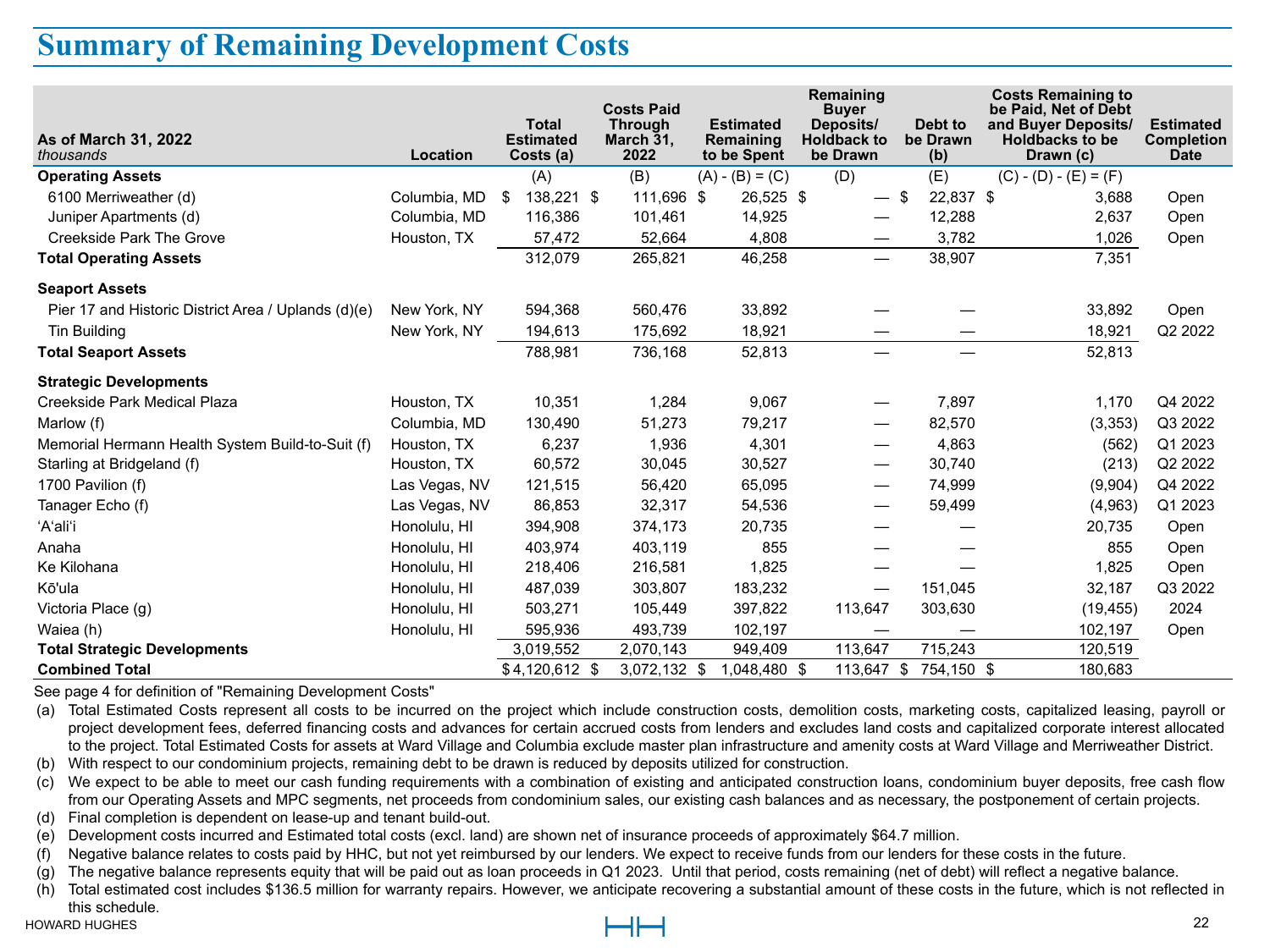## **Portfolio Key Metrics**

|                                                |                                           |                                                                  |                | <b>Non-MPC Regions</b>                          |                                            |                                          |                                    |                                              |                            |                                          |                                |                                    |
|------------------------------------------------|-------------------------------------------|------------------------------------------------------------------|----------------|-------------------------------------------------|--------------------------------------------|------------------------------------------|------------------------------------|----------------------------------------------|----------------------------|------------------------------------------|--------------------------------|------------------------------------|
| As of March 31, 2022                           | <b>The</b><br>Woodlands<br>Houston,<br>ТX | <b>The</b><br><b>Woodlands</b><br><b>Hills</b><br>Houston,<br>ТX | Houston,<br>TХ | <b>Bridgeland Summerlin</b><br>Las Vegas,<br>NV | <b>Douglas</b><br>Ranch<br>Phoenix,<br>AZ. | <b>Trillium</b><br>Phoenix,<br><b>AZ</b> | Columbia<br>Columbia,<br><b>MD</b> | <b>Total</b><br><b>MPC</b><br><b>Regions</b> | Hawai'i<br>Honolulu.<br>ΗI | <b>Seaport</b><br><b>New</b><br>York, NY | <b>Other</b>                   | <b>Total</b><br>Non-<br><b>MPC</b> |
| <b>Stabilized Properties</b>                   |                                           |                                                                  |                |                                                 |                                            |                                          |                                    |                                              |                            |                                          |                                |                                    |
| Office Sq.Ft.                                  | 3,373,048                                 |                                                                  |                | 532,428                                         |                                            |                                          | 1,380,953                          | 5,286,429                                    |                            |                                          |                                |                                    |
| Retail Sq. Ft. (a)                             | 386,999                                   | $\overline{\phantom{m}}$                                         | 67,947         | 800,140                                         |                                            | —                                        | 198,199                            | 1,453,285                                    | 1,002,718                  | 13,000                                   |                                | 264,080 1,279,798                  |
| Multifamily units                              | 2,298                                     | $\hspace{0.05cm}$                                                | 312            | 391                                             |                                            | —                                        | 1,199                              | 4,200                                        | $\overline{\phantom{0}}$   | 21                                       | —                              | 21                                 |
| Self-Storage Units                             | 1,361                                     |                                                                  |                |                                                 |                                            |                                          |                                    | 1,361                                        |                            |                                          |                                |                                    |
| Other Sq. Ft.                                  | 135,801                                   |                                                                  |                |                                                 |                                            |                                          |                                    | 135,801                                      |                            |                                          |                                |                                    |
| <b>Unstabilized Properties</b>                 |                                           |                                                                  |                |                                                 |                                            |                                          |                                    |                                              |                            |                                          |                                |                                    |
| Office Sq.Ft.                                  | 595,617                                   |                                                                  |                |                                                 |                                            |                                          | 319,470                            | 915,087                                      |                            | 146,935                                  | $\qquad \qquad \longleftarrow$ | 146,935                            |
| Retail Sq.Ft.                                  | 72,977                                    |                                                                  |                |                                                 |                                            |                                          |                                    | 72,977                                       | 11,117                     | 260,315                                  | $\overline{\phantom{0}}$       | 271,432                            |
| Multifamily units                              |                                           |                                                                  |                |                                                 |                                            |                                          |                                    |                                              |                            |                                          |                                |                                    |
| <b>Under Construction</b><br><b>Properties</b> |                                           |                                                                  |                |                                                 |                                            |                                          |                                    |                                              |                            |                                          |                                |                                    |
| Office Sq.Ft.                                  | 53,000                                    |                                                                  |                | 267,000                                         |                                            |                                          |                                    | 320,000                                      |                            |                                          |                                |                                    |
| Retail Sq.Ft.                                  |                                           |                                                                  |                |                                                 |                                            |                                          | 32,000                             | 32,000                                       | 36,800                     | 53,783                                   | $\overline{\phantom{0}}$       | 90,583                             |
| Multifamily units                              |                                           |                                                                  | 358            | 294                                             |                                            |                                          | 472                                | 1,124                                        |                            |                                          |                                |                                    |
| <b>Residential Land</b>                        |                                           |                                                                  |                |                                                 |                                            |                                          |                                    |                                              |                            |                                          |                                |                                    |
| Total gross acreage/<br>condos (b)             | 28,545 ac                                 | 2,055 ac                                                         | 11,506 ac      | 22,500 ac                                       | 33,810 ac 3,029 ac                         |                                          | 16,450 ac                          | 117,895 ac                                   | 3,046                      | n/a                                      | n/a                            | 3,046                              |
| Current Residents (b)                          | 120,000                                   | 1,600                                                            | 17,500         | 120,000                                         |                                            |                                          | 112,000                            | 371,100                                      | n/a                        | n/a                                      | n/a                            |                                    |
| Remaining saleable<br>acres/condos             | 32 ac                                     | 1,201 ac                                                         | 2,451 ac       | 2,542 ac                                        | 17,770 ac                                  | 1,230 ac                                 | n/a                                | 25,226 ac                                    | 106                        | n/a                                      | n/a                            | 106                                |
| Estimated price per acre (c)                   | \$1,983,000                               | \$315,000                                                        | \$494,000      | \$977,000                                       | \$332,000                                  | \$305,000                                | n/a                                |                                              | n/a                        | n/a                                      | n/a                            |                                    |
| <b>Commercial Land</b>                         |                                           |                                                                  |                |                                                 |                                            |                                          |                                    |                                              |                            |                                          |                                |                                    |
| Total acreage remaining                        | 749 ac                                    | 175 ac                                                           | 1,336 ac       | 808 ac                                          | 9,578 ac                                   | 337 ac                                   | 96 ac                              | 13,079 ac                                    | n/a                        | n/a                                      | n/a                            |                                    |
| Estimated price per acre (c)                   | \$961,000                                 | \$515,000                                                        | \$629,000      | \$1,039,000                                     | \$204,000                                  | \$173,000                                | \$580,000                          |                                              | n/a                        | n/a                                      | n/a                            |                                    |

Portfolio Key Metrics include 100% of square footage and units associated with joint venture projects. Retail space in Multi-family assets shown as Retail square feet.

(a) Retail Sq. Ft. within the Summerlin region excludes 381,767 Sq. Ft. of anchors and 40,846 Sq. Ft of additional office space above our retail space.

(b) Acreage and current residents shown as of December 31, 2021.

(c) Residential and commercial pricing represents the Company's estimate of price per acre per its 2022 land models.



**Portfolio Key Metrics**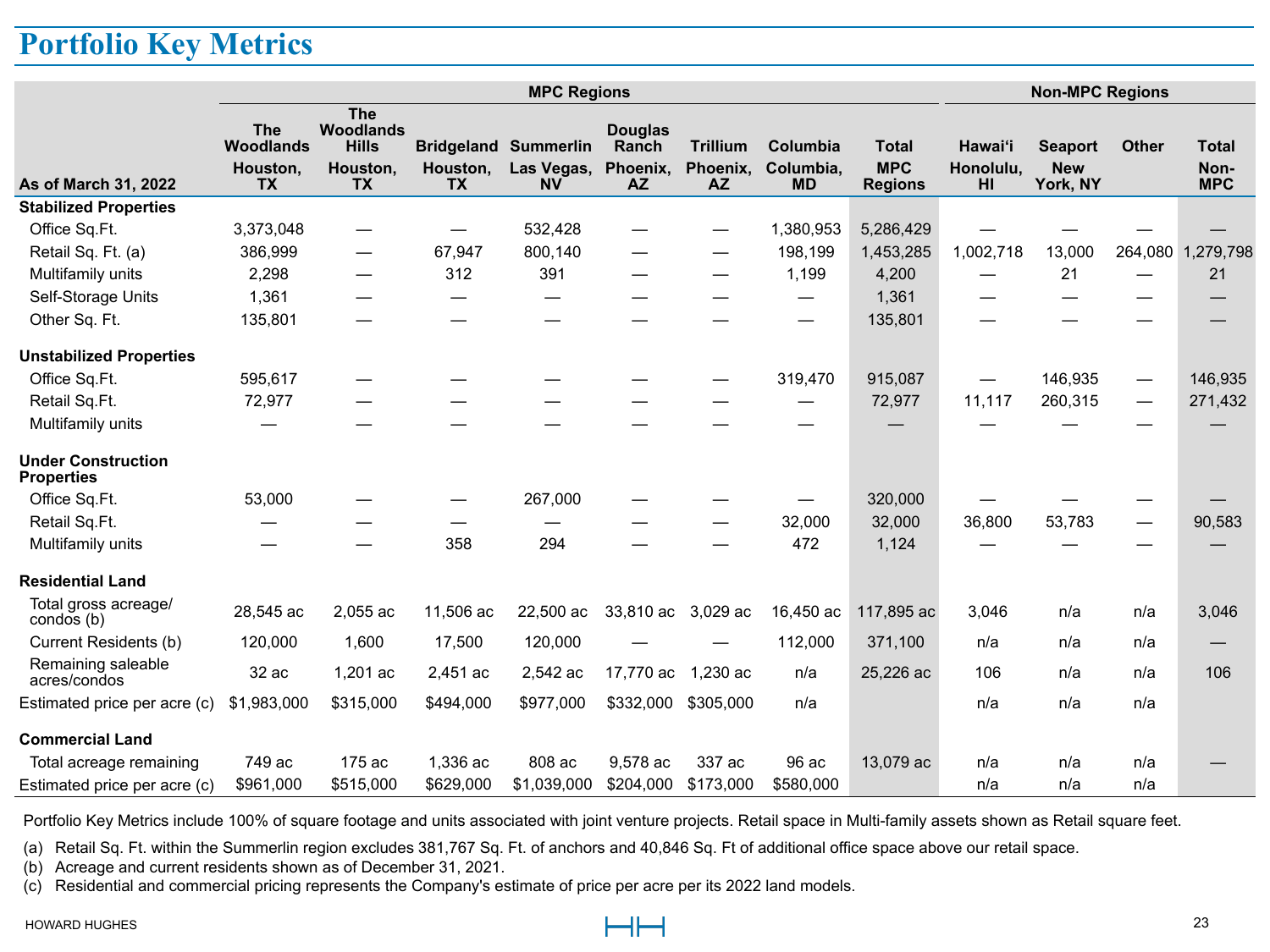#### **MPC Portfolio**



(a) Commercial acres may be developed by Howard Hughes or sold.

(b) Douglas Ranch is in its early stages of development and does not have income producing assets.

(c) Reconciliation of GAAP MPC segment EBT to MPC Net Contribution is found under Reconciliation of Non-GAAP Measures on page 36.

(d) Est. Stabilized NOI (Future) and Wtd. avg. time to stabilize (yrs.) represents all assets within the respective MPC regions, inclusive of stabilized, unstabilized and under construction.

HOWARD HUGHES 24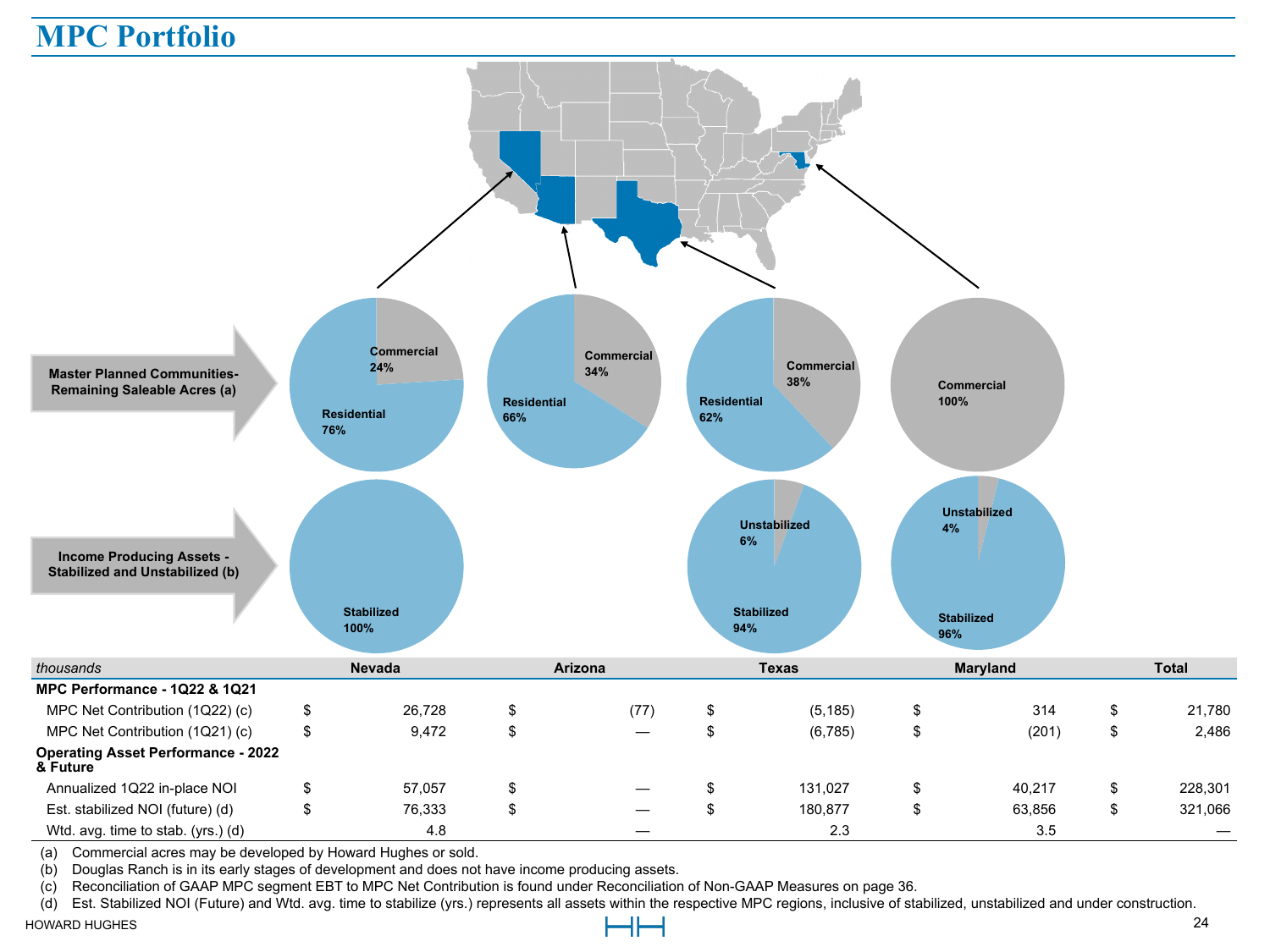#### **MPC Performance**

|                                                                                |                        |                          |                                      |                        |                        |                        | <b>Consolidated MPC Segment EBT</b> |                        |                          |                                   |                        |                        |                        |                        |                        |                        |
|--------------------------------------------------------------------------------|------------------------|--------------------------|--------------------------------------|------------------------|------------------------|------------------------|-------------------------------------|------------------------|--------------------------|-----------------------------------|------------------------|------------------------|------------------------|------------------------|------------------------|------------------------|
|                                                                                |                        | <b>The Woodlands</b>     | <b>The Woodlands</b><br><b>Hills</b> |                        |                        | <b>Bridgeland</b>      | <b>Summerlin</b>                    |                        |                          | <b>Douglas</b><br>Ranch           | Columbia               |                        | <b>Total</b>           |                        | Trillium (a)           |                        |
| thousands                                                                      | Q <sub>1</sub><br>2022 | Q <sub>1</sub><br>2021   | Q <sub>1</sub><br>2022               | Q <sub>1</sub><br>2021 | Q <sub>1</sub><br>2022 | Q <sub>1</sub><br>2021 | Q <sub>1</sub><br>2022              | Q <sub>1</sub><br>2021 | Q <sub>1</sub><br>2022   | Q <sub>1</sub><br>2021            | Q <sub>1</sub><br>2022 | Q <sub>1</sub><br>2021 | Q <sub>1</sub><br>2022 | Q <sub>1</sub><br>2021 | Q <sub>1</sub><br>2022 | Q <sub>1</sub><br>2021 |
| <b>Revenues:</b>                                                               |                        |                          |                                      |                        |                        |                        |                                     |                        |                          |                                   |                        |                        |                        |                        |                        |                        |
| Residential land<br>sale revenues                                              | \$                     | \$                       | \$<br>4.106                          |                        | \$ 5,004 \$15,480      | \$12,666 \$13,293      |                                     | $$19,684$ \$           | $\overline{\phantom{m}}$ | \$                                | \$                     | \$                     | \$32,879               | \$37,354               | - \$                   |                        |
| Commercial land<br>sale revenues                                               |                        |                          |                                      |                        | 2,573                  | 123                    | 26,016                              |                        |                          |                                   |                        |                        | 28,589                 | 123                    |                        |                        |
| <b>Builder</b> price<br>participation                                          | 338                    | 18                       | 1.106                                | 78                     | 1,320                  | 362                    | 11,732                              | 6,336                  |                          |                                   |                        |                        | 14,496                 | 6,794                  |                        |                        |
| Other land sale<br>revenues                                                    | 111                    | 167                      | 30                                   |                        | 60                     | 10                     | 3,785                               | 3,839                  | 97                       |                                   | 645                    |                        | 4,728                  | 4,016                  |                        |                        |
| <b>Total revenues</b>                                                          | 449                    | 185                      | 5,242                                | 5,082                  | 19,433                 | 13,161                 | 54,826                              | 29,859                 | 97                       | $\overline{\phantom{0}}$          | 645                    |                        | 80,692                 | 48,287                 |                        |                        |
| <b>Expenses:</b>                                                               |                        |                          |                                      |                        |                        |                        |                                     |                        |                          |                                   |                        |                        |                        |                        |                        |                        |
| Cost of sales -<br>residential land                                            |                        | —<br>—                   | (1,688)                              | (2,002)                | (4, 412)               | (3, 407)               | (6, 119)                            | (10, 209)              |                          |                                   |                        |                        | (12, 219)              | (15, 618)              |                        |                        |
| Cost of sales -<br>commercial land                                             |                        |                          |                                      |                        | (733)                  | (33)                   | (11, 733)                           |                        |                          |                                   |                        |                        | (12, 466)              | (33)                   |                        |                        |
| Real estate taxes                                                              | (915)                  | (959)                    | (19)                                 | (26)                   | (961)                  | (633)                  | (459)                               | (557)                  | (5)                      |                                   | (151)                  | (145)                  | (2,510)                | (2, 320)               | (39)                   |                        |
| Land sales<br>operations                                                       | (4, 156)               | (1,828)                  | (606)                                | (348)                  | (1,252)                | (803)                  | (3, 461)                            | (2, 262)               | (46)                     | $\overbrace{\phantom{123221111}}$ | (180)                  | (55)                   | (9,701)                | (5, 296)               | (71)                   |                        |
| <b>Total operating</b><br>expenses                                             | (5,071)                | (2,787)                  | (2, 313)                             | (2, 376)               | (7, 358)               | (4, 876)               | (21, 772)                           | (13,028)               | (51)                     |                                   | (331)                  | (200)                  | (36, 896)              | (23, 267)              | (110)                  |                        |
| Depreciation and<br>amortization                                               | (32)                   | (13)                     | (2)                                  |                        | (35)                   | (35)                   | (21)                                | (24)                   |                          |                                   |                        |                        | (90)                   | (72)                   | (4)                    |                        |
| Interest income<br>(expense), net                                              | 303                    | (436)                    | 455                                  | 408                    | 3.405                  | 4.885                  | 6,259                               | 5,900                  |                          |                                   |                        |                        | 10,422                 | 10,757                 | (31)                   |                        |
| Equity in earnings<br>(losses) from real<br>estate and other<br>affiliates (b) |                        |                          |                                      |                        |                        |                        | 5,622                               | 27,650                 | (72)                     |                                   |                        |                        | 5,550                  | 27,650                 |                        |                        |
| <b>EBT</b>                                                                     |                        | \$ (4,351) \$ (3,051) \$ | 3,382                                |                        | $$3,114$ $$15,445$     |                        | $$13,135$ $$44,914$                 | $$50,357$ \$           | $(26)$ \$                |                                   | $-$ \$ 314             |                        | \$ (200) \$ 59,678     | $$63,355$ $$(145)$     |                        | \$                     |

(a) This represents 100% of Trillium EBT. The Company owns a 50% interest in Trillium and accounts for its investment under the equity method.

(b) Equity in earnings (losses) from real estate and other affiliates for Douglas Ranch reflects our share of earnings in our Trillium joint venture and for Summerlin our share of earnings in The Summit joint venture.

**Master Planned Community Land**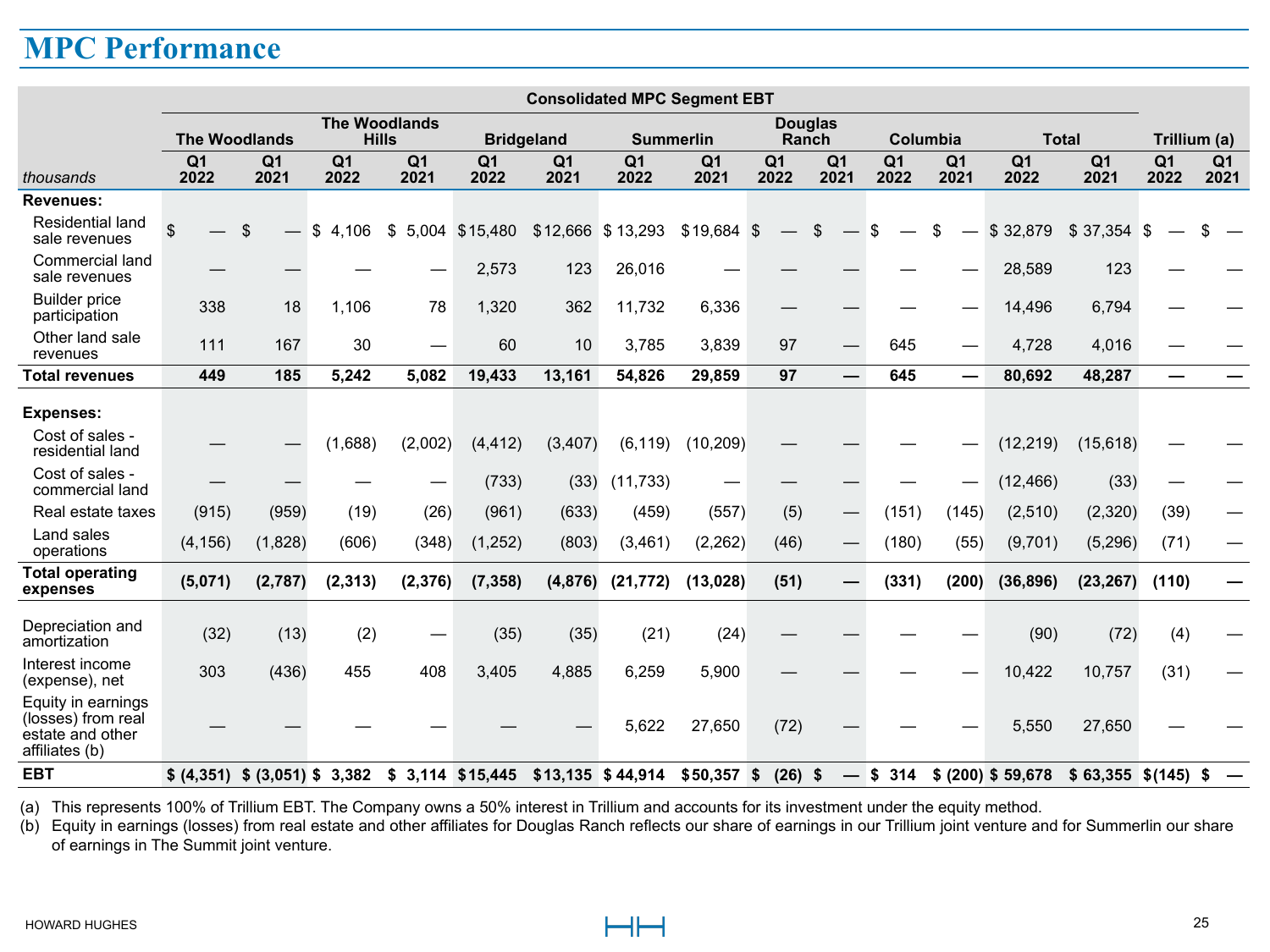## **MPC Land**

|                                                                   |                                                                    |                                                  | <b>Consolidated MPC Segment</b>                  |                                                  |                                                  |                                                  |                                                  |
|-------------------------------------------------------------------|--------------------------------------------------------------------|--------------------------------------------------|--------------------------------------------------|--------------------------------------------------|--------------------------------------------------|--------------------------------------------------|--------------------------------------------------|
|                                                                   | <b>The Woodlands</b>                                               | <b>The Woodlands</b><br><b>Hills</b>             | <b>Bridgeland</b>                                | <b>Summerlin</b>                                 | <b>Douglas Ranch</b>                             | Columbia                                         | Trillium (a)                                     |
| thousands                                                         | Q <sub>1</sub><br>Q <sub>1</sub><br>2022<br>2021                   | Q <sub>1</sub><br>Q <sub>1</sub><br>2022<br>2021 | Q <sub>1</sub><br>Q <sub>1</sub><br>2022<br>2021 | Q <sub>1</sub><br>Q <sub>1</sub><br>2022<br>2021 | Q <sub>1</sub><br>Q <sub>1</sub><br>2021<br>2022 | Q <sub>1</sub><br>Q <sub>1</sub><br>2022<br>2021 | Q <sub>1</sub><br>Q <sub>1</sub><br>2022<br>2021 |
| <b>Key Performance Metrics:</b>                                   |                                                                    |                                                  |                                                  |                                                  |                                                  |                                                  |                                                  |
| <b>Residential</b>                                                |                                                                    |                                                  |                                                  |                                                  |                                                  |                                                  |                                                  |
| Total acres closed in current period                              | $\hspace{0.05cm}$<br>$\hspace{0.05cm}$                             | 11.4 ac                                          | 16.3 ac 31.3 ac<br>$27.6$ ac                     | $1.1$ ac<br>9.8 ac                               | $\hspace{0.1mm}-\hspace{0.1mm}$                  |                                                  |                                                  |
| Price per acre achieved                                           | <b>NM</b><br><b>NM</b>                                             | \$360<br>\$307                                   | \$495<br>\$459                                   | \$4,555<br>\$1,741                               | <b>NM</b><br><b>NM</b>                           | <b>NM</b><br><b>NM</b>                           | <b>NM</b><br><b>NM</b>                           |
| Avg. gross margins                                                | <b>NM</b><br><b>NM</b>                                             | 60.0%<br>58.9%                                   | 71.5%<br>73.1%                                   | 54.0%<br>48.1%                                   | <b>NM</b><br><b>NM</b>                           | <b>NM</b><br><b>NM</b>                           | <b>NM</b><br><b>NM</b>                           |
| <b>Commercial</b>                                                 |                                                                    |                                                  |                                                  |                                                  |                                                  |                                                  |                                                  |
| Total acres closed in current period                              | $\hspace{0.1mm}-\hspace{0.1mm}$<br>$\hspace{0.1mm}-\hspace{0.1mm}$ | $\hspace{0.05cm}$                                | 9.8 ac<br>18.1 ac                                | 16.6 ac<br>$\overline{\phantom{m}}$              |                                                  |                                                  |                                                  |
| Price per acre achieved                                           | <b>NM</b><br><b>NM</b>                                             | <b>NM</b><br><b>NM</b>                           | \$262<br>\$130                                   | \$1,567<br><b>NM</b>                             | <b>NM</b><br><b>NM</b>                           | <b>NM</b><br><b>NM</b>                           | <b>NM</b><br><b>NM</b>                           |
| Avg. gross margins                                                | <b>NM</b><br><b>NM</b>                                             | <b>NM</b><br><b>NM</b>                           | 71.5%<br>73.1%                                   | 54.9%<br><b>NM</b>                               | <b>NM</b><br><b>NM</b>                           | <b>NM</b><br><b>NM</b>                           | <b>NM</b><br><b>NM</b>                           |
| Avg. combined before-tax net margins                              | <b>NM</b><br><b>NM</b>                                             | 60.0%<br>58.9%                                   | 71.5%<br>73.1%                                   | 48.1%<br>54.6%                                   | <b>NM</b><br><b>NM</b>                           | <b>NM</b><br><b>NM</b>                           | <b>NM</b><br><b>NM</b>                           |
| <b>Key Valuation Metrics:</b>                                     |                                                                    |                                                  |                                                  |                                                  |                                                  |                                                  |                                                  |
| <b>Remaining saleable acres</b>                                   |                                                                    |                                                  |                                                  |                                                  |                                                  |                                                  |                                                  |
| Residential                                                       | 32ac                                                               | $1.201$ ac                                       | 2.451 ac                                         | 2.542 ac                                         | 17.770 ac                                        |                                                  | 1.230 ac                                         |
| Commercial (b)                                                    | 749 ac                                                             | 175 ac                                           | 1,336 ac                                         | 808 ac                                           | 9,578 ac                                         | 96 ac                                            | 337 ac                                           |
| Projected est. % superpads / lot size                             | $-$ %                                                              | $-$ %                                            | $-$ %                                            | 82%<br>$0.25$ ac                                 | $-\%$                                            | <b>NM</b>                                        | <b>NM</b>                                        |
| Projected est. % single-family<br>detached lots / lot size        | 60%<br>$/0.36$ ac                                                  | 83%<br>$/ 0.21$ ac                               | 89%<br>$/0.23$ ac                                | $-$ %                                            | 81%<br>$/ 0.22$ ac                               | <b>NM</b>                                        | 100% / 0.24 ac                                   |
| Projected est. % single-family<br>attached lots / lot size        | $/$ 0.12 ac<br>40%                                                 | 17%<br>$/0.13$ ac                                | $9\%$<br>$/0.09$ ac                              | $-$ %                                            | 19%<br>$/ 0.11$ ac                               | <b>NM</b>                                        | $-$ %                                            |
| Projected est. % custom homes / lot<br>size                       | $-$ %                                                              | $-$ %                                            | $0.63$ ac<br>2%                                  | 18%<br>$/0.45$ ac                                | $-\%$                                            | <b>NM</b>                                        | $-\%$                                            |
| Estimated builder sale velocity<br>(blended total - TTM) (c)      | $\overline{7}$                                                     | 33                                               | 87                                               | 114                                              | <b>NM</b>                                        | <b>NM</b>                                        | <b>NM</b>                                        |
| Projected GAAP gross margin (d)                                   | 74.7%<br>74.7% /                                                   | 58.9%<br>58.9%                                   | 71.5%<br>/71.5%                                  | 52.8%<br>52.8%                                   | 87.3%<br>$-$ %                                   | <b>NM</b>                                        | $44.4\%$ /<br>$-$ %                              |
| Projected cash gross margin (d)                                   | 96.3%                                                              | 86.0%                                            | 87.2%                                            | 77%                                              | 87.6%                                            | <b>NM</b>                                        | 60.5%                                            |
| <b>Residential sellout / Commercial</b><br>buildout date estimate |                                                                    |                                                  |                                                  |                                                  |                                                  |                                                  |                                                  |
| Residential                                                       | 2025                                                               | 2030                                             | 2036                                             | 2039                                             | 2081                                             |                                                  | 2033                                             |
| Commercial                                                        | 2034                                                               | 2030                                             | 2045                                             | 2039                                             | 2081                                             | 2024                                             | 2026                                             |

(a) This represents 100% of Trillium performance and valuation metrics. The Company owns a 50% interest in Trillium and accounts for its investment under the equity method.

(b) Columbia Commercial excludes 15 commercial acres held in the Strategic Developments segment in Downtown Columbia.

(c) Represents the average monthly builder homes sold over the last twelve months ended March 31, 2022.

(d) Projected GAAP gross margin is based on GAAP revenues and expenses which exclude revenues deferred on sales closed where revenue did not meet criteria for recognition and includes revenues previously deferred that met criteria for recognition in the current period. Gross margin for each MPC may vary from period to period based on the locations of the land sold and the related costs associated with developing the land sold. Projected cash gross margin includes all future projected revenues less all future projected development costs, net of expected reimbursable costs, and capitalized overhead, taxes and interest.

NM Not meaningful.

HOWARD HUGHES 26

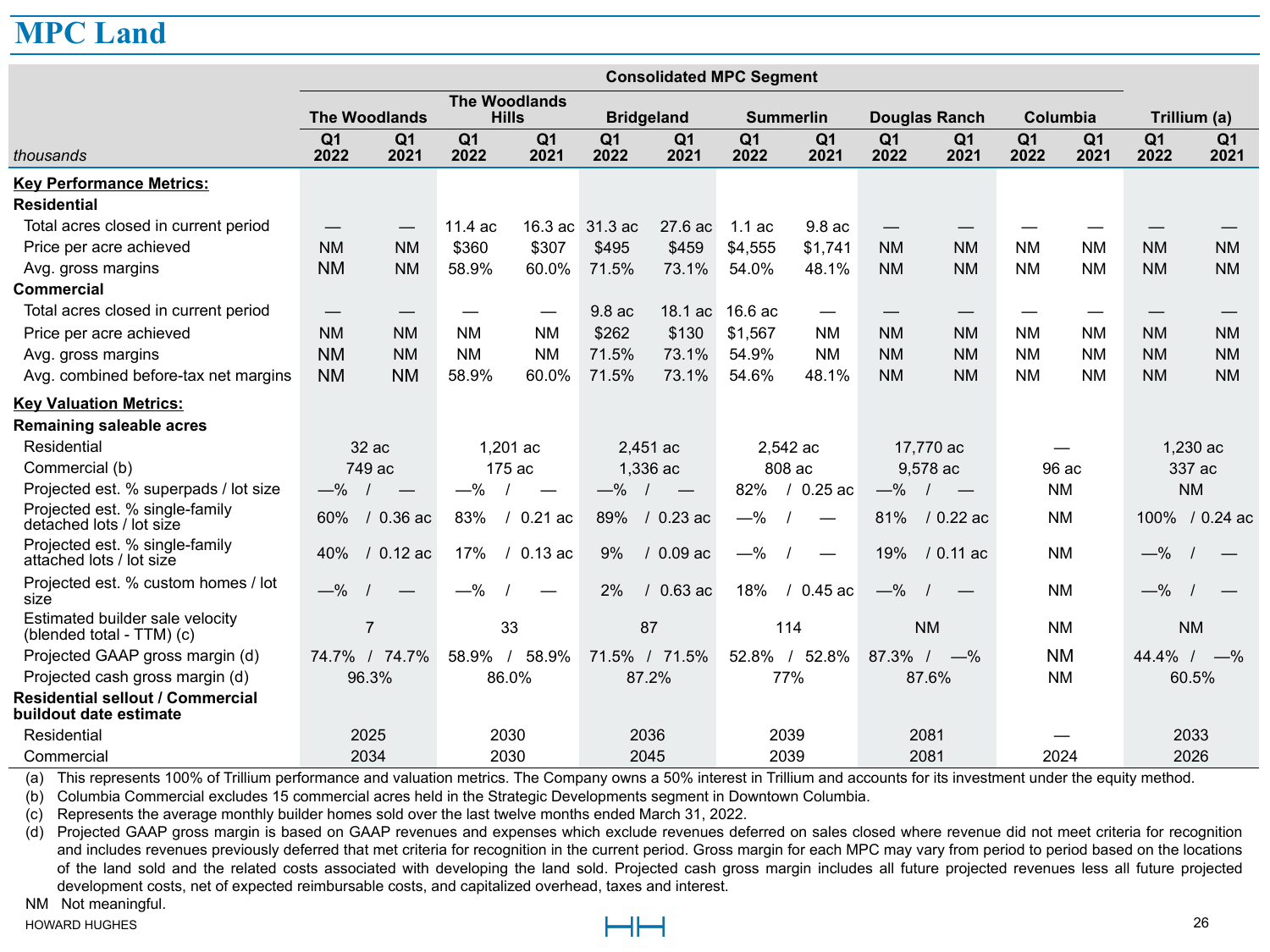## **Lease Expirations**



|                           |                        | <b>Office Expirations (a)</b>                                |                                                             |                        | <b>Retail Expirations (a)</b>                                |                                                      |
|---------------------------|------------------------|--------------------------------------------------------------|-------------------------------------------------------------|------------------------|--------------------------------------------------------------|------------------------------------------------------|
| <b>Expiration</b><br>Year | <b>Annualized Cash</b> | Percentage of<br>Rent (\$ in thousands) Annualized Cash Rent | Wtd. Avg. Annualized Cash<br><b>Rent Per Leased Sq. Ft.</b> | <b>Annualized Cash</b> | Percentage of<br>Rent (\$ in thousands) Annualized Cash Rent | Wtd. Avg. Annualized Cash<br>Rent Per Leased Sq. Ft. |
| 2022                      | \$<br>10,789           | 4.96 % \$                                                    | 37.51                                                       | -\$<br>3,016           | $3.48 \%$ \$                                                 | 34.35                                                |
| 2023                      | 8,332                  | 3.83%                                                        | 38.48                                                       | 7,506                  | 8.67%                                                        | 47.28                                                |
| 2024                      | 16,727                 | 7.69 %                                                       | 38.66                                                       | 7,472                  | 8.63%                                                        | 50.55                                                |
| 2025                      | 26,535                 | 12.20 %                                                      | 38.92                                                       | 19,988                 | 23.08 %                                                      | 55.33                                                |
| 2026                      | 10.720                 | 4.93 %                                                       | 41.50                                                       | 7,932                  | 9.16%                                                        | 51.77                                                |
| 2027                      | 29,835                 | 13.72 %                                                      | 41.34                                                       | 6,058                  | 6.99%                                                        | 55.20                                                |
| 2028                      | 11,517                 | 5.30%                                                        | 42.85                                                       | 4,725                  | 5.45%                                                        | 54.35                                                |
| 2029                      | 14,156                 | 6.51%                                                        | 42.21                                                       | 5,405                  | 6.24%                                                        | 50.49                                                |
| 2030                      | 14,889                 | 6.85%                                                        | 37.93                                                       | 4,644                  | 5.36 %                                                       | 63.45                                                |
| 2031                      | 6.461                  | 2.97%                                                        | 40.15                                                       | 4,377                  | 5.05%                                                        | 53.15                                                |
| Thereafter                | 67,465                 | 31.04 %                                                      | 49.87                                                       | 15,493                 | 17.89 %                                                      | 56.83                                                |
| Total                     | 217,426                | 100.00 %                                                     |                                                             | 86,616                 | 100.00 %                                                     |                                                      |

(a) Excludes leases with an initial term of 12 months or less. Also excludes Seaport leases.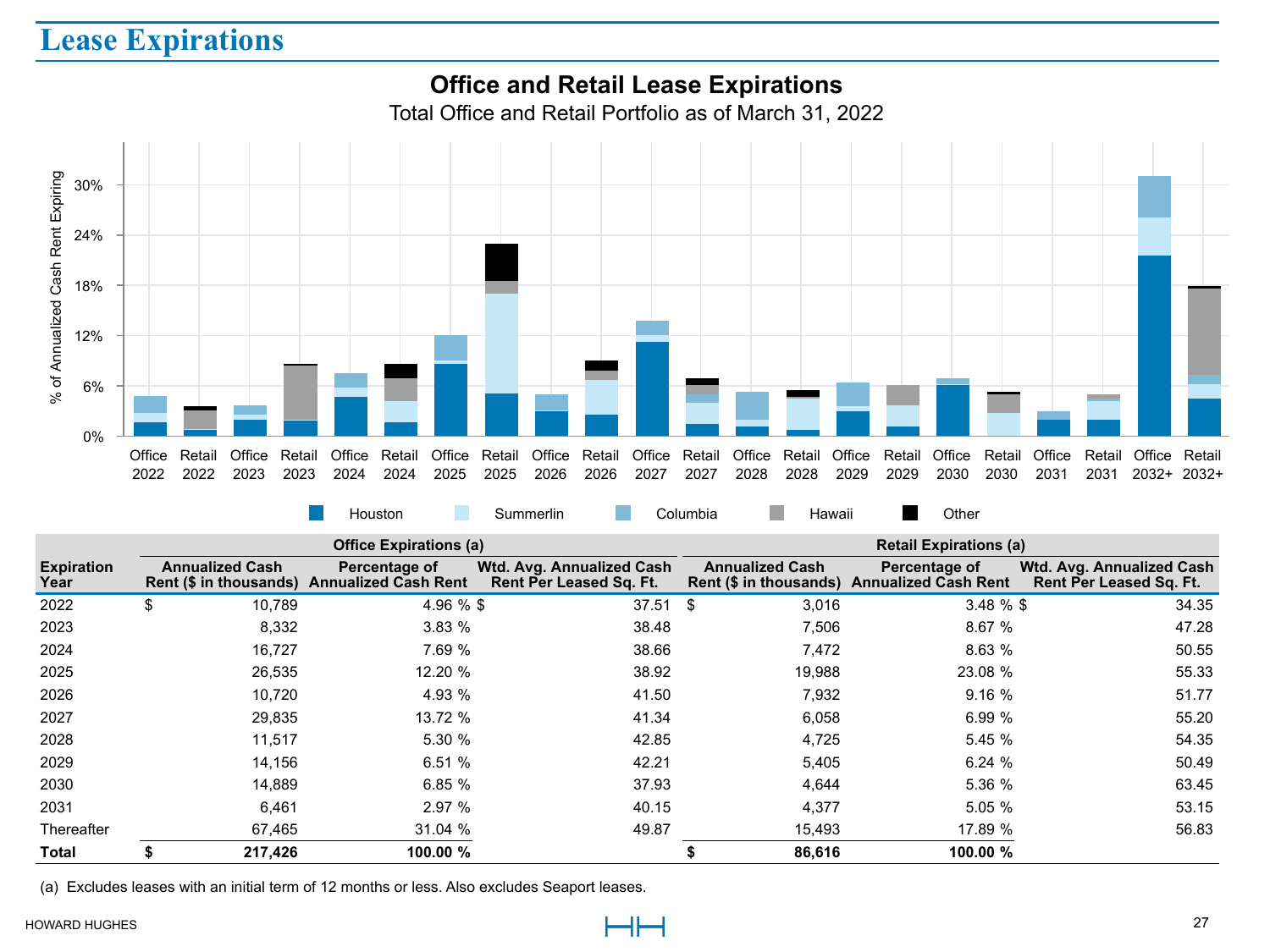# **Acquisition/Disposition Activity**

#### *thousands except rentable Sq. Ft. / Units / Acres*

#### **Q1 2022 Acquisitions**

| <b>Date Acquired</b> | <b>Property</b>          |     | % Ownership | Location          | <b>Acres</b>             | <b>Acquisition Price</b> |
|----------------------|--------------------------|-----|-------------|-------------------|--------------------------|--------------------------|
| March 1, 2022        | Jean Georges Restaurants | (a) | 25%         | Various           | n/a                      | \$55 million             |
|                      |                          |     |             |                   |                          |                          |
| Q1 2022 Dispositions |                          |     |             |                   |                          |                          |
| Date Sold            | <b>Property</b>          |     | % Ownership | <b>Location</b>   | Acres / Rentable Sq. Ft. | <b>Sale Price</b>        |
| March 30, 2022       | 110 North Wacker         |     | 23%         | Chicago, Illinois | 1,491,651 sq. ft.        | \$208.6 million          |

(a) In March 2022, the Company acquired a 25% interest in Jean-Georges Restaurants for \$45.0 million and paid \$10.0 million for the option to acquire up to an additional 20% interest in Jean-Georges Restaurants through March 2026.

**Acquisition / Disposition Activity**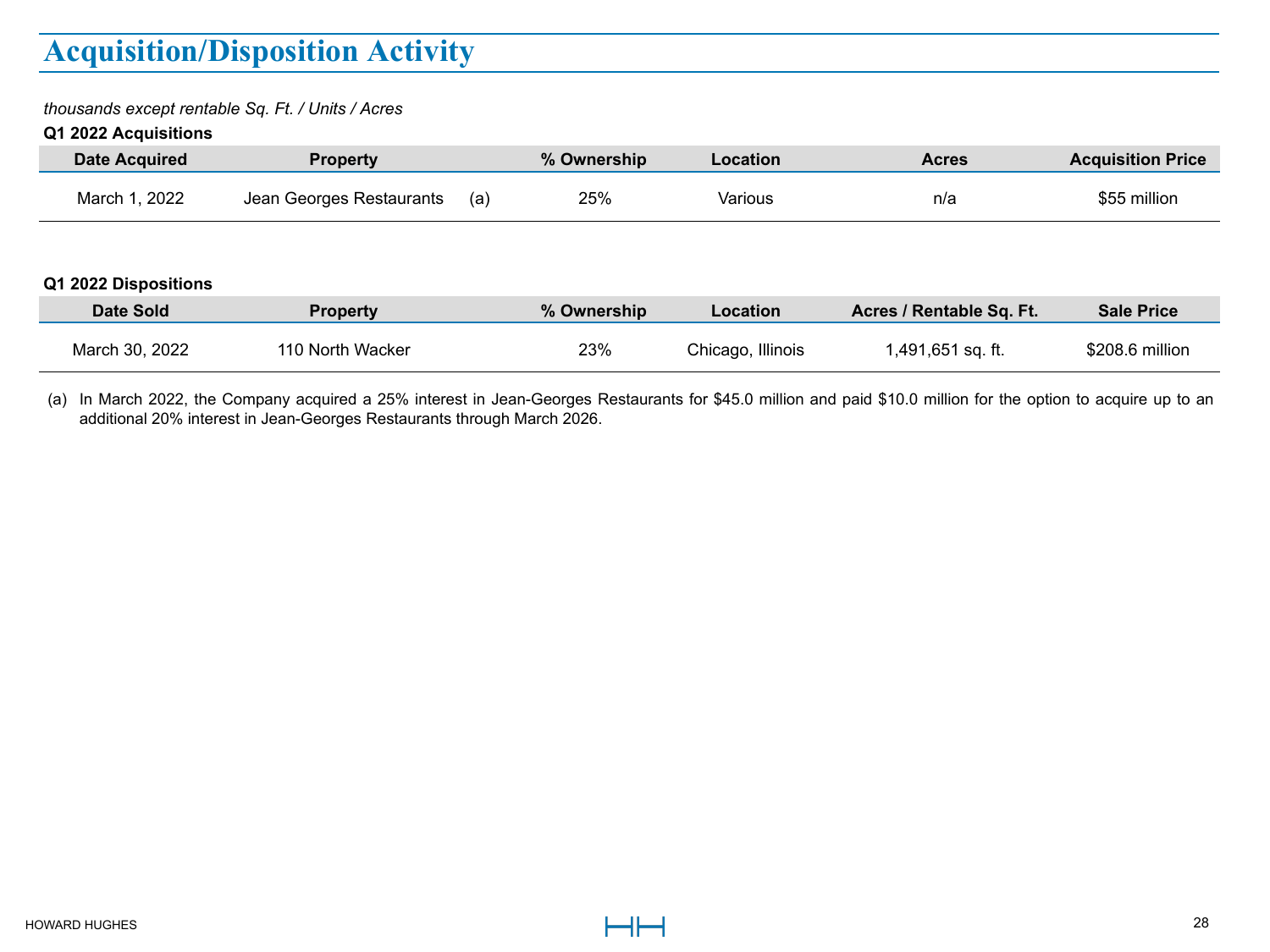# **Other / Non-core Assets**

| <b>Property Name</b>                              | <b>City, State</b> | % Ownership Acres |      | <b>Notes</b>                                                                                                                                                                                                                                                                                                                                                                                                                                                                                                                                                                                                                                                                                                                                                                                                                                                                                                                                                                                                                                                                                                                                                                                                                                                                                                                                                                                                                                                                                                                                                                                                                                                                                                                                                                                                                                                                                                                                                                                  |
|---------------------------------------------------|--------------------|-------------------|------|-----------------------------------------------------------------------------------------------------------------------------------------------------------------------------------------------------------------------------------------------------------------------------------------------------------------------------------------------------------------------------------------------------------------------------------------------------------------------------------------------------------------------------------------------------------------------------------------------------------------------------------------------------------------------------------------------------------------------------------------------------------------------------------------------------------------------------------------------------------------------------------------------------------------------------------------------------------------------------------------------------------------------------------------------------------------------------------------------------------------------------------------------------------------------------------------------------------------------------------------------------------------------------------------------------------------------------------------------------------------------------------------------------------------------------------------------------------------------------------------------------------------------------------------------------------------------------------------------------------------------------------------------------------------------------------------------------------------------------------------------------------------------------------------------------------------------------------------------------------------------------------------------------------------------------------------------------------------------------------------------|
| West End Alexandria<br>(formerly Landmark Mall)   | Alexandria, VA     | 58.33%            | 41.1 | In June 2021, a Contribution Agreement was executed by and between affiliates of HHC,<br>Seritage, and Foulger-Pratt which establishes a framework for a joint venture to redevelop<br>the 52-acre site previously known as Landmark Mall in Alexandria, VA. In July, the<br>Alexandria City Council unanimously approved the redevelopment agreements which will<br>result in up to approximately four million square feet of residential, retail, commercial and<br>entertaiment offerings intergrated into a cohesive neighborhood with a central plaze, a<br>network of parks and public transportation. The development will be anchored by a new<br>state-of-the-art Inova Hospital and medical campus. Alexandria City Council approved the<br>use of \$54 million in public bond financing to allow the City to acquire the land for the<br>hospital and lease it to lnova, as well as \$86 million in public bond financing for site<br>preparation and infrastructure at the site and adjacent Duke Street and Van Dorn Street<br>corridors. West End Alexandria executed a Purchase and Sale Agreement with the City of<br>Alexandria to sell approximately 11 acres to the City of Alexandria for \$54 million for the<br>Inova Hospital and medical campus. Demolition on the remaining 41 acres is expected to<br>begin in the second quarter of 2022, with completion of the first buildings expected in<br>2025.                                                                                                                                                                                                                                                                                                                                                                                                                                                                                                                                                              |
| Maui Ranch Land                                   | Maui, HI           | 100%              | 20   | Two, non-adjacent, ten-acre parcels zoned for native vegetation.                                                                                                                                                                                                                                                                                                                                                                                                                                                                                                                                                                                                                                                                                                                                                                                                                                                                                                                                                                                                                                                                                                                                                                                                                                                                                                                                                                                                                                                                                                                                                                                                                                                                                                                                                                                                                                                                                                                              |
| 80% Interest in Fashion<br><b>Show Air Rights</b> | Las Vegas, NV      | 80%               | N/A  | Air rights above the Fashion Show Mall located on the Las Vegas Strip.                                                                                                                                                                                                                                                                                                                                                                                                                                                                                                                                                                                                                                                                                                                                                                                                                                                                                                                                                                                                                                                                                                                                                                                                                                                                                                                                                                                                                                                                                                                                                                                                                                                                                                                                                                                                                                                                                                                        |
| 250 Water Street                                  | New York, NY       | 100%              | 1    | The one-acre site is situated at the entrance of the Seaport. In October 2020, we<br>announced our comprehensive proposal for the redevelopment of 250 Water Street,<br>which includes the transformation of this underutilized full-block surface parking lot into a<br>mixed-use development that would include affordable and market rate apartments,<br>community-oriented spaces and office space. This project, which includes approximately<br>547000 zoning square feet, presents a unique opportunity at the Seaport to redevelop this<br>site into a vibrant mixed-use asset, provide long-term viability to the South Street Seaport<br>Museum and deliver much-needed affordable housing and economic stimulus to the area.<br>In May 2021, we received approval from the New York City Landmarks Preservation<br>Commission (LPC) on our proposed design for the 250 Water Street and in September<br>2021, the New York State Supreme Court dismissed on procedural grounds a lawsuit<br>challenging the LPC approval. We received final approvals in December 2021 through the<br>New York City Uniform Land Use Review Procedure known as ULURP, which will allow<br>the necessary transfer of development rights to the parking lot site. Also in December<br>2021, an amendment to the Seaport ground lease was executed giving the Company<br>extension options, at the discretion of the Company, for an additional 48 years from its<br>current expiration in 2072 until 2120. We expect to begin remediation of the site through<br>the New York State Brownfield Cleanup program and break ground on the development in<br>the second quarter of 2022. In February 2022, an additional lawsuit was filed challenging<br>the land use approvals previously granted to the Company under the ULURP for the<br>redevelopment and construction of 250 Water Street. The Company is vigorously<br>contesting the matter as it believes that these claims are without merit. |

**Other Assets**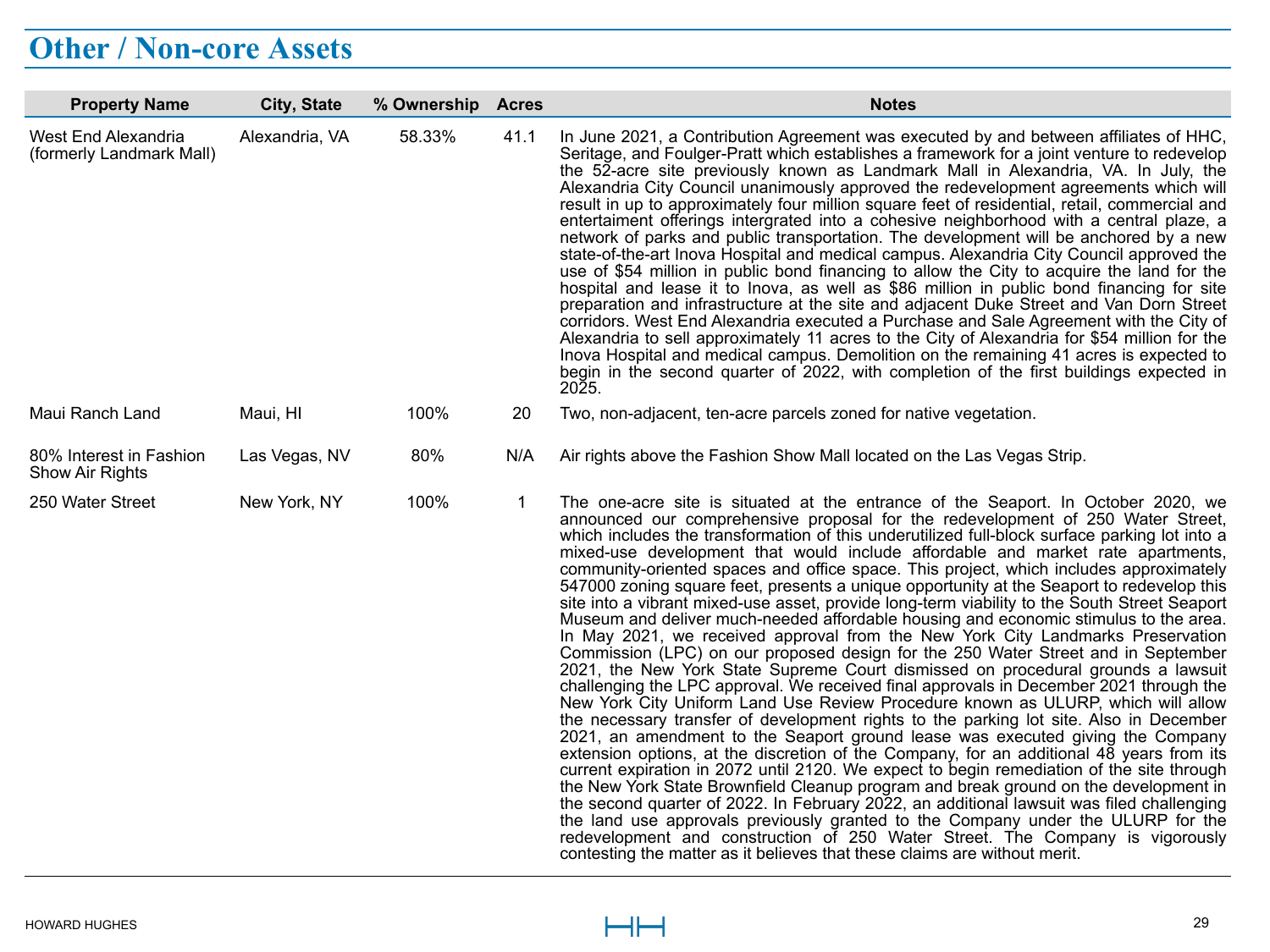#### **Debt Summary**

| thousands                                                           | March 31, 2022     | <b>December 31, 2021</b> |
|---------------------------------------------------------------------|--------------------|--------------------------|
| Fixed-rate debt                                                     |                    |                          |
| Unsecured 5.375% Senior Notes due 2028                              | \$<br>750,000 \$   | 750,000                  |
| Unsecured 4.125% Senior Notes due 2029                              | 650,000            | 650.000                  |
| Unsecured 4.375% Senior Notes due 2031                              | 650,000            | 650,000                  |
| Secured mortgages, notes and loans payable                          | 1,079,132          | 1,006,428                |
| Special Improvement District bonds                                  | 68,590             | 69,131                   |
| Variable-rate debt (a)                                              |                    |                          |
| Mortgages, notes and loans payable, excluding condominium financing | 1,016,921          | 1,039,674                |
| Condominium financing                                               | 232,909            | 199.183                  |
| Secured Bridgeland Notes due 2026                                   | 275,000            | 275.000                  |
| Mortgages, notes and loans payable                                  | 4,722,552          | 4,639,416                |
| Deferred financing costs                                            | (47,602)           | (48, 259)                |
| Total mortgages, notes and loans payable, net                       | \$<br>4.674.950 \$ | 4.591.157                |

|                                                                            | Net Debt on a Segment Basis as of March 31, 2022 (b) |  |                                                       |                |                                         |                          |                                      |  |            |
|----------------------------------------------------------------------------|------------------------------------------------------|--|-------------------------------------------------------|----------------|-----------------------------------------|--------------------------|--------------------------------------|--|------------|
| thousands                                                                  | <b>Operating</b><br><b>Assets</b>                    |  | <b>Master</b><br><b>Planned</b><br><b>Communities</b> | <b>Seaport</b> | <b>Strategic</b><br><b>Developments</b> | <b>Seament</b><br>Totals | Non-<br><b>Segment</b><br>Amounts    |  | Total      |
| Mortgages, notes and loans payable, net                                    | $$1,972,688$ \$                                      |  | 339,077 \$                                            | 99,705 \$      |                                         |                          | 240,281 \$ 2,651,751 \$ 2,023,199 \$ |  | 4,674,950  |
| Mortgages, notes and loans payable of real estate and other affiliates (c) | 90.385                                               |  | 10.127                                                |                |                                         | 100.512                  |                                      |  | 100.512    |
| Less:                                                                      |                                                      |  |                                                       |                |                                         |                          |                                      |  |            |
| Cash and cash equivalents                                                  | (242, 924)                                           |  | (70, 869)                                             | (7, 103)       | (13, 546)                               | (334, 442)               | (353, 595)                           |  | (688, 037) |
| Cash and cash equivalents of real estate and other affiliates (c)          | (2,566)                                              |  | (47, 214)                                             | (22, 585)      | (13, 919)                               | (86, 284)                | $\hspace{0.05cm}$                    |  | (86, 284)  |
| Special Improvement District receivables                                   |                                                      |  | (82, 413)                                             |                |                                         | (82, 413)                | $\overline{\phantom{m}}$             |  | (82, 413)  |
| Municipal Utility District receivables, net                                |                                                      |  | (409,390)                                             |                |                                         | (409, 390)               | —                                    |  | (409, 390) |
| TIF receivable                                                             |                                                      |  |                                                       |                | (1.186)                                 | (1.186)                  | —                                    |  | (1, 186)   |
| <b>Net Debt</b>                                                            | $$1,817,583$ \$                                      |  | $(260, 682)$ \$                                       | 70.017 \$      | 211.630                                 |                          | \$1.838.548 \$1.669.604 \$           |  | 3.508.152  |

| thousands                                  | Remaining<br>in 2022 | 2023       | 2024       | 2025       | 2026       | <b>Thereafter</b> | Total     |
|--------------------------------------------|----------------------|------------|------------|------------|------------|-------------------|-----------|
| Mortgages, notes and loans payable (d)     | 99.516               | 473.474 \$ | 379.492 \$ | 174.020 \$ | 367.572 \$ | $3.228.478$ \$    | 4.722.552 |
| Interest payments (e)                      | 159.274              | 221.279    | 189.595    | 172,532    | 160,171    | 489,000           | .391.851  |
| Ground lease and other leasing commitments | 3.349                | 4.521      | 4.577      | 4.635      | 4.695      | 275.229           | 297.006   |
| Total                                      | 262.139              | 699.274    | 573.664    | 351,187    | 532.438    | 3.992.707         | 6.411.409 |

(a) The Company has entered into derivative instruments to manage a portion of our variable interest rate exposure. See page 31 and 32 for additional detail.

(b) Net debt is a non-GAAP financial measure that we believe is useful to our investors and other users of our financial statements as its components are important indicators of our overall liquidity, capital structure and financial position. However, it should not be used as an alternative to our debt calculated in accordance with GAAP.

(c) Each segment includes our share of the Mortgages, notes and loans payable, net and Cash and cash equivalents for all joint ventures included in Investments in real estate and other affiliates.

(d) Mortgages, notes and loans payable are presented based on extended maturity date, subject to customary extension terms.

(e) Interest is based on the borrowings that are presently outstanding and current floating interest rates.

HOWARD HUGHES 30



**Debt Summary**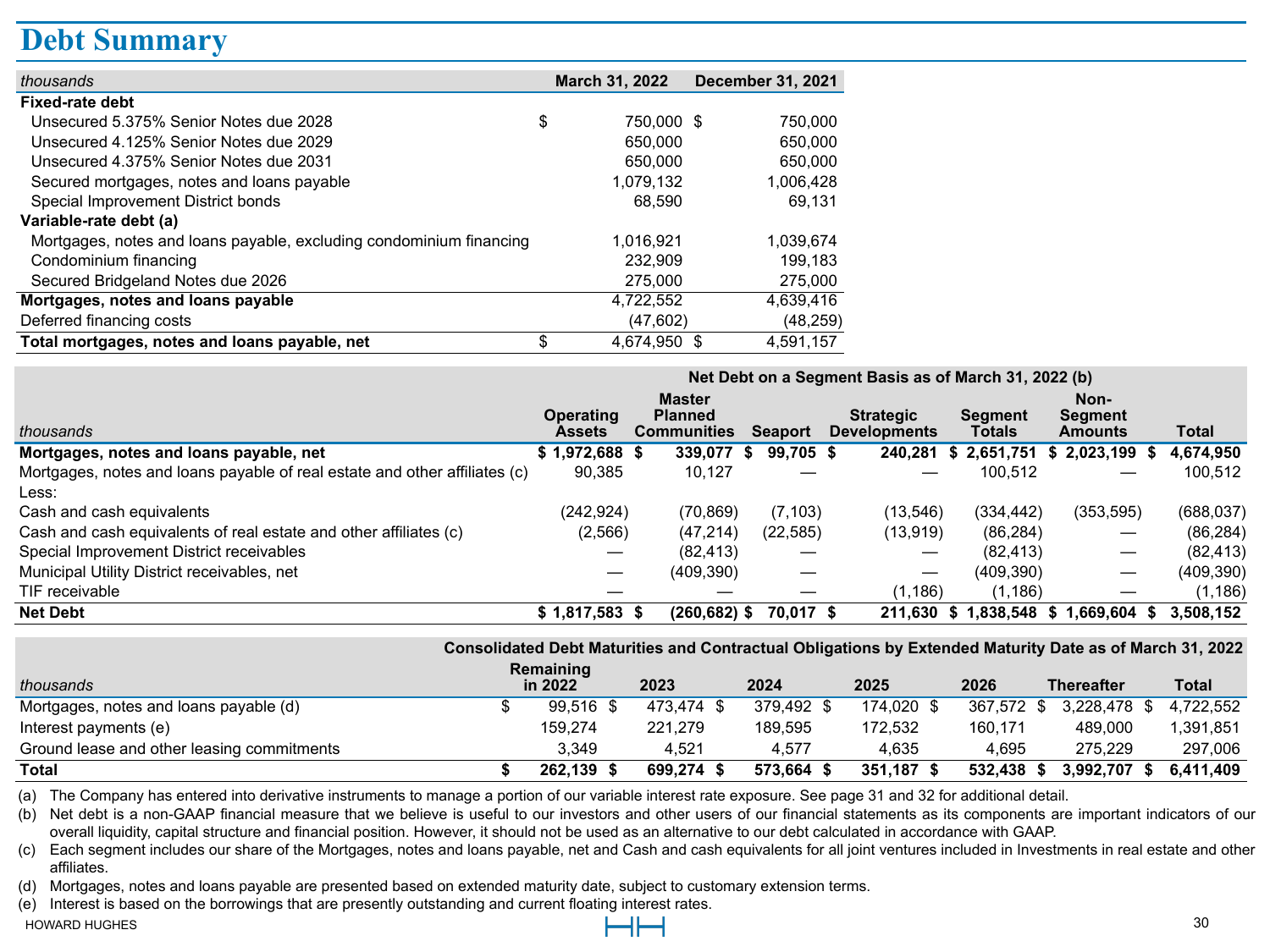# **Property-Level Debt**

| thousands                             | Q1 2022 Principal<br><b>Balance</b> | <b>Contract Interest</b><br>Rate | <b>Interest Rate</b><br>Hedge | <b>Current Annual</b><br><b>Interest Rate</b> |               | <b>Initial / Extended</b><br>Maturity (a) |
|---------------------------------------|-------------------------------------|----------------------------------|-------------------------------|-----------------------------------------------|---------------|-------------------------------------------|
| <b>Operating Assets</b>               |                                     |                                  |                               |                                               |               |                                           |
| 20/25 Waterway Avenue                 | \$<br>12,487                        | 4.79 %                           | Fixed                         | 4.79 %                                        |               | May-22                                    |
| Millennium Waterway Apartments        | 50,516                              | 3.75 %                           | Fixed                         | 3.75 %                                        |               | <b>Jun-22</b>                             |
| Lake Woodlands Crossing Retail        | 12,272                              | 4.61 %                           | Floating/Swap                 | 4.61 %                                        | (d)           | $Jan-23$                                  |
| Senior Secured Credit Facility        | 242,174                             | 4.61 %                           | Floating/Swap                 | 4.61 %                                        | (b), (c), (d) | Sep-23                                    |
| Two Lakes Edge                        | 69,031                              | $L+215$                          | Floating                      | 2.60 %                                        |               | Oct-22 / Oct-23                           |
| <b>Outlet Collection at Riverwalk</b> | 26,258                              | $S+300$                          | Floating                      | 3.50 %                                        |               | Oct-22 / Oct-23                           |
| 9303 New Trails                       | 10,190                              | 4.88 %                           | Fixed                         | 4.88 %                                        |               | $Dec-23$                                  |
| 4 Waterway Square                     | 29,842                              | 4.88 %                           | Fixed                         | 4.88 %                                        |               | $Dec-23$                                  |
| <b>Creekside Park West</b>            | 15,591                              | 4.61 %                           | Floating/Swap                 | 4.61 %                                        | (d)           | Mar-23 / Mar-24                           |
| The Lane at Waterway                  | 27,729                              | $L+175$                          | Floating                      | 2.20 %                                        |               | Aug-23 / Aug-24                           |
| 6100 Merriweather                     | 67,007                              | $L+275$                          | Floating                      | 3.20 %                                        |               | Sep-22 / Sep-24                           |
| <b>Juniper Apartments</b>             | 73,369                              | $L + 275$                        | Floating                      | 3.20 %                                        |               | Sep-22 / Sep-24                           |
| <b>Creekside Park The Grove</b>       | 39,605                              | 4.61 %                           | Floating/Swap                 | 4.61 %                                        | (d)           | Jan-24 / Jan -25                          |
| 9950 Woodloch Forest                  | 85,462                              | $L+195$                          | Floating                      | 2.40 %                                        |               | Mar-25                                    |
| Ae'o Retail                           | 29,718                              | $L + 265$                        | Floating                      | 3.10%                                         |               | Oct-25                                    |
| Ke Kilohana Retail                    | 9,079                               | $L+265$                          | Floating                      | 3.10%                                         |               | Oct-25                                    |
| 3831 Technology Forest Drive          | 20,085                              | 4.50 %                           | Fixed                         | 4.50 %                                        |               | Mar-26                                    |
| <b>Two Summerlin</b>                  | 40,800                              | 3.43 %                           | Floating/Swap                 | 3.43%                                         | (e)           | Feb-27 / Feb-29                           |
| Kewalo Basin Harbor                   | 11,418                              | $L+275$                          | Floating                      | 3.20 %                                        |               | Sep-27                                    |
| Millennium Six Pines Apartments       | 42,500                              | 3.39 %                           | Fixed                         | 3.39 %                                        |               | Aug-28                                    |
| 3 Waterway Square                     | 44,368                              | 3.94 %                           | Fixed                         | 3.94 %                                        |               | Aug-28                                    |
| One Lakes Edge                        | 68,364                              | 4.50 %                           | Fixed                         | 4.50 %                                        |               | Mar-29                                    |
| Aristocrat                            | 35,840                              | 3.67 %                           | Fixed                         | 3.67 %                                        |               | Sep-29                                    |
| <b>Creekside Park Apartments</b>      | 37,730                              | 3.52 %                           | Fixed                         | 3.52 %                                        |               | Oct-29                                    |
| 1725 Hughes Landing Boulevard         | 61,207                              | $L+395$                          | Floating                      | 4.40 %                                        |               | Jan-27 / Jan-30                           |
| 1735 Hughes Landing Boulevard         | 58,793                              | $L+395$                          | Floating                      | 4.40 %                                        |               | Jan-27 / Jan-30                           |
| One Hughes Landing                    | 49,260                              | 4.30 %                           | Fixed                         | 4.30 %                                        |               | $Dec-29$                                  |
| Two Hughes Landing                    | 46,974                              | 4.20 %                           | Fixed                         | 4.20 %                                        |               | $Dec-30$                                  |
| <b>Tanager Apartments</b>             | 58,500                              | 3.13 %                           | Fixed                         | 3.13 %                                        |               | $May-31$                                  |
| Lakeside Row                          | 35,500                              | 3.15 %                           | Fixed                         | 3.15%                                         |               | Sept-31                                   |
| 1201 Lake Robbins                     | 250,000                             | 3.83 %                           | Fixed                         | 3.83 %                                        |               | Oct-31                                    |
| Three Hughes Landing                  | 70,000                              | 3.55 %                           | Fixed                         | 3.55 %                                        |               | Dec-31                                    |
| The Woodlands Warehouse               | 13,700                              | 3.65 %                           | Fixed                         | 3.65 %                                        |               | $Jan-32$                                  |
| 8770 New Trails                       | 35,479                              | 4.89 %                           | Floating/Swap                 | 4.89 %                                        | (f)           | $Jan-32$                                  |
| One Merriweather                      | 49,800                              | 3.53 %                           | Fixed                         | 3.53 %                                        |               | Feb-32                                    |
| <b>Two Merriweather</b>               | 25,600                              | 3.83 %                           | Fixed                         | 3.83 %                                        |               | Feb-32                                    |
| <b>Constellation Apartments</b>       | 24,200                              | 4.07 %                           | Fixed                         | 4.07 %                                        |               | $Jan-33$                                  |
| <b>Hughes Landing Retail</b>          | 33,455                              | 3.50 %                           | Fixed                         | 3.50 %                                        |               | Dec-36                                    |
| Columbia Regional Building            | 23,692                              | 4.48 %                           | Fixed                         | 4.48 %                                        |               | Feb-37                                    |
| Las Vegas Ballpark                    | 46,528                              | 4.92 %                           | Fixed                         | 4.92 %                                        |               | Dec-39                                    |
|                                       | \$<br>1,984,123                     |                                  |                               |                                               |               |                                           |

**Property-Level Debt**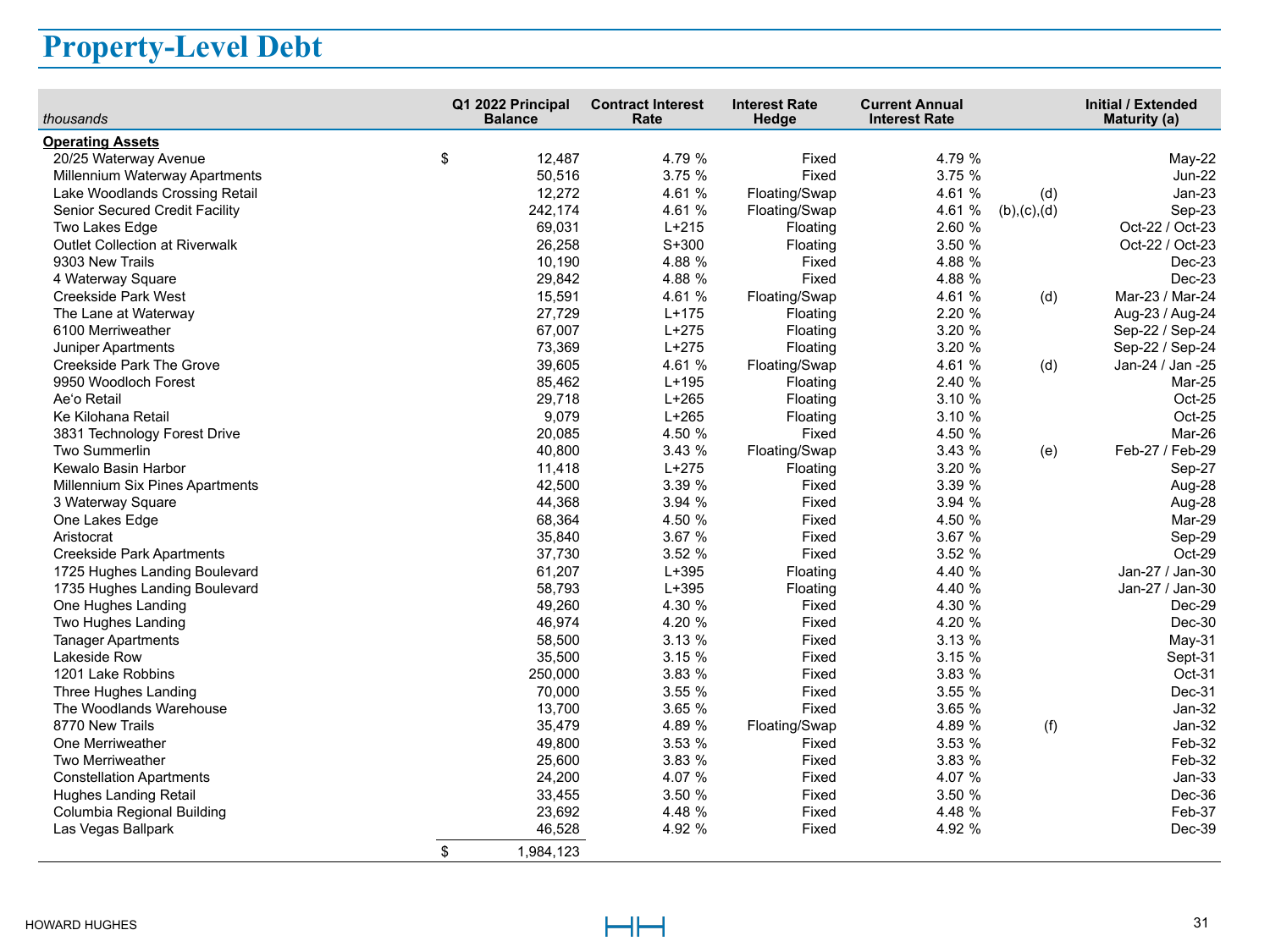#### **Property-Level Debt (cont.)**

| thousands                         | Q1 2022 Principal<br><b>Balance</b> | <b>Contract</b><br><b>Interest Rate</b> | <b>Interest Rate</b><br><b>Hedge</b> | <b>Current Annual</b><br><b>Interest Rate</b> | Initial / Extended<br>Maturity (a) |
|-----------------------------------|-------------------------------------|-----------------------------------------|--------------------------------------|-----------------------------------------------|------------------------------------|
| <b>Master Planned Communities</b> |                                     |                                         |                                      |                                               |                                    |
| Bridgeland Notes due 2026         | \$<br>275,000                       | $S+230$                                 | Floating                             | 2.40%                                         | Sep-26                             |
|                                   | 275,000                             |                                         |                                      |                                               |                                    |
| <b>Seaport</b>                    |                                     |                                         |                                      |                                               |                                    |
| 250 Water Street                  | \$<br>100,000                       | 4.61%                                   | Floating/Swap                        | 4.61 $%$ (d)                                  | Nov-22 / Nov-23                    |
|                                   | 100,000                             |                                         |                                      |                                               |                                    |
| <b>Strategic Developments</b>     |                                     |                                         |                                      |                                               |                                    |
| Kōʻula                            | 183,909                             | 4.61%                                   | Floating/Swap                        | 4.61 $%$ (d)                                  | Mar-23 / Mar-24                    |
| Victoria Place                    | 49,000                              | $L + 500$                               | Floating/Cap                         | 5.45 $%$ (g)                                  | Sep-24 / Sep-26                    |
| Starling at Bridgeland            | 11,928                              | $L + 275$                               | Floating                             | 3.75%                                         | April-26 / April-27                |
| Tanager Echo                      |                                     | $L + 290$                               | Floating/Cap                         | $3.35 \%$ (h)                                 | Sep-25 / Sep-27                    |
| 1700 Pavillion                    |                                     | $L + 380$                               | Floating/Cap                         | 4.25 $%$ (i)                                  | Sep-25 / Sep-27                    |
|                                   | 244,839                             |                                         |                                      |                                               |                                    |
| Total (j)                         | 2,603,962                           |                                         |                                      |                                               |                                    |

(a) Extended maturity assumes exercise of all extension options.

- (b) The following properties are included as collateral for the credit facility: 10-70 Columbia Corporate Center, One Mall North, 1701 Lake Robbins, Creekside Village Green, Lakeland Village Center at Bridgeland and certain properties at Ward Village.
- (c) Balance includes zero drawn on the revolver portion of the loan that is intended for general corporate use.
- (d) \$615 million of outstanding debt is swapped to a fixed rate of 4.61%.
- (e) Concurrent with the closing of the \$40.8 million financing of Two Summerlin in the first quarter of 2022, the Company entered into an interest rate swap. The loan bears interest at Secured Overnight Financing Rate (SOFR) plus 1.75%, but is currently swapped to a fixed rate rate of 3.425%.
- (f) Concurrent with the closing of the \$35.5 million construction loan for 8770 New Trails in June 2019, the Company entered into an interest rate swap. The loan bears interest at LIBOR plus 2.45% but it is currently swapped to a fixed rate equal to 4.89%.
- (g) In the first quarter of 2021, the Company closed on a \$368.2 million construction loan for the development of Victoria Place in Ward Village, which bears interest at LIBOR, with a floor of 0.25%, plus 5.00%. Concurrently, the Company entered into interest rate cap agreements with a total notional amount of \$368.2 million and a LIBOR strike rate of 2.00%.
- (h) In the third quarter of 2021, the Company closed on a \$59.5 million construction loan for the development of Tanager Echo, which bears interest at LIBOR, with a floor of 0.10%, plus 2.90%. The Company entered into an interest rate cap agreement with a LIBOR strike rate of 2.50%.
- (i) In the third quarter of 2021, the Company closed on a \$75.0 million construction loan for the development of 1700 Pavillion, which bears interest at LIBOR, with a floor of 0.10%, plus 3.80%. The Company entered into an interest rate cap agreement with a LIBOR strike rate of 2.50%.
- (j) Excludes JV debt, Corporate bond debt, and SID bond debt related to Summerlin.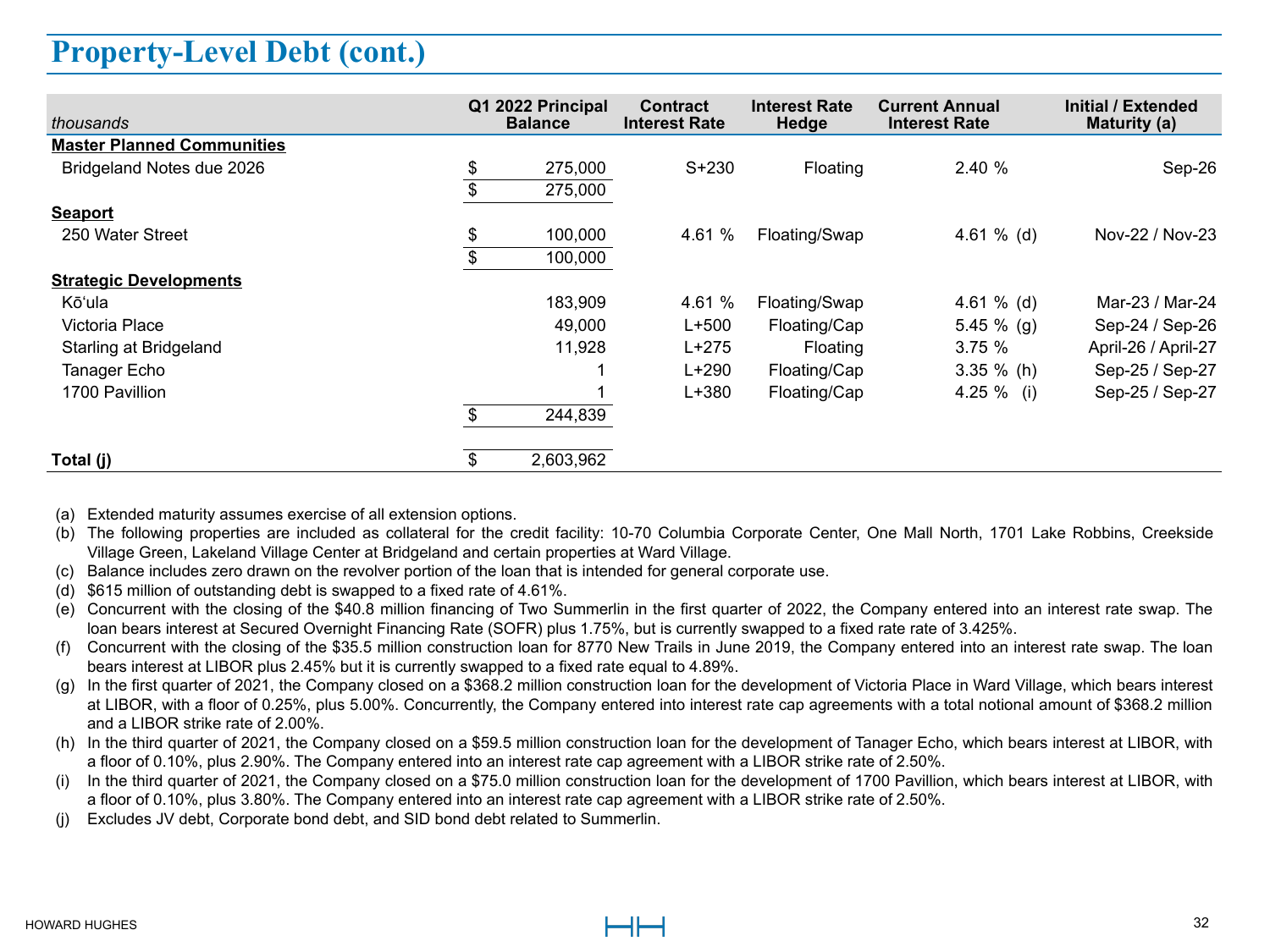#### **Summary of Ground Leases**

| Minimum Contractual Ground Lease Payments (thousands) |              |                        |   |                       |  |                             |                          |            |  |                   |  |              |
|-------------------------------------------------------|--------------|------------------------|---|-----------------------|--|-----------------------------|--------------------------|------------|--|-------------------|--|--------------|
|                                                       |              |                        |   |                       |  | <b>Future Cash Payments</b> |                          |            |  |                   |  |              |
|                                                       | Pro-Rata     |                        |   | Three months ended    |  | Remaining                   | <b>Year Ended</b>        |            |  |                   |  |              |
| <b>Ground Leased Asset</b>                            | <b>Share</b> | <b>Expiration Date</b> |   | <b>March 31, 2022</b> |  | 2022                        | <b>December 31, 2023</b> |            |  | <b>Thereafter</b> |  | <b>Total</b> |
|                                                       |              |                        |   |                       |  |                             |                          |            |  |                   |  |              |
| Riverwalk (a)                                         | 100%         | 2045-2046              | S | 515S                  |  | $1.215$ \$                  |                          | $1.730$ \$ |  | $36,819$ \$       |  | 39,764       |
| Seaport                                               | 100%         | 2072(b)                |   | 747                   |  | 1.834                       |                          | 2.491      |  | 244.917           |  | 249,242      |
| Kewalo Basin Harbor                                   | 100%         | 2049                   |   |                       |  | 300                         |                          | 300        |  | 7.400             |  | 8,000        |
| Total                                                 |              |                        |   | 1,262 \$              |  | $3,349$ \$                  |                          | $4,521$ \$ |  | 289,136 \$        |  | 297,006      |

(a) Includes base ground rent, deferred ground rent and participation rent, as applicable. Future payments of participation rent are calculated based on the floor only.

(b) Initial expiration is December 31, 2072, but subject to extension options through December 31, 2120. Future cash payments are not inclusive of extension options.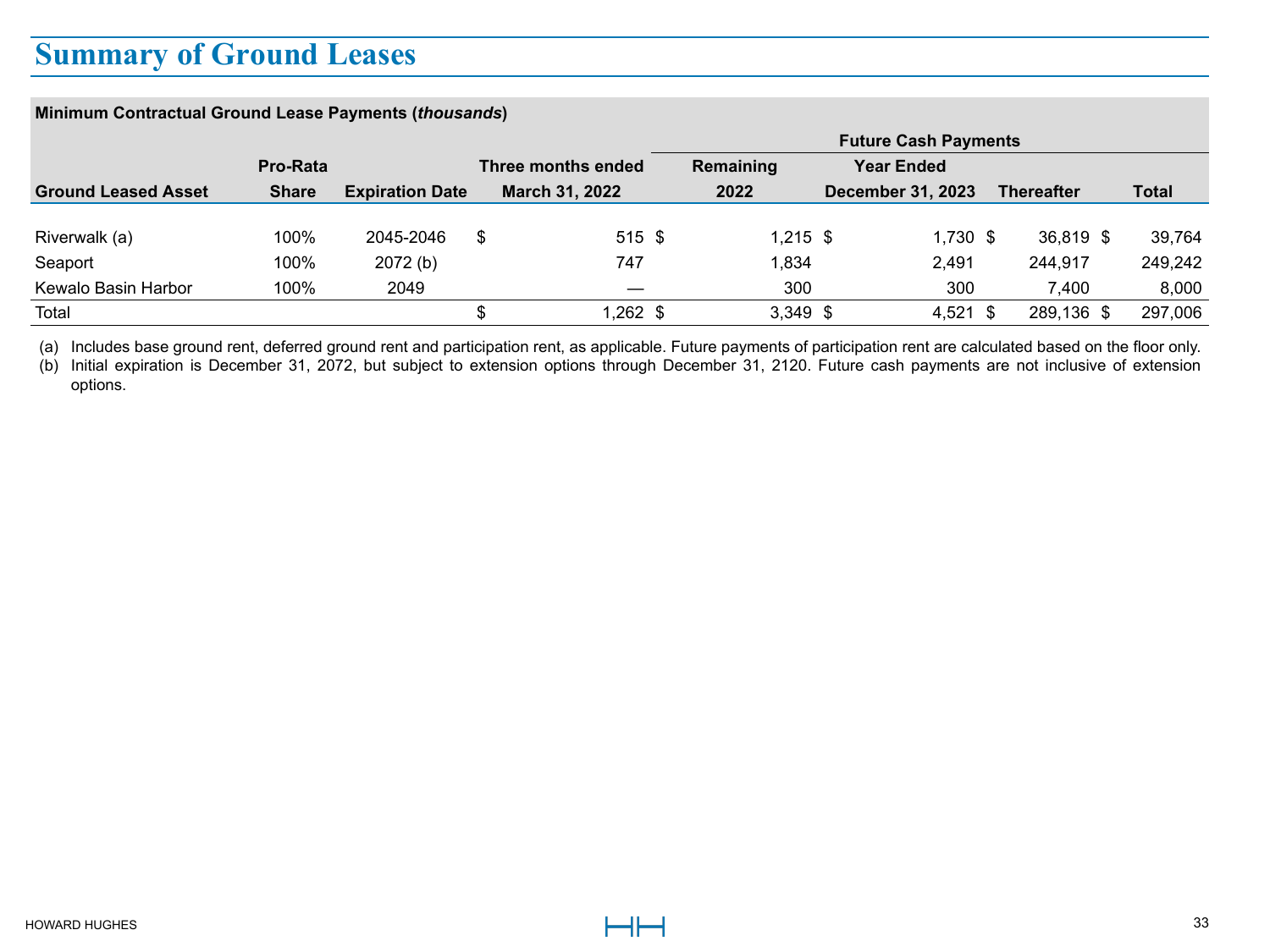#### **Reconciliation of Non-GAAP Measures**

| <b>Reconciliation of Operating Assets segment EBT to Total NOI</b>   |    |           |         |                |           |                     |           |
|----------------------------------------------------------------------|----|-----------|---------|----------------|-----------|---------------------|-----------|
| thousands                                                            |    | Q1 2022   | Q4 2021 |                | Q3 2021   | Q <sub>2</sub> 2021 | Q1 2021   |
| <b>Operating Assets segment EBT (a)</b>                              | \$ | 9,248     | -S      | $(29, 894)$ \$ | 24,905 \$ | $(8,517)$ \$        | (31, 784) |
| Add back:                                                            |    |           |         |                |           |                     |           |
| Depreciation and amortization                                        |    | 38,430    |         | 39,181         | 44,224    | 39,975              | 39,651    |
| Interest (income) expense, net                                       |    | 20,118    |         | 20,212         | 18,027    | 18,152              | 19,000    |
| Equity in (earnings) losses from real estate and other affiliates    |    | (15, 175) |         | 30,111         | 15,108    | 10,419              | 11,404    |
| (Gain) loss on sale or disposal of real estate and other assets, net |    |           |         | (27)           | (39, 141) |                     |           |
| (Gain) loss on extinguishment of debt                                |    | 282       |         | 471            | 573       | 46                  | 836       |
| Impact of straight-line rent                                         |    | (2, 438)  |         | (4,685)        | (936)     | (3,987)             | (5, 107)  |
| Other                                                                |    | 49        |         | (5)            | 215       | 100                 | 10,139    |
| <b>Operating Assets NOI</b>                                          |    | 50,514    |         | 55,364         | 62,975    | 56,188              | 44,139    |
| Company's Share NOI - Equity Investees (b)                           |    | 2,116     |         | 2,053          | (47)      | 1,690               | 385       |
| Distributions from Summerlin Hospital Investment                     |    | 4,638     |         |                |           |                     | 3,755     |
| <b>Total Operating Assets NOI</b>                                    | S. | 57,268 \$ |         | 57,417 \$      | 62,928 \$ | 57,878 \$           | 48,279    |

(a) EBT excludes corporate expenses and other items that are not allocable to the segments.

(b) The Company's share of NOI related to 110 North Wacker in 2021 is calculated using our stated ownership of 23% and does not include the impact of the partnership distribution waterfall.

**Reconciliation of Non-GAAP Measures**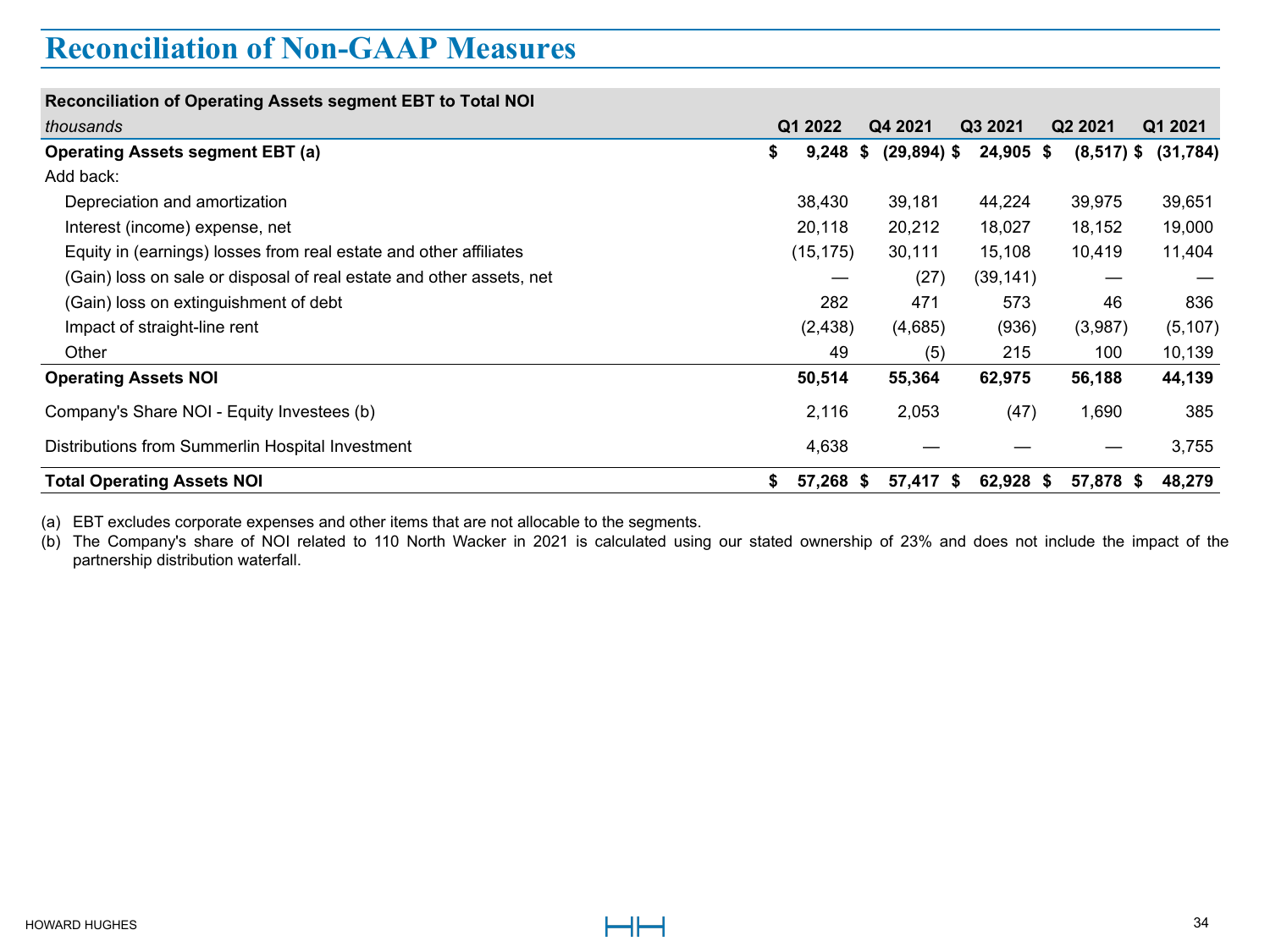## **Reconciliation of Non-GAAP Measures (cont.)**

| <b>Reconciliation of Seaport segment EBT to Total NOI</b>         |     |                |                |               |               |           |
|-------------------------------------------------------------------|-----|----------------|----------------|---------------|---------------|-----------|
| thousands                                                         |     | Q1 2022        | Q4 2021        | Q3 2021       | Q2 2021       | Q1 2021   |
| Seaport segment EBT (a)                                           | \$. | $(20, 714)$ \$ | $(18, 146)$ \$ | $(14,929)$ \$ | $(12,869)$ \$ | (12, 474) |
| Add back:                                                         |     |                |                |               |               |           |
| Depreciation and amortization                                     |     | 7,823          | 7,941          | 9,087         | 7,004         | 6,835     |
| Interest (income) expense, net                                    |     | 47             | 309            | (377)         | (187)         | (102)     |
| Equity in (earnings) losses from real estate and other affiliates |     | 3,711          | 291            | 1.009         | 336           | 352       |
| Impact of straight-line rent                                      |     | 1,888          | 367            | 398           | 463           | 404       |
| Other (income) loss, net (b)                                      |     | 1.503          | 3,719          | 1.287         | 978           | 741       |
| <b>Seaport NOI</b>                                                |     | (5, 742)       | (5, 519)       | (3, 525)      | (4, 275)      | (4, 244)  |
| Company's Share NOI - Equity Investees                            |     | (2,575)        | (272)          | (38)          | (147)         | (135)     |
| <b>Total Seaport NOI</b>                                          | \$  | $(8,317)$ \$   | $(5,791)$ \$   | $(3,563)$ \$  | $(4, 422)$ \$ | (4, 379)  |

(a) EBT excludes corporate expenses and other items that are not allocable to the segments.

(b) Includes miscellaneous development-related items.

**Reconciliation of Non-GAAP Measures**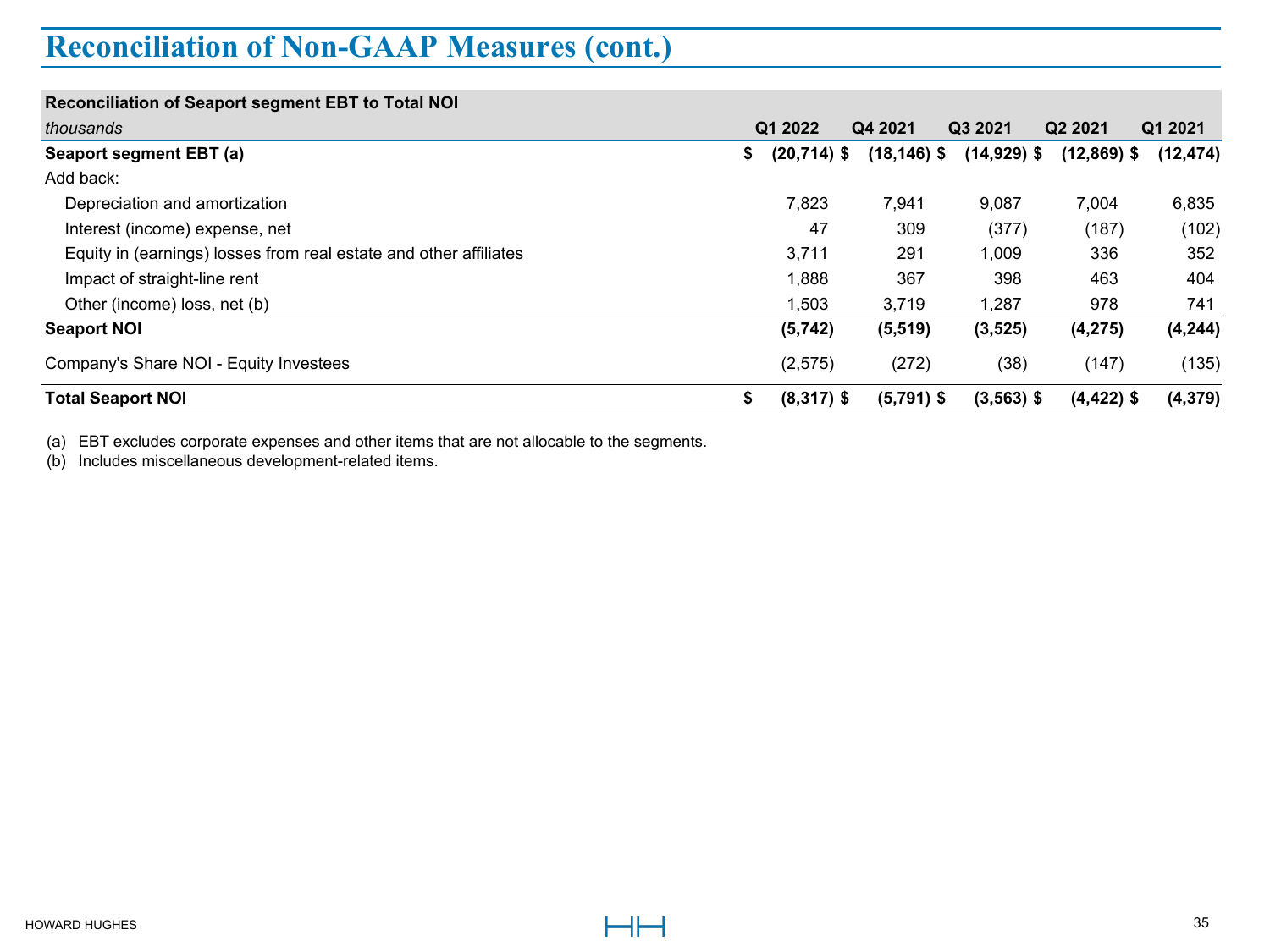# **Reconciliation of Non-GAAP Measures (cont.)**

| <b>Reconciliation of MPC Land Sales Closed to GAAP Land Sales Revenue</b> | <b>Three Months Ended March 31.</b> |          |  |
|---------------------------------------------------------------------------|-------------------------------------|----------|--|
| thousands                                                                 | 2022                                | 2021     |  |
| Total residential land sales closed in period                             | 24.597 \$                           | 34.737   |  |
| Total commercial land sales closed in period                              | 28.578                              | 2,358    |  |
| Net recognized (deferred) revenue:                                        |                                     |          |  |
| <b>Bridgeland</b>                                                         | 10                                  | (2, 236) |  |
| Summerlin                                                                 | 8.283                               | 2,618    |  |
| Total net recognized (deferred) revenue                                   | 8.293                               | 382      |  |
| Special Improvement District bond revenue                                 |                                     |          |  |
| Total land sales revenue - GAAP basis                                     | 61.468 \$                           | 37,477   |  |
|                                                                           |                                     |          |  |

| Reconciliation of MPC Segment EBT to MPC Net Contribution         | Three Months Ended March 31, |          |
|-------------------------------------------------------------------|------------------------------|----------|
| thousands                                                         | 2022                         | 2021     |
| MPC segment EBT                                                   | 59.678 \$                    | 63,355   |
| Plus:                                                             |                              |          |
| Cost of sales - land                                              | 24.686                       | 15.651   |
| Depreciation and amortization                                     | 90                           | 72       |
| MUD and SID bonds collections, net                                | 21.759                       | 2,894    |
| Distributions from real estate and other affiliates               |                              | 1,144    |
| Less:                                                             |                              |          |
| MPC development expenditures                                      | (78, 883)                    | (52,980) |
| Equity in (earnings) losses from real estate and other affiliates | (5,550)                      | (27,650) |
| <b>MPC Net Contribution</b>                                       | 21.780 \$                    | 2.486    |

| <b>Reconciliation of Segment EBTs to Net Income</b>        |  | <b>Three Months Ended March 31,</b> |           |  |
|------------------------------------------------------------|--|-------------------------------------|-----------|--|
| thousands                                                  |  | 2022                                | 2021      |  |
| Operating Assets segment EBT                               |  | $9,248$ \$                          | (31, 784) |  |
| MPC segment EBT                                            |  | 59.678                              | 63,355    |  |
| Seaport segment EBT                                        |  | (20, 714)                           | (12, 474) |  |
| Strategic Developments segment EBT                         |  | 5,440                               | (21, 918) |  |
| Consolidated segment EBT                                   |  | 53,652                              | (2,821)   |  |
| Corporate income, expenses and other items                 |  | (51, 481)                           | (65, 338) |  |
| Net income (loss)                                          |  | 2.171                               | (68, 159) |  |
| Net (income) loss attributable to noncontrolling interests |  | (49)                                | 1,565     |  |
| Net income (loss) attributable to common stockholders      |  | $2,122$ \$                          | (66, 594) |  |